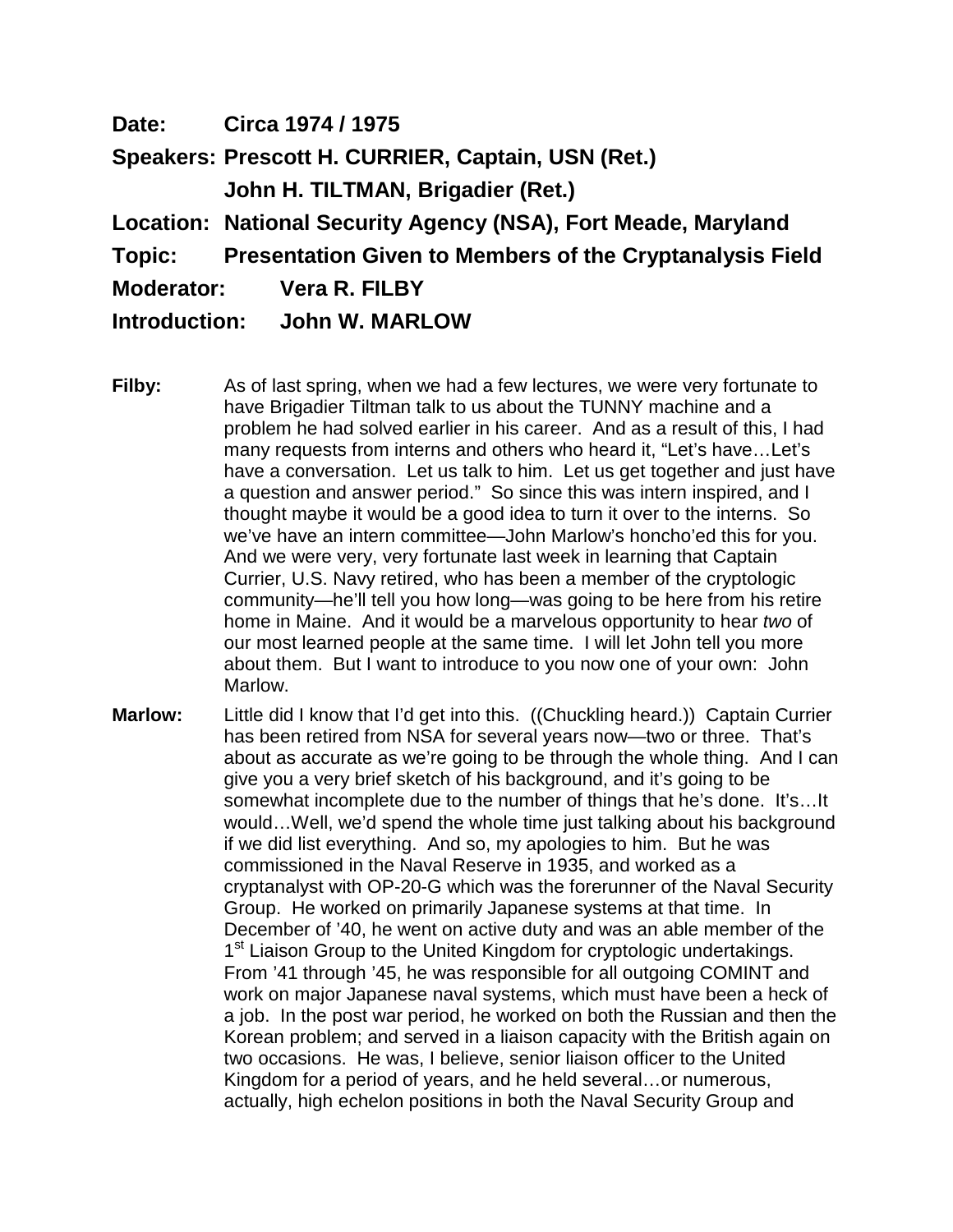NSA. And in 1965, he joined P1 and became a [sic] Agency-wide cryptologic consultant until his retirement a few years ago. And he's very graciously consented to come before us today and talk about anything that's on your mind. And I believe he's going to start off with a short summary of some of the things he's done. Captain Currier?

**Currier:** Thank you, John. I'm going to remain seated if it doesn't bother the people in the back row. If it does, I'll get up. The…What I thought I might do originally was to talk about World War II and the Japanese problem in the Pacific without going into any great technical detail on individual systems. It might give you an insight as to how a cryptologic war is fought. That was probably the last one that was completely this. But it occurred to me that it might be of some use if I went back before World War II and told you a little bit about what went on in OP-20-G in the period 1935 to 1940-41 principally because there were several things that happened during that period that I think are very interesting. And while I cannot remember all the details, I think I can remember enough to let you know pretty much what sort of things went on and what we did with what we got, and how important it was. As I say, this will not be a formal lecture. I haven't prepared anything. I don't have any notes, and I don't have anything that I'm going to write on the blackboard—which I usually do. But I thought possibly that if you'd like to enter into this, and want to ask questions as I proceed, I'll sort of slow down every five or ten minutes. And if anyone has a question about something that…If…By the way, if there's a question that particularly bothers you and you don't…you want to ask it, and you can't…don't think you can remember it, just raise your hand and I'll stop and I'll try to answer the question. You can ask...As far as I'm concerned, you can ask anything you want to. If I can answer it, I will; and if I can only half answer it, I'll say so. But you may get a little bit more out of me that way, and you may find some things that you'd like to know that I…that I skip over because I either have forgotten or I don't think it would be of any great interest to you. So that…As far as the format's concerned, that's, I think, roughly the way we should do it. So, ah, the period…The five-year period before the war in OP-20-G was entirely a one-target period. As a matter of fact, the U.S. Navy had only had one intelligence target from 1921 on, when they were first formed. That was Japan. Now war plans were written to cover other nations, but the intelligence collection effort and all of the communication intelligence collection effort was single target—just Japan and nothing else. It was just as well because we only had three and a half cryptanalysts for most of that period ((laughter heard)), so that it was a bit of a problem to have done much of anything else. I don't remember the…exactly the number of people that were in OP-20-G then, but the entire space occupied by the analytic groups was probably as big as this room. It may have been half, again, as large. The machine room was about the size of this stage, and it was in charge of one chief. And I think he had someone who could type, but I'm not sure. ((More laughter heard.)) The sys…The bulk of the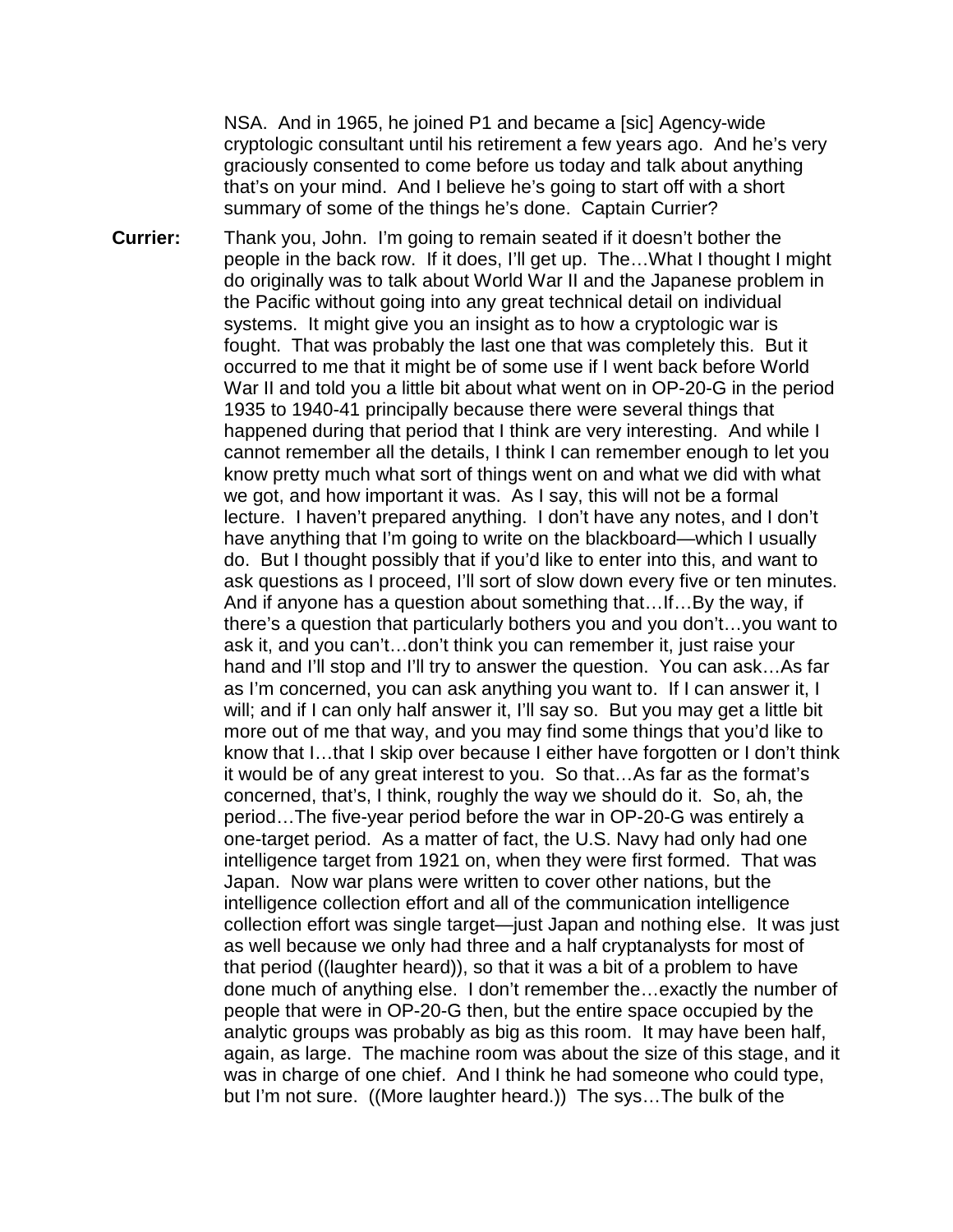systems were divided into two groups: one was the pure naval and the other was the naval attaché. The naval attaché traffic was that which I was primarily responsible, and which contained most of the really very interesting information. As far as types of systems are concerned, the Japanese navy used codebooks of one sort or another—some really quite large. Two or three element codes were the…in most cases, with a transposition overlay—a transposition encipherment. Um, not all that difficult. We were able to do most of it. I won't go…As I say, I will not go into any details on things like this unless you ask me a question about it. And I'm going to just skip over most of the tedious cryptanalytic details, in any event, because I don't think they have a place in a lecture of this sort. The naval attaché systems, on the other hand, were quite different. The Japanese did have a machine. You…Most of you who've read cryptologic history probably remember the name Red machine. If you don't remember Red, you remember Purple. All machines were colored in those days. And the Red machine was a title, I believe, that the Army gave them. I'm not absolutely certain. We didn't call it that, but eventually we did when we…whenever we spoke to the Army—which was about twice a year reluctantly. ((Audience laughs.)) Um, the machine itself—in case you're interested and any of you who've done any work on any machines at all—was extremely simple. Um, (B% a) (1-2G), if you know it. A s…Really, two wheels run in tandem with a key which steps once, twice or three times. And that's all there was to it really. But the kind of information involved in that was of great interest, and I thought I might just tell you just a little bit about that and a few of the other things that we did to make life interesting in those days. The information that the naval attaché had about some of our people, that he was…that they were using as agents was probably one of the prime targets for the period '36 and '37. None of you, I'm sure, remember the trial that was held in 1938—some of your fathers maybe, but I doubt if any of you remember—concerning a naval lieutenant commander who commanded a destroyer, and who for something on the order of 18 months to two years had been delivering material, mostly classified—some of no great interest, but mostly classified—to the Japanese naval attaché for onward forwarding to Tokyo. We first ran across it in the Spring, I believe, of 1937 when in the course of reading some of the Red machine traffic, we ran across the first message which started out "Report on Agent K." Well, we didn't know who Agent K was, but as time went on, we gradually gathered together a series of possibly a dozen messages dealing with the type of material that the Japanese naval attaché was buying from Agent K, how much he paid for it, and what the retainer fee to Agent K was, and then on one occasion and I've forgotten precisely when—a drop point and a rendezvous. Well, to make the story rather shorter than it actually is, this information was turned over to the FBI. They set up a…whatever they set up, and eventually caught the man and brought him to trial. But the problem was this: that all of the information that we got was so sensitive that the Navy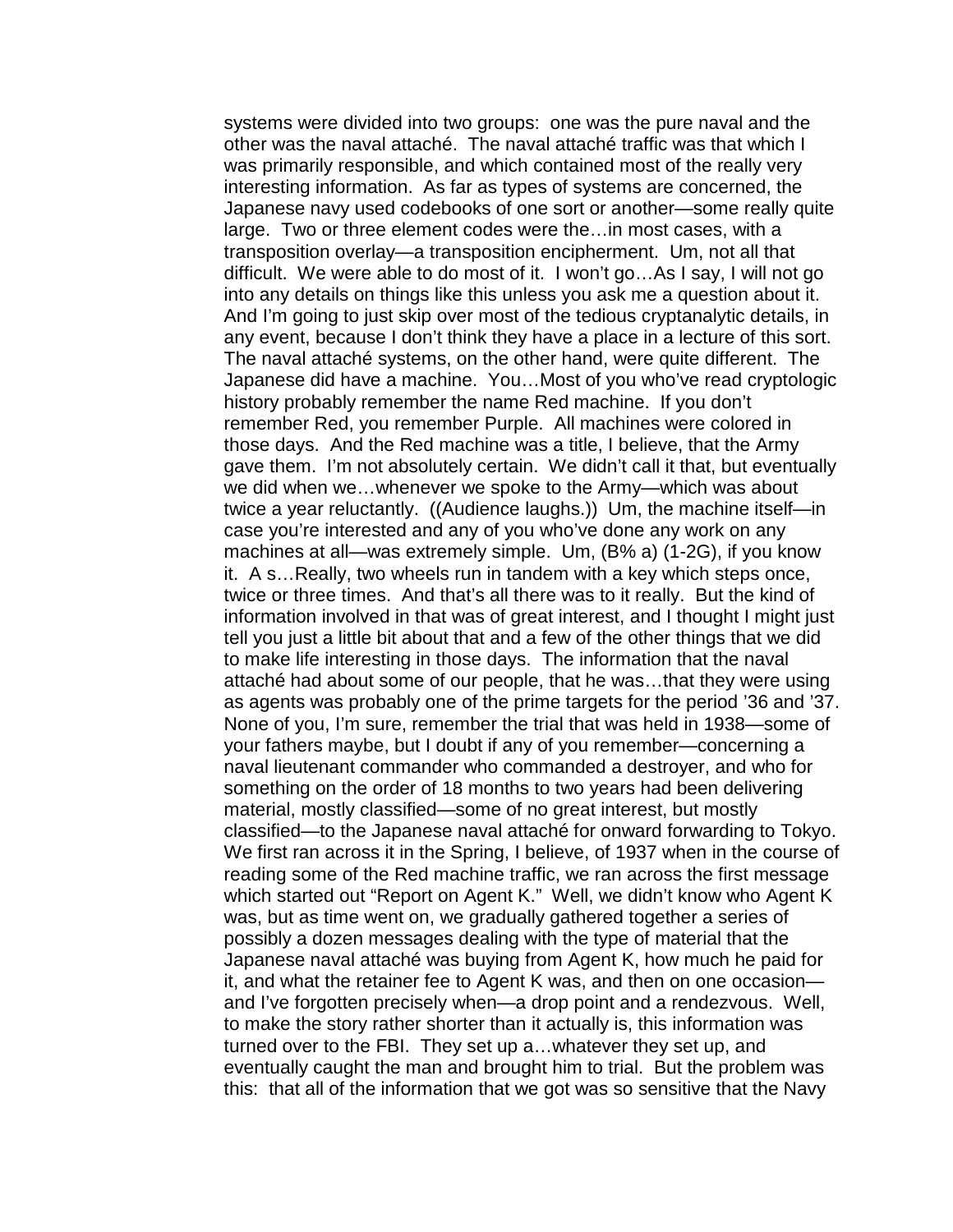didn't believe that it was worth divulging the source in order to convict the criminal—which sometimes happens nowadays, as you probably well know. So we had to work out some sort of a dodge that the judge would buy and the FBI could do. So we let the man go for about six weeks, as I recall, in order that he be caught red-handed as it were. And eventually, a case was made and the man did…I've forgotten. He went to jail or something or other. But in the course of it, there was another man that kept cropping up in the traffic whom the Japanese called Tomimura which is a perfectly good Japanese name by the way—until it turned out that this Tomimura had access to certain U.S. communication documents—signal books and that sort of thing; odds and ends; nothing of any great value. But he was obviously not Japanese and, too, he was obviously on a U.S. destroyer because several of the publications that were mentioned that the naval attaché bought from him could only have been obtained on a destroyer. So eventually, this turned out to be a radioman named Thompson, by the way. And the Japanese apparently chose the name "Tomimura" because if any of you know Japanese, the character "mura", which means "village", is also (B% "retson"). So (B% Tomison) is as close to "Thompson" as you can get, I guess. In any event, this was the same sort of thing. And this was the kind of thing that cropped up in the naval attaché traffic quite regularly—all through that period—so that it made it really very interesting. And it was worth coming in, in the morning and getting the day's traffic and laying out a crosssection sheet and seeing what was in the…There was one goodie at least every day or two ((audience chuckles)), so that it made it very interesting—which is something which perhaps some of you have not yet experienced. I hope you do at some point because it makes life worthwhile. The…There were several other attaché systems, by the way. And we…Oh, when I say "we", I mean ONI mostly. OP-20-G was an adjunct to ONI at the time. And all of the language officers, and the interpreters, and the conveyors of information up the line were ONI people sitting with us. So we were sort of all together. But periodically, we used to…Oh, and I think we paid the trash man in New York to deliver to us all the contents of all the wastebaskets in the Naval Inspector's Office, and three or four other places. And every now and then, we'd find something in the wastebasket that was of interest. And we did, in fact, find something at one point which made it necessary that someone with a little expertise should pay a visit on the Naval Inspector in New York. So I don't know whether any of you…I'm sure you don't know Admiral Mason, Rosie Mason. He was a young, eager naval officer at the time. So he said he'd go. They got a couple of…an ex-locksmith, I think, and also an ex-convict and a couple of retired FBI agents—I've forgotten precisely. ((Chuckling heard.)) But they made up quite a crew, and they went up and visited the Naval Inspector. And not only did they get everything in his wastebasket, but they got everything in his safe. ((Audience laughs.)) And this was a help also. But this is the sort of thing, you see, that sort of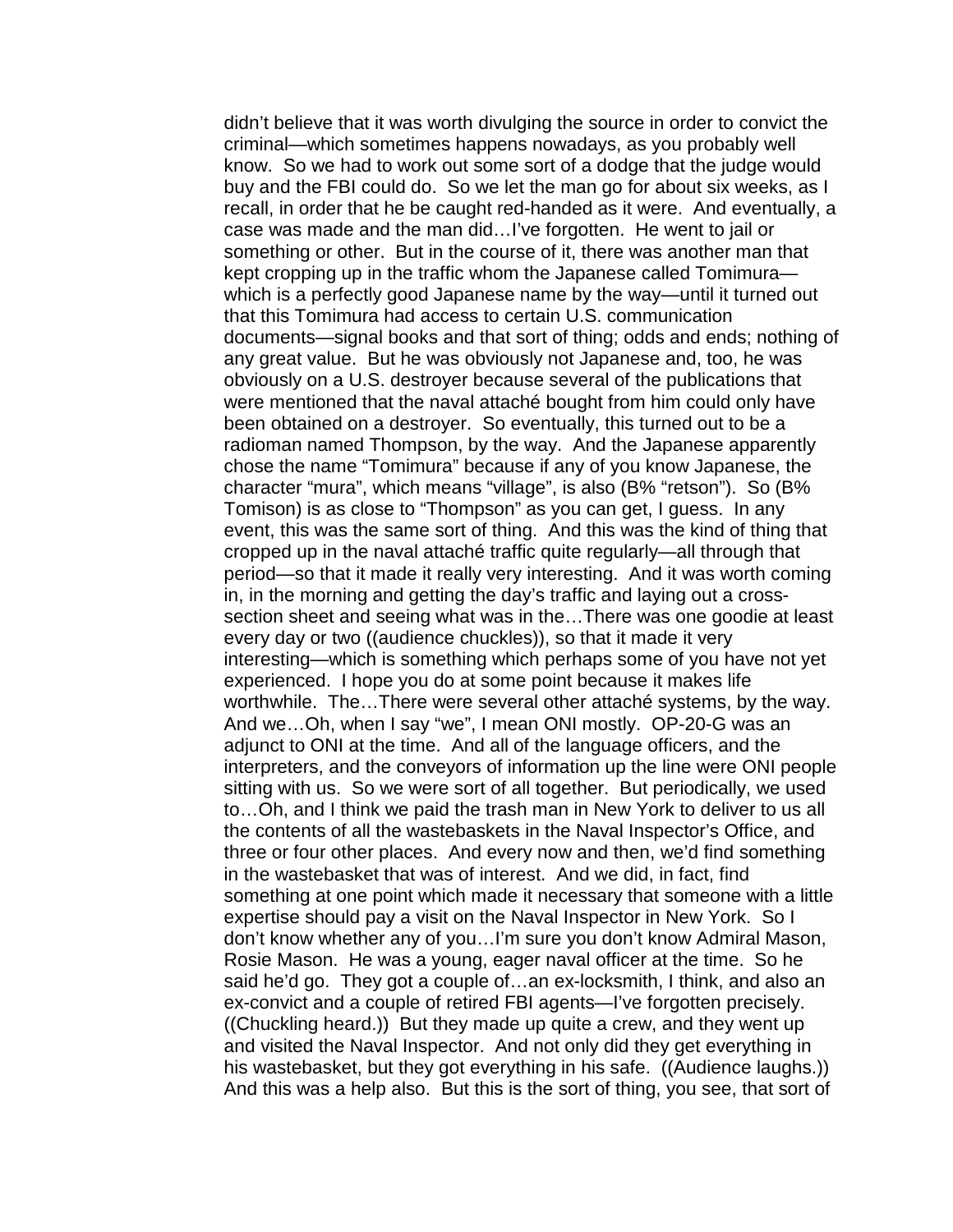spices things up a bit. It does happen nowadays, but you don't hear very much about it. But when there were only four or five of us working, why ah, it happened not only to us, but sometimes by us, so that it made for a change. The other material…The regular naval material was also of great interest to the Navy really. The…All during the '20s and into the '30s and by the time I got into it, there was no doubt in anyone's mind that 1), there would eventually be an "orange" war—a war against Japan. The only target that the U.S. Navy was interested in, in the slightest, was the Japanese navy in the Pacific. And we concentrated entirely on it. And I can't, for the life of me, see why anyone was surprised at Pearl Harbor because everybody—literally everybody—had been planning for it for a very long time. They simply didn't know when it was going to happen, but they knew it was going to happen because the U.S. and Japan were on a collision course politically, diplomatically and militarily in the Pacific. And it just couldn't have happened any other way. It was ordained well in advance, so that our task was cut out for us and we knew precisely what we were doing, why we were doing it. We didn't know how long we were going to do it before we had to make the change into a wartime basis, but there it was—a little…perhaps a bit more clean cut than things are now. Now, I can't speak for the Army, but they had pretty much the same sort of thing. They…The target, as far as they were concerned, was, in fact, the Japanese in the Pacific also. There were a few other things that interested them. Of course, our intelligence collection effort—the attaché business and various others 'round about the world—was very meager, and we didn't really care much about what was going on in France or Germany—or the Soviet Union, as far as that's concerned. It wasn't until…Actually, it wasn't until after World War II when the Soviet Union became a COMINT target. Sometime during the war, we did a little bit here and there: people began to think about what was going to happen when the war was over. And we did devise a few plans, but we didn't have any Russian linguists, and we didn't really know what sort of—within limits—we didn't know very much about the crypt systems the Russians used, and we weren't…didn't seem to be all that concerned about doing anything about it. Well, in any event, so much for the pre-war period as far as the Navy was concerned. Now, with Pearl Harbor—or just before; say six or eight months before Pearl Harbor when we were gradually building up—we had the…we had reserve officers come on active duty as early as a year before. I think the first bunch came in about October 1940. And this first bunch included Mr. Raven, whom you probably know, and three or four others whom you don't know and who are no longer here. But he was one of the first group…among the first of those who came to the Navy on active duty in 1940. The…I may later briefly just mention this little trip of mine to England in nine…end of 1940 and beginning of 1941. Brigadier Tiltman, of course, was there, and was one of those that greeted our group. But this I can...I think I'll just skip over for the moment. If anybody wants to know anything specific about it, why, you can ask him or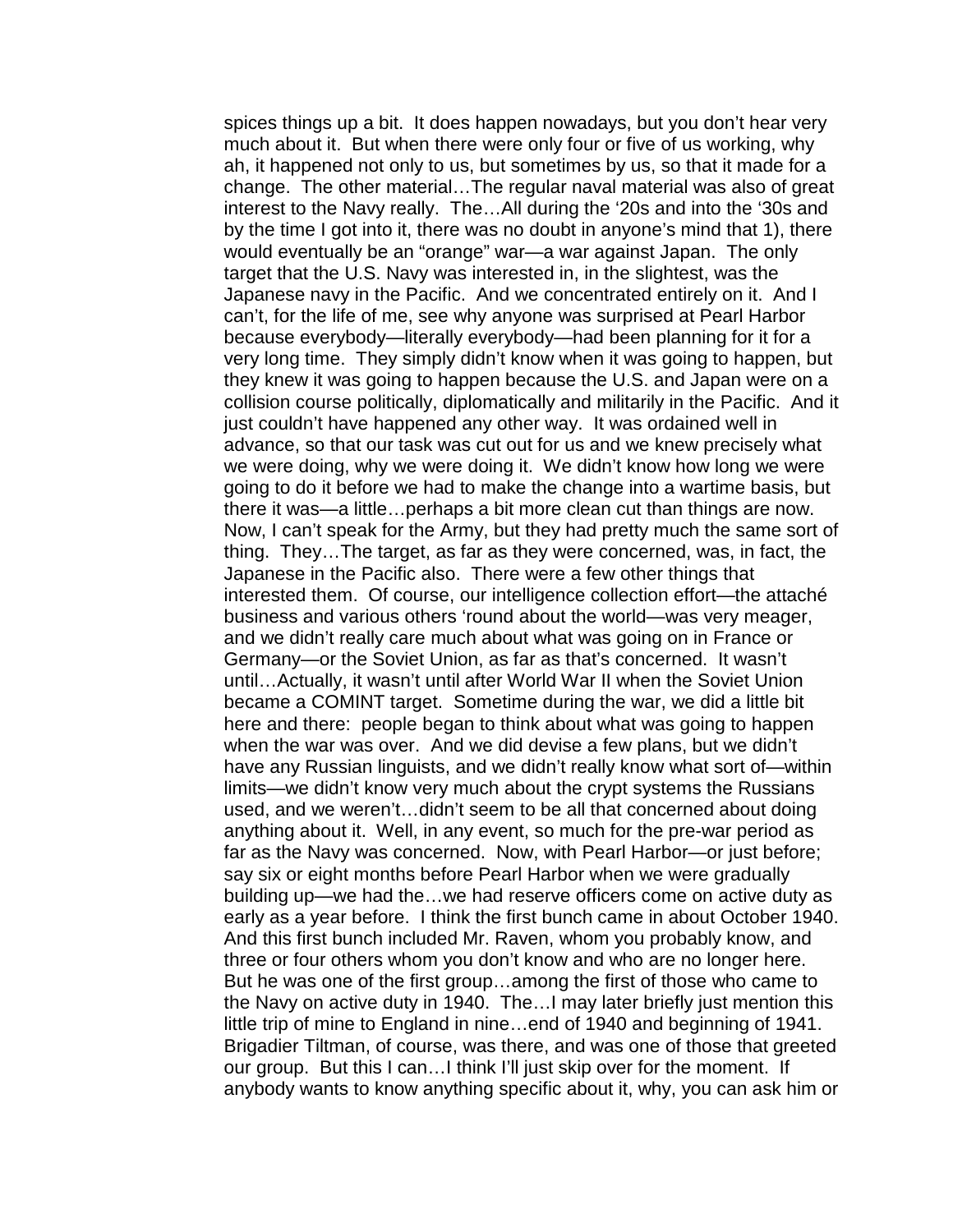me or both of us at some point. As I say, if in the course of this, if you do in fact have a question that you think you'd like to answer and can't remember, please interrupt because I can stop at any time. As I say, this is not formal. World War II…Japan…The excitement and the furor and the confusion that resulted with Pearl Harbor, and for the first month after that, was, in retrospect, really very surprising because, I say, everybody knew it was going to happen, and we were all planning for it. But when it happened, we acted just like a bunch of school kids. The numbers of things that we didn't do that we should have, and the number of things that we did that we shouldn't have, ah, were amazing. But in any event, we somehow survived and we gradually began to increase. And from…Over a period of a year, I think probably we increased by—gee, I don't know probably a hundred times. Oh, more than that! By the beginning…By…At the end of the first year in the war, I think there probably were a total of something on the order of 10,000—including intercept operators, traffic analysts and the like. This was really an astounding development because it was…Well, not from nothing, by the way; it was from very close to it. Before the war, there had been in the Pacific four intercept stations. And very early on in the early '30s, each one manned by anything from six to eight people. And that's…That's the lot. That's all there was. In the year before Pearl Harbor, it had probably tripled; but in the year after Pearl Harbor, it went from possibly a total of 500 in the entire security…in the entire OP-20-G activity to—oh, I don't know—two or three thousand, possibly. Maybe even more than that. And then, shortly after that, up to about 10,000. There were three so-called processing centers. One in Washington, one at Pearl Harbor, and one later on in Melbourne. And I mention this because the…there was no attempt to allocate. There was no attempt to assign tasks to any one. Everybody worked on everything, and the man who got there first got the credit. And I'm not so sure this is a good system. It certainly is not all that efficient. But in wartime, you can't afford to be inefficient. You must get things done the best and quickest possible way—and it's not always the most efficient way. The competition between the three groups, and particularly between Washington and Pearl—(B% FUPAC) as we called them—was very intense. As a matter of fact, it became so intense that some of the individuals on either side began swearing at one another in messages. ((Audience laughs.)) And it became…In fact, I think probably on two or three occasions, if all of us had been put in one room, we…it would have ended up in a real brawl. But it was worth it, nevertheless. We didn't any more trust them than they trusted us. And anything that we did had to always be checked and vice versa. But I think it all turned out…It all turned out for the best. During the war, the Japanese did not have any cipher machines. They…The military really distrusted them, although, strangely enough, not too long ago, half... maybe a half a dozen years ago, I read some documents— Japanese—that indicated that the Japanese Cipher Security Service, mostly diplomatic, was very much taken with this machine, which they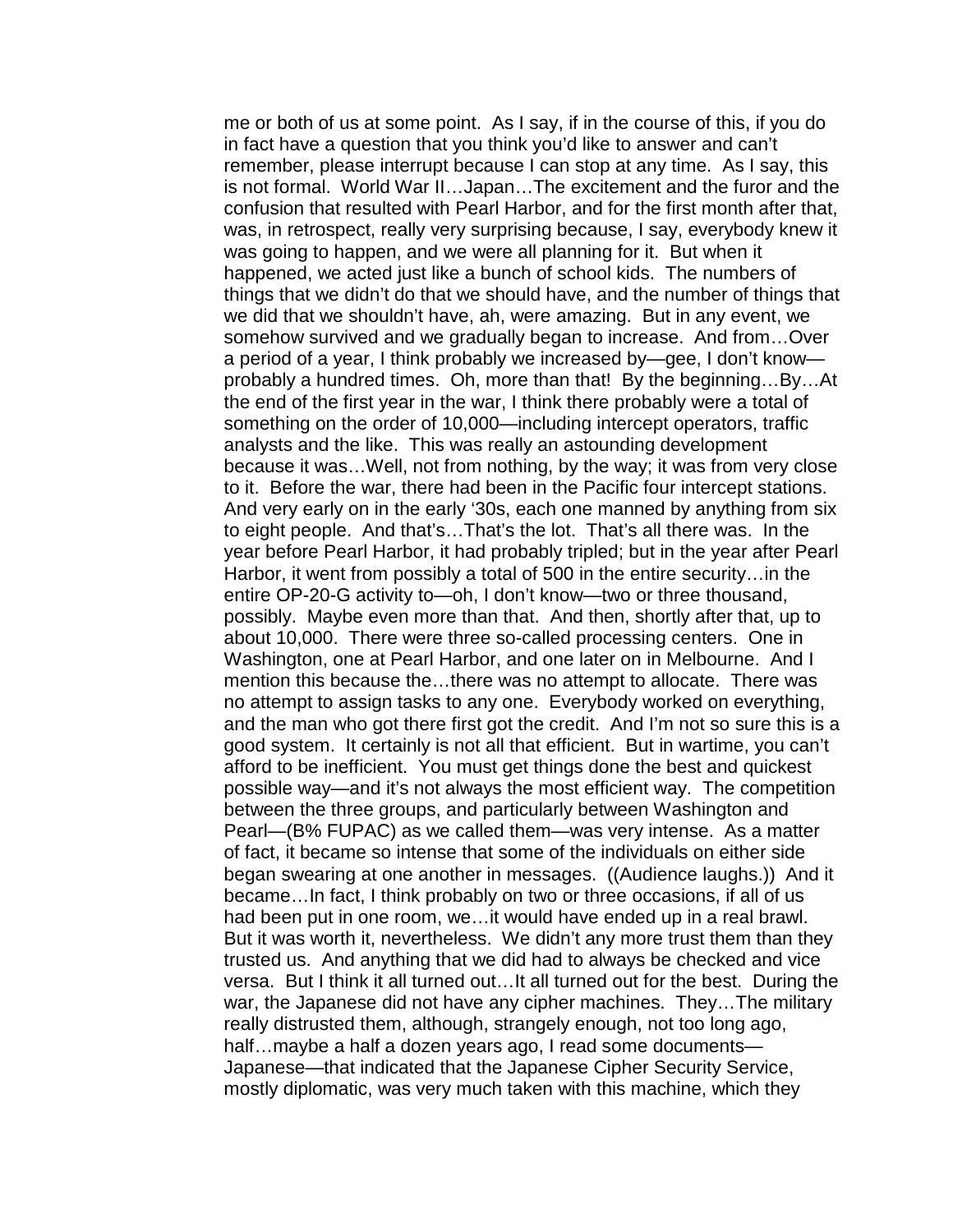eventually provided the naval attaché; and thought that this was the absolute ultimate; that they were now secure and they could say anything they wanted to, to anyone without any further regard for safety or security. Well, they were, of course—as we all were—babes in the woods as far as cipher machines were concerned. We had something a bit better, of course, that we were using. But the gist of the…Their views never seemed really to penetrate the military mind, although the naval attachés used the machine. So as a result, the Japanese navy, not until quite some way along in the war—possibly in 1944; I've forgotten exactly; I think the end of '44 or the middle of '44, yeah—did they actually start using a cipher machine. And this was a mess as far as they were concerned because they were never able, really, to use it properly. And it was a Kana machine, which made it a little bit more difficult to operate. There were more possibilities of error. And it wasn't a very secure machine. And the objection which was most frequently heard on the part of the Japanese—and they did quite frequently voice their objections in traffic that who can read anything when you can't see the character written? Well, some of them knew better than this, but this was the feeling that was, ah ((TR NOTE: a blip is heard in the recording here; perhaps some audio missing))…(B% had) obvious reasons for being correct. It was felt throughout Japan…This was the reason, by the way, that they never really…that *romaji* never really took hold. So as a consequence of all this, most of the traffic was handled in one sort of code or another—mostly digital, all with applied additive of one sort or another. There were probably, oh, half a dozen…say, two major and four or five minor systems; and then a flock of operational technical systems that were in for two or three days and out the same way that we used ours. But the great bulk of all the traffic between the high command of the Japanese navy and, as a matter of fact, between individual ships; division, squadron commanders; and the high command were all in one of two five-digit systems, which changed roughly every, oh, six to nine months, depending on their distribution situation. Yes?

- **U/I Female:** Excuse me. Captain Currier, how did they convert the Chinese charac…or the Japanese characters to, um…? Did they (B% use a telegraphic spool), or did they convert to a (B% *romaji*) (2-3B)?
- **Currier:** You mean in the machine?

**U/I Female:** Right.

**Currier:** Well, there were two cipher machines. The Red Machine was a *romaji*…an English letter machine.

**U/I Female:** Right, yeah.

- **Currier:** And the…What do we call it? Jade?
- **Tiltman?:** (B% They were the shade) Jade and Coral.
- **Currier:** Oh, Jade and Coral, (B% wasn't it?) Japanese navy? Yeah. I've forgotten which came first. Doesn't make any difference. The Jade and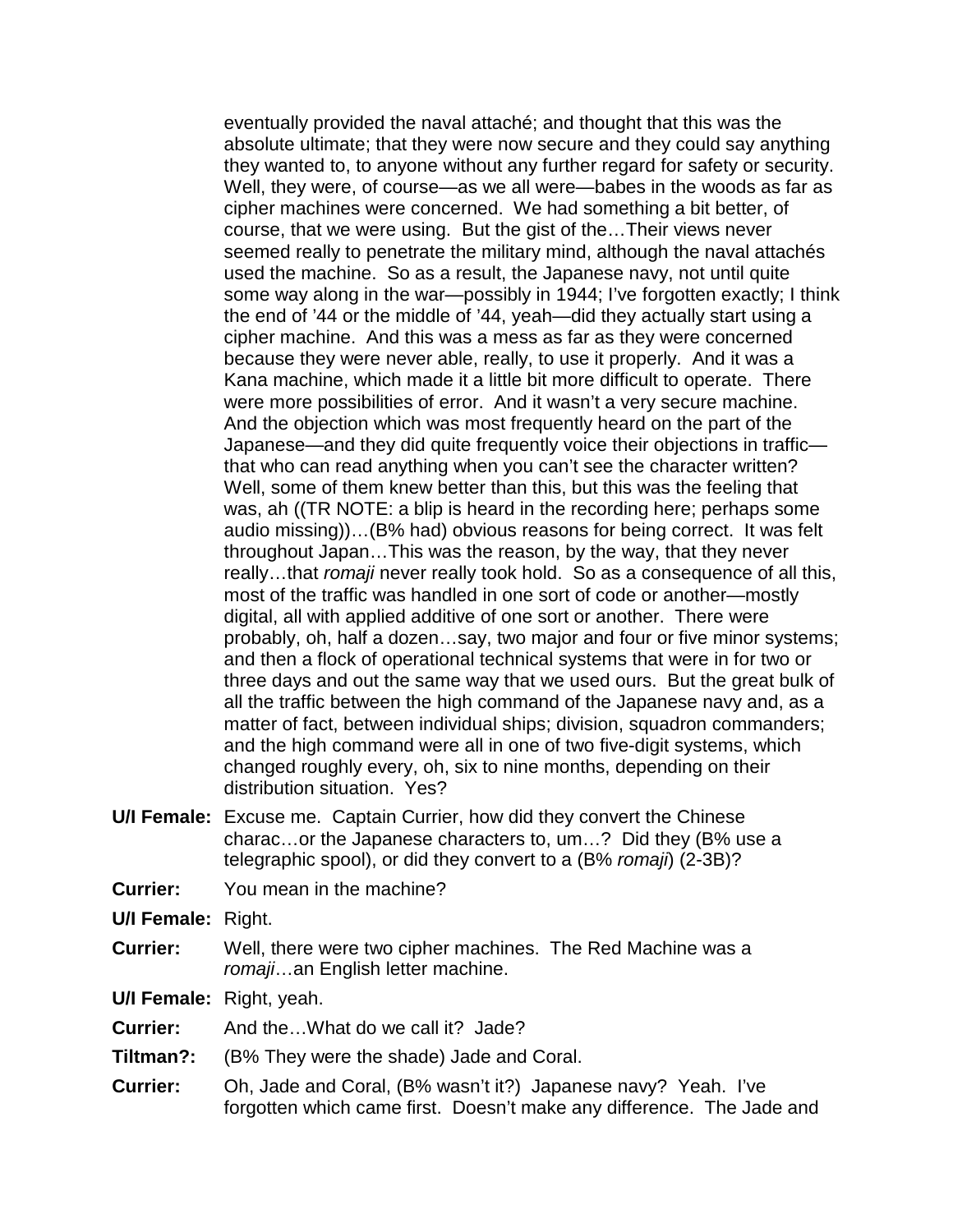Coral were both Kana machines. The…I said I wasn't going to write anything here. ((Chuckling heard.))

- **Tiltman?:** (B% I would draw just…)
- **Currier:** No, it's in my head. ((Audience laughs.)) Like when I put on my glasses, I can never find it.
- **Tiltman?:** Yes.

**Currier:** Um, well, suppose, for instance, the…Think of something simple. Alright. Just take…With (B% "Kancho") which is "ship's captain," see? And ((TR NOTE: Sound of a marker writing on a flip chart))…This is written in Kana this way. ((TR NOTE: More writing noise)) Now, these individual letters are part of a 52-letter syllabary—each one of which is an individual…It's a syllable, but it can be considered as a letter. So there is no problem in making a cipher machine which has…uses as an alphabet a 52-long wheel with these in some order on the wheel. Now, the Red Machine to do this same thing: this would be written in Roman letters and…Let's see. This would be in that particular system((TR NOTE: More writing noise)), like that. So that is "Kancho." And then it's very simple, of course, to ((TR NOTE: writing noise heard))…You can just treat these as individual letters, and this can be enciphered—a (2-3G) system—which includes just the 26 Roman letters. But in any event, the feeling on the part of the Japanese or…as I said, that they didn't really like this sort of thing, particularly in military communications, particularly in wartime military communications. They didn't really trust them. So they continued to use ((TR NOTE: Flips a page on a flip chart here)) ULTRA code systems almost entirely, and mostly five-digit systems with code groups…five-digit code groups with various limitations—to which was applied an additive or a subtractive, depending on your point of view. And this carried the great bulk of all of the important administrative and tactical operational traffic for the entire war in the Pacific. Now, this meant that the Japanese had really a terrific distribution problem. Can you imagine what it would…what it was like to have to distribute to 400 ships or more, 40 or 50 commands at various places on ships and ashore, garrisons and navy yards and repair facilities all around the Pacific/down the China coast/into Indonesia, the Philippines, across the south Pacific and back? I don't know what the total was, but I should…I would guess that there must have been, oh, 2000…twenty-five hundred (2500) individual recipients of all of the major codebooks and all of the ancillary equipment and additive books. So they changed as frequently as they could. But the point is—and I'm sure you can appreciate it—that it took a devil of a long time under adverse conditions to distribute all of these codebooks, and all of the additive material that went with it, to all of the recipients—or even to a major portion of them. So that, as I say, they…My recollection is—and it could be wrong—I think they changed on an average of every, say, eight or nine months. But this involved…I somehow on occasion I used to sit down and try to calculate how many barge loads of additive material would be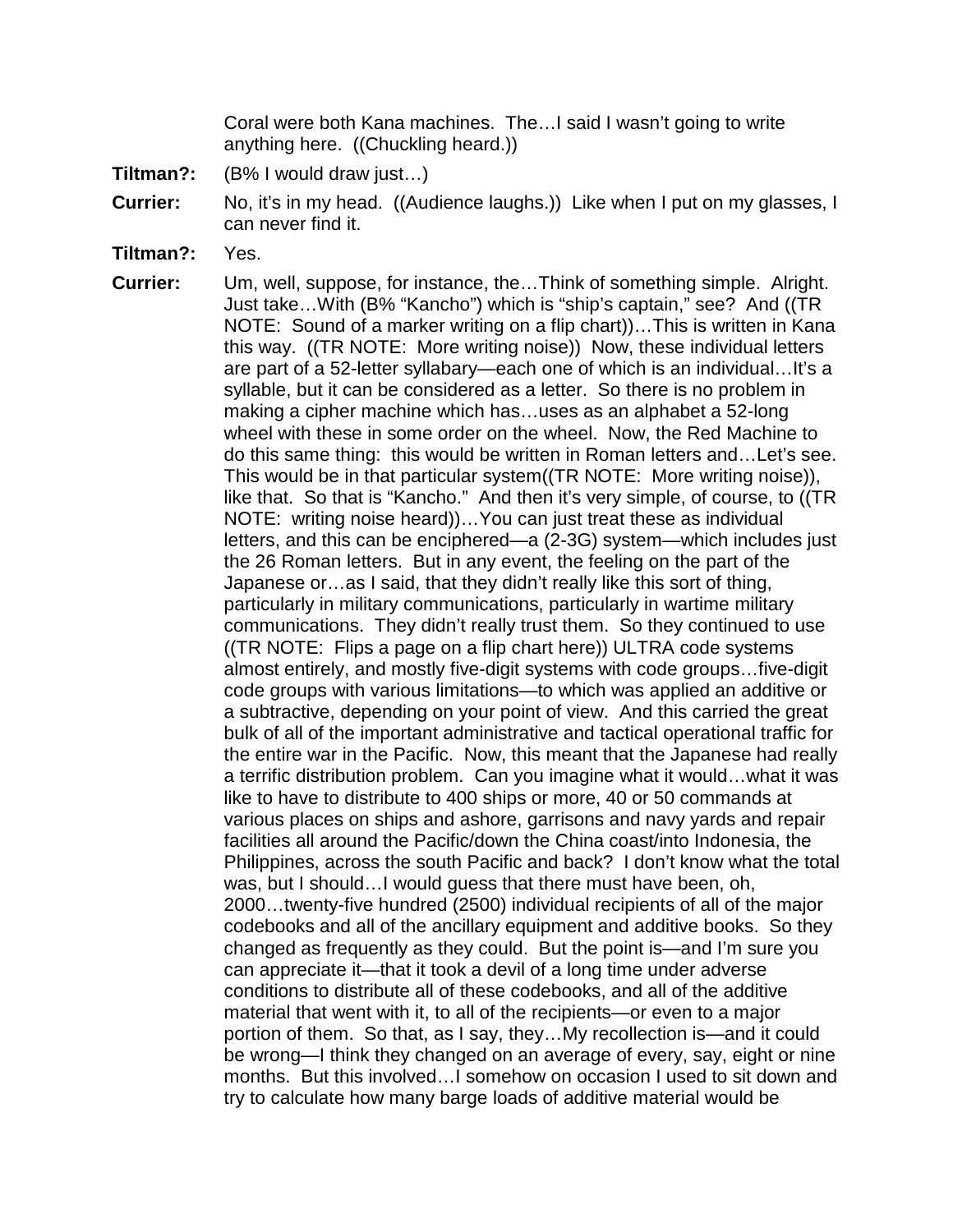necessary ((audience laughs)) in order to keep the Japanese navy afloat. And it was more than they could carry! I mean, it's like the bumblebee. You can prove that a bumblebee can't fly. Aerodynamically, he just can't fly. Well, this was the case with the additive material in the Japanese navy. They couldn't work that way, but they did somehow—and I must hand it to them. Although, on occasion, some of the smaller commands and the (B% bypassed) islands would run out, and they'd work out little systems of their own, which was very nice because it was fun working on them. But in the main, we spent—the Navy and, as a matter of fact, the Army, too. But the…And they ((the Army)) had pretty much the same kind of problems and pretty much the same kind of systems that the handling of it and the actual work on it was not unlike that which the Navy did. But since I am not an expert on the Army, I'll stick to the Navy, and if (B% Calambros) ((TR NOTE: Probably referring to Lambros Callimahos)) wants to tell you about the Army sometime, he can. The organization, in thinking back on it, was really something that was…it was a wonder to behold. And how in heaven's name it ever worked, I don't know. Just…For instance, just take the communication business, for instance. The intercept operators throughout the Pacific and on the West Coast were churning out literally millions…*millions* of letters of text which had to be forwarded to Australia, Pearl Harbor and Washington. At the time, there were no on-line systems. I assume you all know what on-line systems are. All the traffic had to be enciphered in a machine system, which is by hand and transmitted by hand. So that the size of the communication setup that handled this traffic; plus the communications necessary to exchange all the work that was done in all three centers one with the other two; all of the queries; all of the operational traffic…I don't know why the Navy just didn't submerge with…as a result of all this. But, again, I say, we somehow got by, and I give much due credit to the communicators for doing it. But we…There were two principle groups…I hope this sort of reminiscing is of interest to you. But anyway, ah, and I say I'm going to steer clear of technical subjects unless you ask me specifically about individual that have…That the organization of the Navy was such that we had—gee, I don't know—I mean, four or five thousand people working in three shifts receiving traffic; and about another four or five hundred doing something to it. And it all came into a section where there were, at the absolute maximum, there were something on the order of, ah, 50 or 60 people in three shifts working around the clock. So you see, it all just sort of funneled down to a little area, and that, by the way, into what we called the (B% GZ) watch desk where there were four of us responsible for everything that went on and everything that went out. The…We had some terrific people in those days. And the feeling among those who were working, say, in what we used to call the "Blitz Additive Room"…That was the one where, if anything had to be done in a hurry, the…and the watch officer knew he wanted to get something out, he would return to the so-called "Blitz Additive Room" where they had all of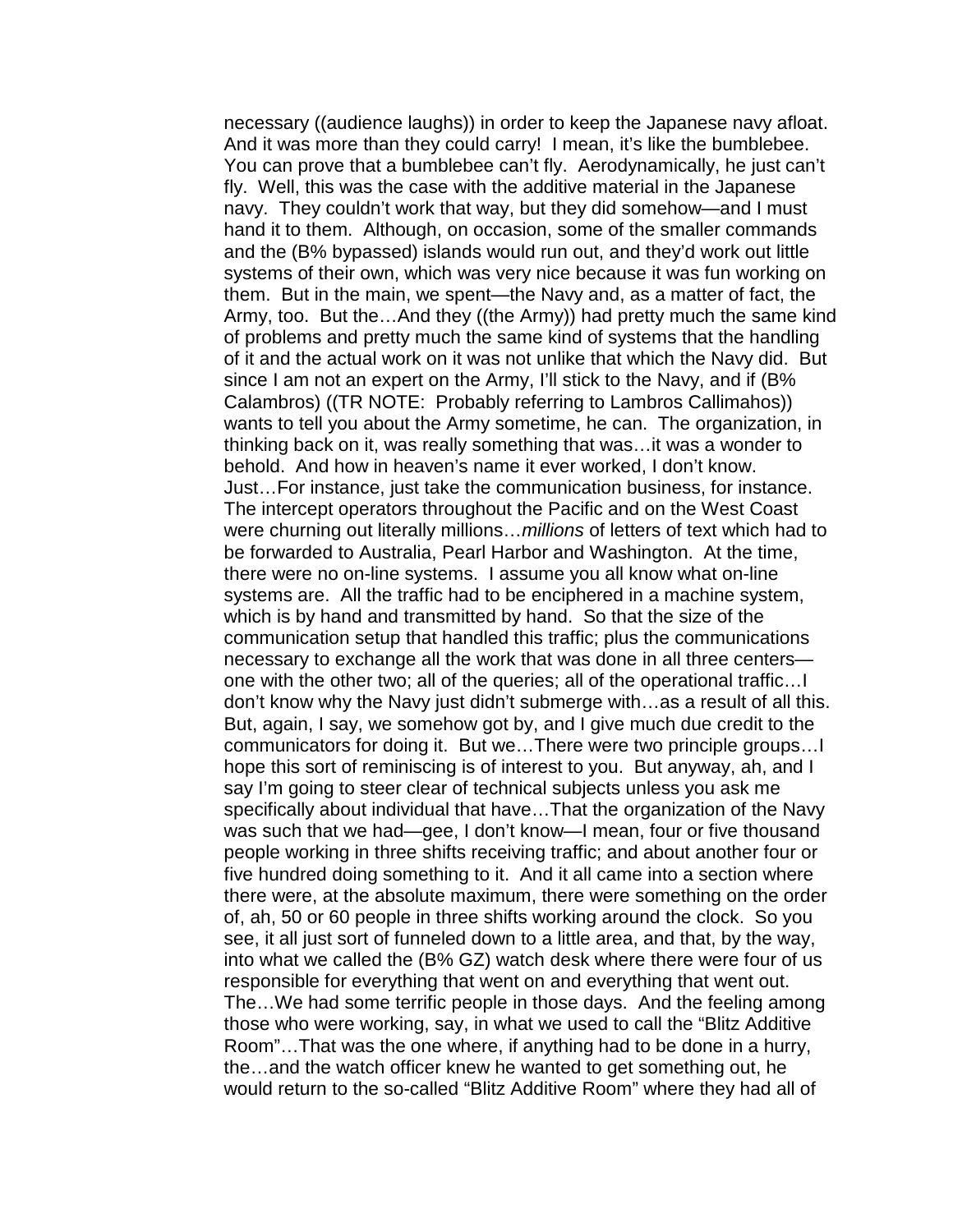the really crackerjacks and who probably had recovered more additives per person than anyone before or since. And they were really good at it. But the…Stu (B% McClintock) was one of the ones (B% in one of those) (3-4G), by the way, in case you…any of you know him. The traffic itself and the information that we got from it was the result of the work of, as I say, these 40 or 50 people with infinite and endless machine support. But machine support in those days was IBM machine runs; it wasn't anything other than that. Sortings and listings; and that was all that we had. In fact, that's all we really needed. We didn't need anything else. Ah, code recovery, which went on 24 hours a day. The traffic, as it began to become readable, was funneled over to the watch officer's desk. And we soon became…It soon became possible to just sort of look at a message. And if there were one or two code groups on there that were recovered and eight or ten blanks, you sometimes could translate the whole message without even waiting for the others to be filled in. This was a bit dangerous, but I know that, given the experience with similar traffic, it was not impossible to do almost. I'm exaggerating slightly. But in any event, it was possible to recognize the really important material and to sort it out, and if it needed work, to see to it that it got the work, and get it translated, and send it out. Now, this was done directly from the watch officer's desk to the operating elements of the fleet—to the commanders. And it was really a…almost a personal communication service from the (B% GZ) watch officer to CINCPAC and CINCPACFLT and COMSOWESTAIRPAC, and the rest of them. Ah, we felt that, and whenever we would translate a message that was particularly interesting and really quite hot, we would always—I did anyway—always write a note on the bottom of it, saying what I thought of it and pointing out that…I didn't suggest that somebody do something about it, but I came as close to it as I did. And it made…It made for a very close and personal relationship. And we felt that it was if you'll forgive the expression—"our war" at the GZ watch desk, and we were really running it, you see. ((Audience laughs.)) And as a matter…Honestly, now! It sounds a bit strange, I know, but in fact, that was very close to being true. The number of times that we were able to read and translate and get out to the operational elements of the Navy in the field, or the Naval Air Force, ahead of the time that the intended recipient of the message was able to take action, was…Well, it happened many times. In other words, COMSOWESTAIRPAC would get a translation of a Japanese message from, say, Imperial Headquarters to the Japanese Carrier Division 1 in Truk to make a sortie and make some sort of an attack. Our airman in the southwest Pacific would get that order before the man who was supposed to have gotten it. And this (B% helped). ((TR NOTE: Audio problem at this point.)) And this is one of the reasons that we felt that we were running the war, you see? Ah, and the…In the submarine war, the submariners relied almost entirely on us, really, for the first two and a half years; in fact, I guess, for the entire war. Most of them were not cleared—that is, the submarine commanders.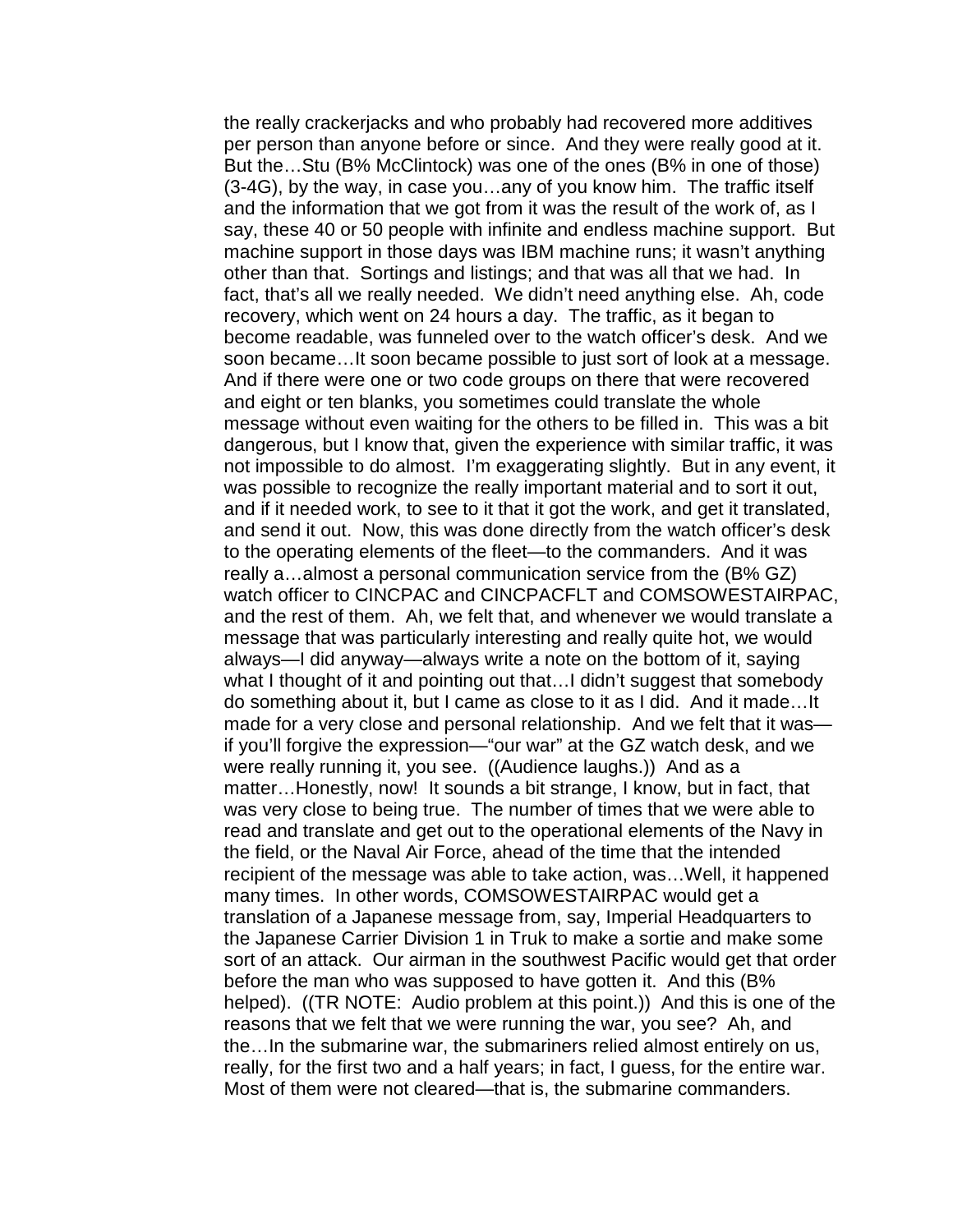COMSUBPAC was cleared and his staff was cleared, and some of the SUBDIV commanders and SUBRON commanders were cleared. But most of them were not, so that the orders that were issued from COMSUBPAC to the submarines, in order to make them believe that the COMSUBPAC really knew what he was talking about, would always contain some little piece—some little word—that would indicate to the submarine commanders that that information was absolutely A1, and it came from "you know where." ((Audience chuckles.)) And they'd act on it. And they said every time this happened, if they were told to go to a particular rendezvous point and that they would…at five minutes past 10 at that particular point in mid-ocean there would be a 40-ship convoy with such-and-such escort—and it happened, and it happened every time that they were told—you can't blame them for thinking that we were just below…got off to one side. ((Audience laughs.)) But this kind of a…of an operation was something that puts great heart into the people who are working on the systems of the enemy here or anywhere else. And I should imagine that that's probably the last cryptologic war that will ever be fought, except maybe for the final one. I don't know. But it was something which most cryptanalysts since World War II, or possibly the Korean War, and most people who work in our business probably hadn't experienced. And it's something which can, of course, happen again. It does happen that on occasion, every now and then, something crops up in the material that we're dealing with now which is of so-called paramount importance—of considerable interest. And those who produce, feel pretty good about it. But when you do this day after day, and not only do you feel pretty good, but you reach the point where you know that without you, things wouldn't be as they were. And it's something which is sort of nice to have in the back of your mind. The…I remember some—oh, I don't know—two or three…a couple years ago, a friend of mine in Damariscotta ((Maine))…I live up in New England, by the way. Admiral Fitch…Admiral Obry Fitch, who was COMAIRPAC in the Pacific, he was then a four-star admiral. He said…I…We were having a drink with him before dinner one day, and he said, "You know, during the war, a funny thing happened to me." He said, "One day, I got a message telling me that Admiral Yamamoto was going to make an inspection tour. And I was asked—this was sort of an alert—and I was asked to sort of standby; and that in the very near future I would be given additional information and told what to do." And he said…It seemed…"Though I didn't know where it came from." I can't believe that he really didn't, but maybe he just didn't remember. He was an old man; he's 88 now, (B% I guess). And so, he said…He stood by, and sure enough, along came two or three other messages, giving not only the date and time that Admiral Yamamoto was going to make an inspection tour in (B% Rabaul) and several other places in the area—I've forgotten them all now—and when he…precisely when he would be where, who his escort was, when he would land at each airfield, and the lot. So he said, "I didn't question it. I just looked around, and I even got a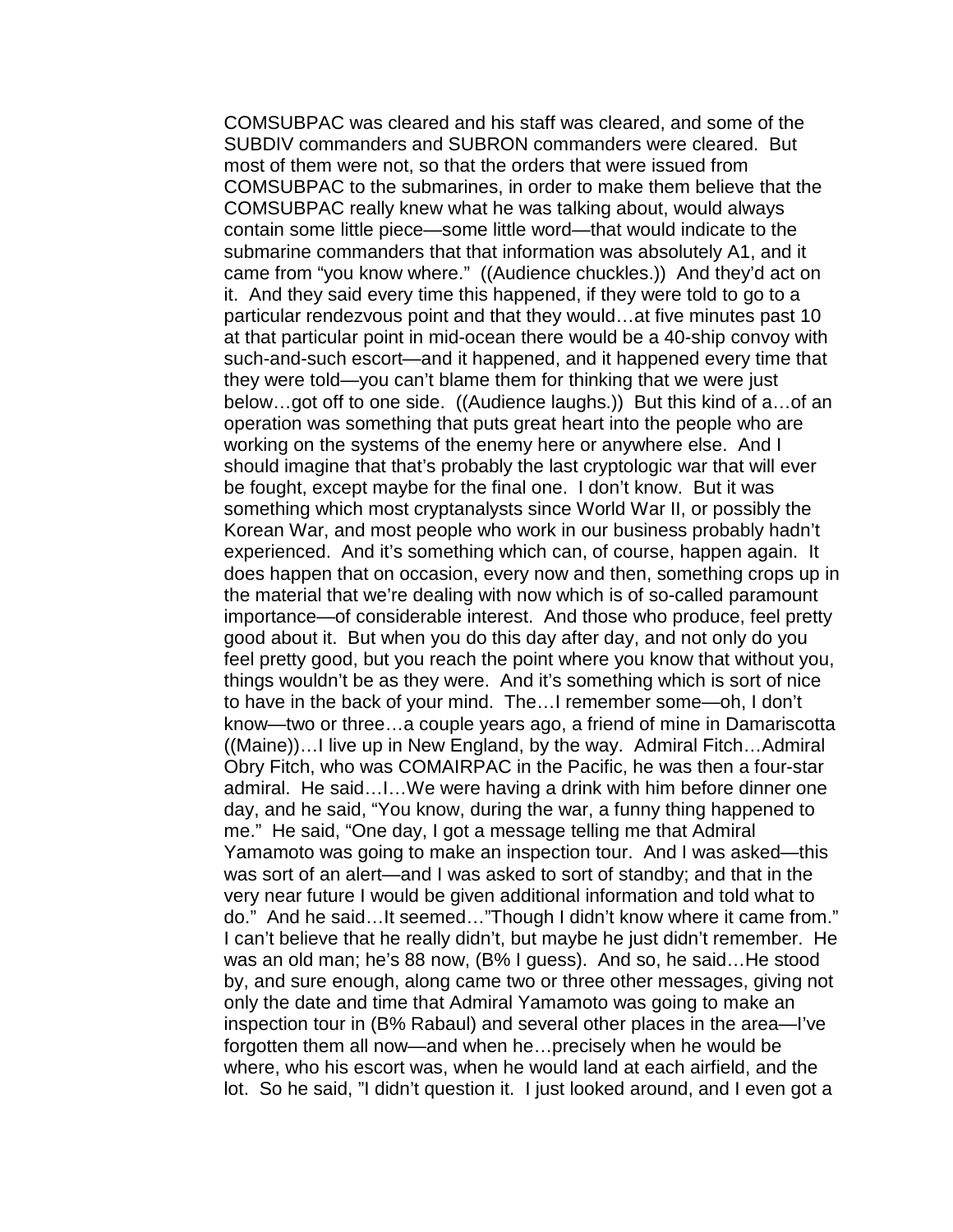couple of…got the Army Air Force to help me." ((He chuckles.)) He said, "I didn't like it, but I had to because they were the only ones that had P38s." So he got the Army Air Force together; the carrier planes didn't have the range. And he said, "Sure enough, right when I was told, along came this 'Betty' with two"—that was a Japanese bomber—"with a couple of escorts." And he said, "We shot it down, and that was all there was to it." And I just…I couldn't resist. You know, we were sitting there alone just having a drink. And I said, "Well…" Without revealing too much, I said, "I sent you most of those messages." Well, he never forgot it. And it was a stupid thing for me to say because he's an old man, and every time he sees any of his friends ((he chuckles)), he always tells the story! So I ((audience laughs))…It's…Let it be a warning to you. ((More chuckling heard.)) The…Now, let me stop for a minute. Ah, is there anyone here who would like to know any more about anything other than I have told you about the Japanese systems during World War II? There wasn't very…There isn't really very much to tell. I mean, the fact that they're fivedigit additive systems is about really all that is of interest. But I'd be very happy to answer questions of that sort—or anything else, by the way that…((Slight pause here.)) Yeah?

- **U/I Female:** If the (3-4G) additive, how was the key generated?
- **Currier:** Well, just throwing cards up in the air.
- **U/I Female:** Random?
- **Currier:** Sort of pseudo-random. The same way…The same ((he chuckles))…I won't tell that story. ((Audience chuckles.)) Ah, I…Should we tell them about the time we went up to Oxford and watched the old ladies generating the add by throwing the IBM cards up in the air and picking them up off the floor? ((Laughter heard.)) That's roughly the way it was done. The additive was not one-time. It was keyed additive, and there were X thousand books distributed. Everyone had their own. And they had a…They had a…It was a keyed additive, so that it wasn't tailing. And they would start at various places in the books, and eventually, of course, this produced depths. And when you have depth, you're a dead duck which is what they were. Yeah?
- **U/I Female:** What was the message volume?
- **Currier:** What was the message what?
- **U/I female:** The message…Message volume for a month?
- **Currier:** Oh, God! ((Audience laughs.))
- **U/I female:** Unbelievable?
- **Currier:** (B% I don't know.) What, fifty thousand? Hundred thousand?
- **Tiltman:** (B% Definitely)…
- **Currier:** I don't know.
- **Tiltman:** (3-4G; very faint.)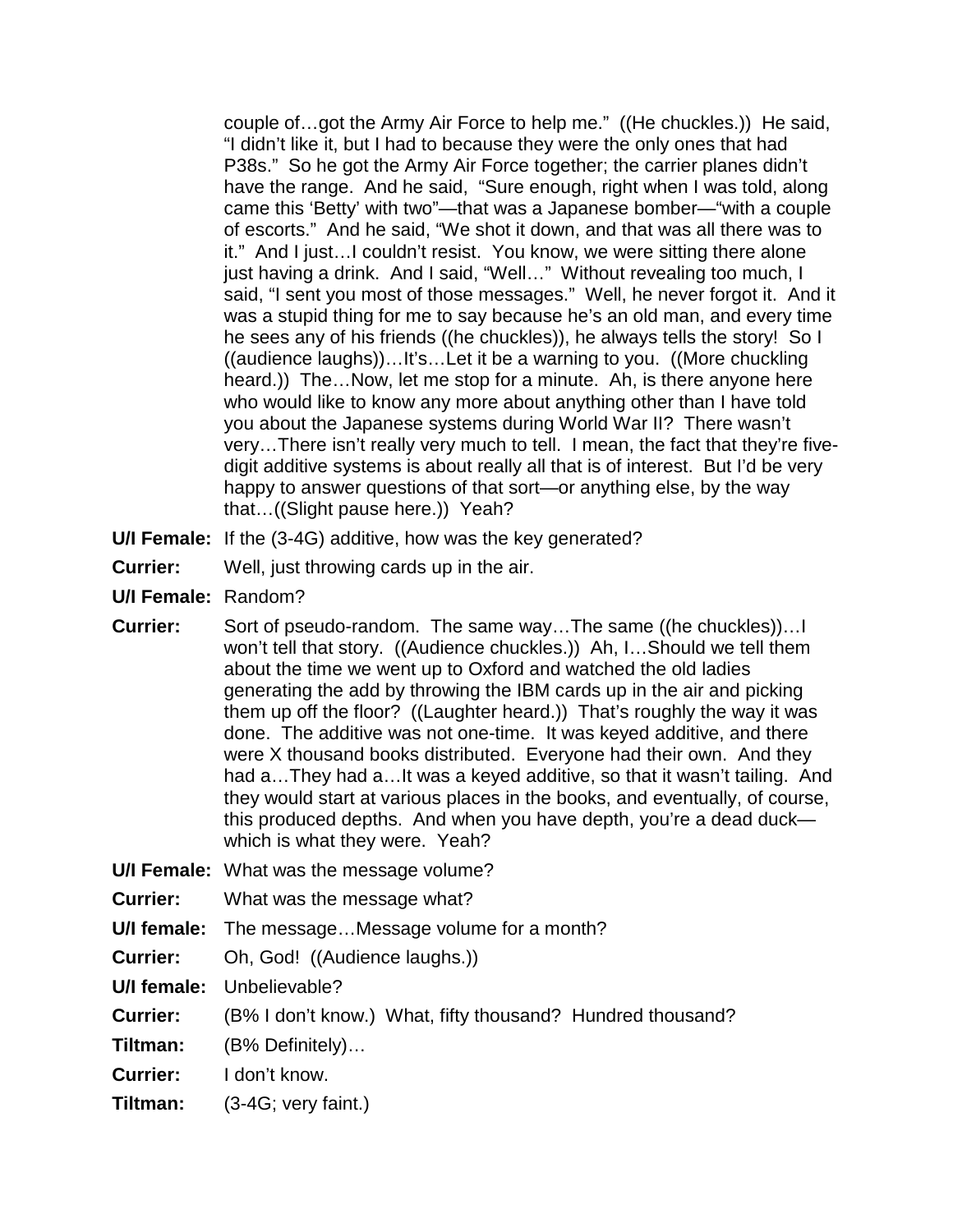**Currier:** A lot!

**U/I Female:** Because you were saying…Right! ((Audience laughs.))

**Currier:** A lot.

**U/I Female:** You were saying (4-5B)…

**Currier:** Yeah, a lot. Enough so that we had sufficient depth in almost every book to get right at it. And within the first two or three weeks of a code change, which involved a codebook change and an additive book change, we were into it enough so that we could just whiz right through it. And the next week saw it recovered to the point where we could read anything important that we wanted to. But we did have a help, by the way. And this is something I didn't mention. I guess I should have because I'll never forget the smell of those captured codebooks. We used to have...Right from the beginning, the…When the Marines first made their raid on Makin ((TR NOTE: now known as Butaritari)) and Tarawa from the *Argonaut*—a submarine—about 150 of them went ashore. And that Marine assault team had with it instructions to pick up anything with a red cover *anything* with a red cover, and get back to it, and don't get killed while you're doing it! And…((Audience laughs.)) So that we were, in fact, able from the very first time to have either knowledgeable people or someone whom we could…with whom we talked before the raids took place, whose sole purpose was to go right to the communications center/station/activity—whatever it happened to be. Take everything you can get and get out in a hurry. So that in the course of the war, we accumulated tons, literally…tons of captured codebooks and all sorts of things, so that this was always an assistance. But we never captured a codebook before it was used; we always captured it after the fact. But, of course, this was a great help because we then had a complete vocabulary of every codebook. And they didn't change the vocabulary very much. It was a 50,000-group business, and they just shuffled the groups, and the vocabulary stayed the same. The system of using it stayed the same.

**U/I Female1:**Even after the capture of the books, they still continued using the same…?

**Currier:** How could they change it?

**U/I Female2:**(B% They just) (2-3G)…

**U/I Female3:**They can't change every…

**Currier:** How could they change it?

**U/I Female1:**That's true. (XG)…

**Currier:** See, the…This…This is the…This is what I was saying. I don't see how in heaven's name they managed to survive, but they did. They had to continue using the codebooks, even…If they weren't…If they were absolutely certain that a particular book and particular series of additive books or pages had been compromise…captured, then they would try to do something about it. But most frequently, they didn't know for weeks or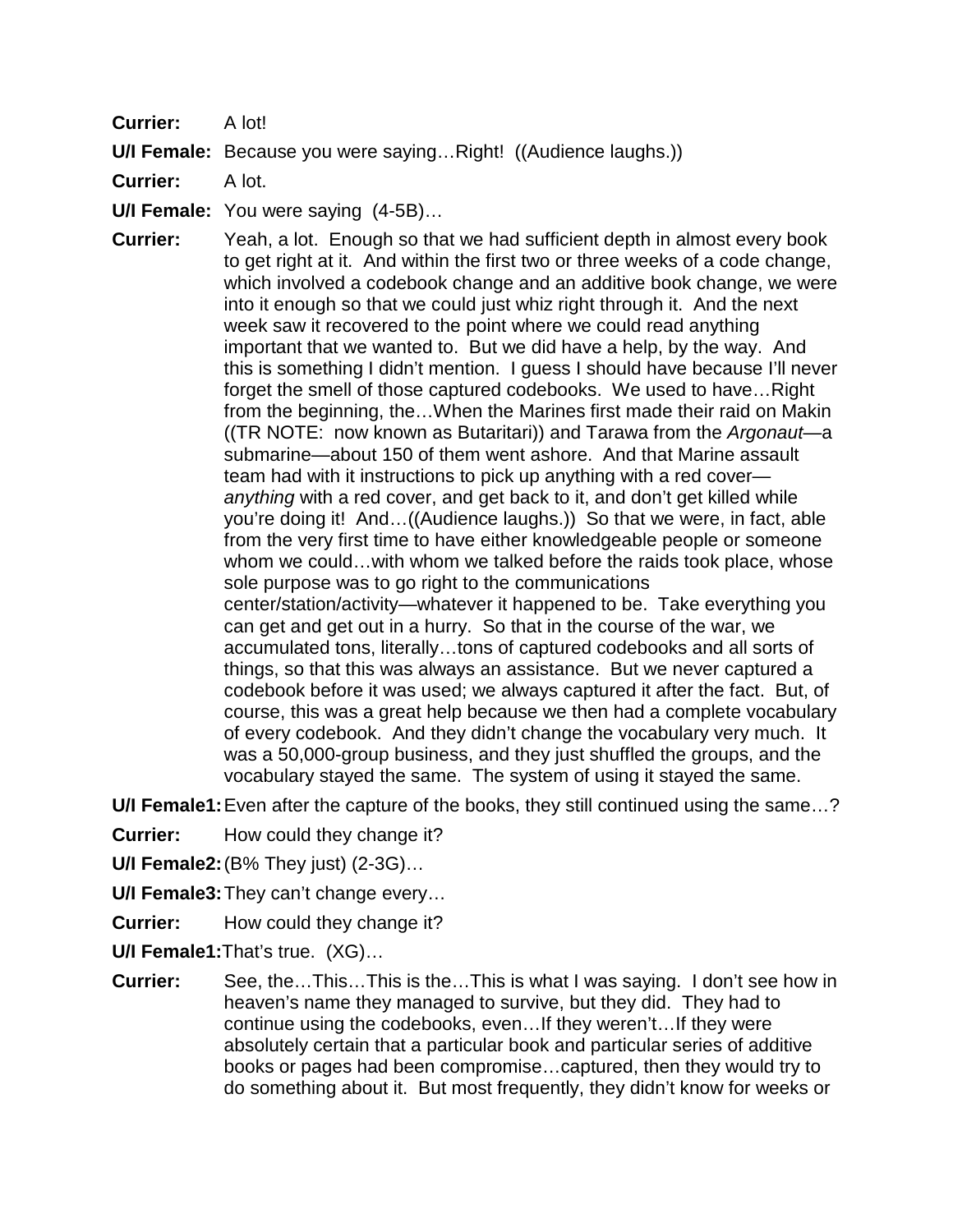months after the fact. For instance, as we went island hopping up the South Pacific, the Japs…The favorite Japanese way of disposing of their material was not to burn it, but to bury it! So it was a simple matter of going into wherever their communications setup was—sometimes in a little (B% meka) shack under a tree, which (B% you…was) always identifiable by the antennas around. And look around for a soft spot in the ground…

**Tiltman?:** (B% And dig up) a latrine.

- **Currier:** And dig up... Yeah! It may have been a privy, and sometimes it was. Sometimes ((audience laughs))…This may be why the codebooks smelled the way they smelled! ((He and the audience laugh.)) But, I mean, we'd get…From some of the Marine raids, we used to get codebooks with bullet holes in them and blood on the first page and (2-3G). This made…brought a little realism into the crypto (B% business, you see). But anyway, it was quite a war. ((He pauses.)) Ah, any more questions?
- **U/ID Male:** (B% A question…) You might indicate that they also had…The navy had some (B% cipher system)—transposition (1-2G).
- **Currier:** Oh, yeah. Well, that…
- **U/ID Male:** (B% JN-19, I think.)
- **Currier:** Yeah. They did. They had other systems, but…the transposition system. And as I say, they eventually had a machine or two in which, by the way, most of the high-level traffic was supposed to have been sent. But they never trusted it, and they never were able to communicate. And they always had a hell of a time keeping the machines going—there were only a half a dozen. So that they would almost always send a message in the…I've forgotten which one it was now—Coral or Jade. And then they'd cover…They'd follow it up by a message in a ((he chuckles))…in a fivedigit codebook just to be sure that the people who were the intended recipients got the right version. Yeah. And they were always having trouble with garbles, and they never really got things sorted out for their machine.

**U/ID Male**: (B% Never.)

**Currier:** Not all during the war. Right at the end of the war, they…The Germans talked them into—I guess the Germans talked them into it; I don't think the Japanese asked for it—with using some Enigmas. And there was a German submarine…Do you remember this, John?

**Tiltman:** Only vaguely.

**Currier:** There was a German submarine that left Bresk with a dozen or so Enigma machines specifically altered for the Japanese, and…What happened to it? They never arrived…At least the machines were never actually put into use. After the war, on the TICOM team, we did, in fact, find some of the machines in Tokyo, but they were never…As far as I know, they were never used. Did the army…Japanese army ever use any…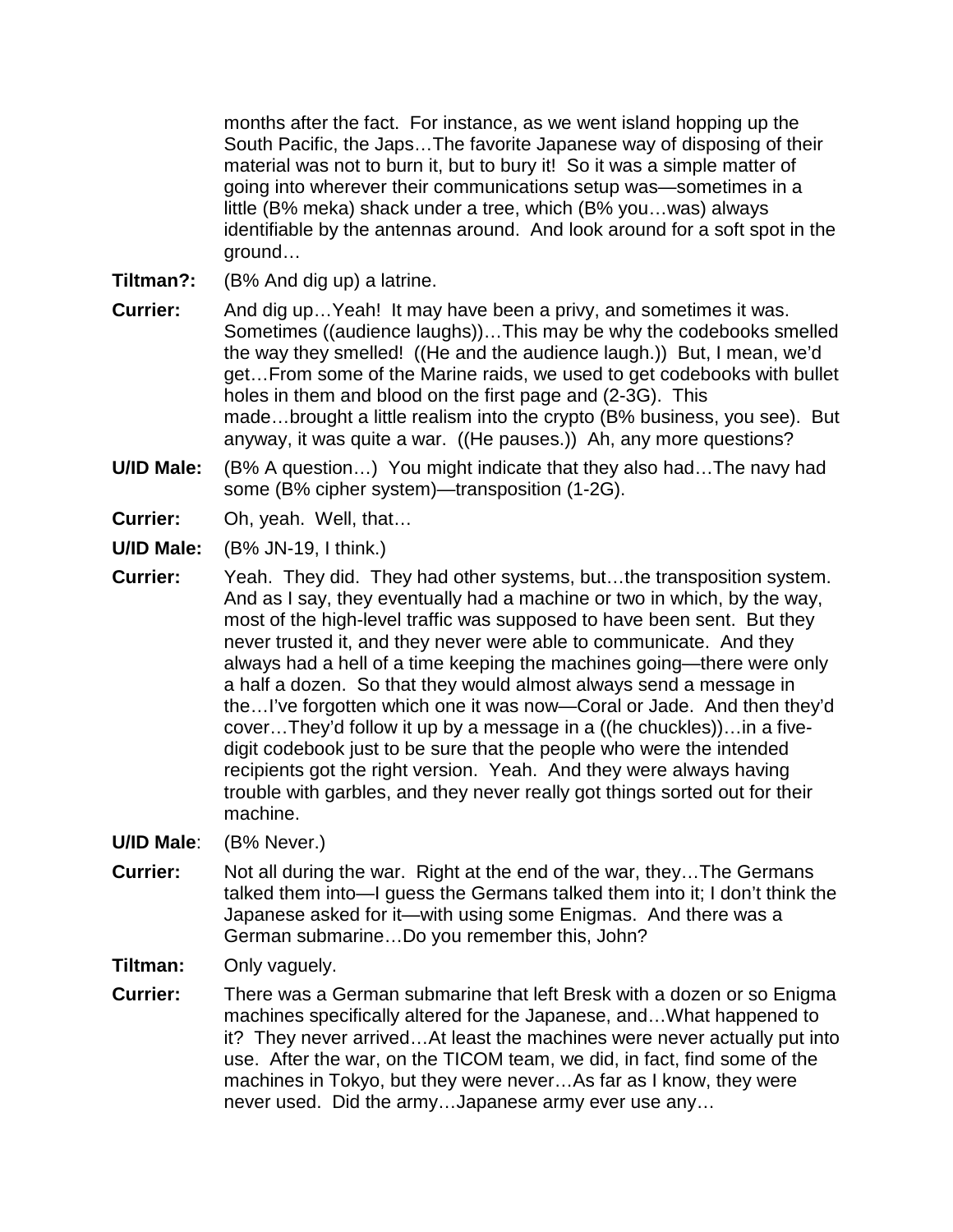| Tiltman:        | No.                                                                                                                                                                                                                                                                                                                                                                                                                                                                                                                                                                                                                                    |
|-----------------|----------------------------------------------------------------------------------------------------------------------------------------------------------------------------------------------------------------------------------------------------------------------------------------------------------------------------------------------------------------------------------------------------------------------------------------------------------------------------------------------------------------------------------------------------------------------------------------------------------------------------------------|
| <b>Currier:</b> | Enigmas? I don't think                                                                                                                                                                                                                                                                                                                                                                                                                                                                                                                                                                                                                 |
| Tiltman:        | The Green Machine came afterIt was (2-3G), but no traffic was ever<br>seen.                                                                                                                                                                                                                                                                                                                                                                                                                                                                                                                                                            |
| <b>Currier:</b> | No. I know                                                                                                                                                                                                                                                                                                                                                                                                                                                                                                                                                                                                                             |
| Tiltman:        | YouThe (1-2G) you're talking about was the (1-2G)                                                                                                                                                                                                                                                                                                                                                                                                                                                                                                                                                                                      |
| <b>Currier:</b> | Yeah, that's right.                                                                                                                                                                                                                                                                                                                                                                                                                                                                                                                                                                                                                    |
| Tiltman:        | The (1-2G)A (1-2G) of the Enigma.                                                                                                                                                                                                                                                                                                                                                                                                                                                                                                                                                                                                      |
| <b>Currier:</b> | That's right. Yeah, yeah. In any event, the Japanese navy probably<br>wasconsidered itself well in the forefront of cipher security and<br>communications security. And they didn't trust the diplomats, and I don't<br>think they trusted the army. But in any event, they never really came up<br>with anything that was really sophisticated and really secure at all in the<br>course of the entire war. They were bound by tradition and by having to<br>look at characters. So they were stuck with codebooks and additive<br>books, and theyIt justThat's probably the reason they lost the war.<br>((Audience chuckles.)) Yes? |
| U/I Female:     | (B% Captain), at the beginning of your talk, you stated that everybody had<br>anticipated (B% an Eurasian) war—at least a war with Japan.                                                                                                                                                                                                                                                                                                                                                                                                                                                                                              |
| <b>Currier:</b> | Yeah.                                                                                                                                                                                                                                                                                                                                                                                                                                                                                                                                                                                                                                  |
| U/I Female:     | If everybody kind of anticipated this and there were war plans, why were<br>we caught with our pants down (B% sort of)?                                                                                                                                                                                                                                                                                                                                                                                                                                                                                                                |
| <b>Currier:</b> | I justI don't know.                                                                                                                                                                                                                                                                                                                                                                                                                                                                                                                                                                                                                    |
|                 | <b>U/I Female:</b> (B% Just somewhere) around our ankles?                                                                                                                                                                                                                                                                                                                                                                                                                                                                                                                                                                              |
| <b>Currier:</b> | I can't answer the question, but all I know is that theWe were a single<br>targetsingle crypt targetsingle intelligence target nation—what, 15<br>years anyway before the war. And war plans were written for a Pacific<br>war. Oh, there were other little things. I know we had a                                                                                                                                                                                                                                                                                                                                                    |
|                 | U/I Female: (B% Well), there's so many rumors that you hear that we did have actual<br>messages (B% at the time in places and nations), but they were never<br>decrypted. And things like that, that have been brought to light, I guess<br>(3-4G) here                                                                                                                                                                                                                                                                                                                                                                                |
| <b>Currier:</b> | Um                                                                                                                                                                                                                                                                                                                                                                                                                                                                                                                                                                                                                                     |
| U/I Female:     | Is there any truth to that, as far as you know?                                                                                                                                                                                                                                                                                                                                                                                                                                                                                                                                                                                        |
| <b>Currier:</b> | There were With the messages that were read, if the people who<br>received the text had received them in sufficient time for them to ponder<br>them a bit, I think would have concluded that Pearl Harbor was the only<br>place that any sort of a strike could have taken place. There were no<br>messages in any system sent by the Japanese indicating that the<br>Japanese striking force—the navy, the carrier force-would attack Pearl                                                                                                                                                                                           |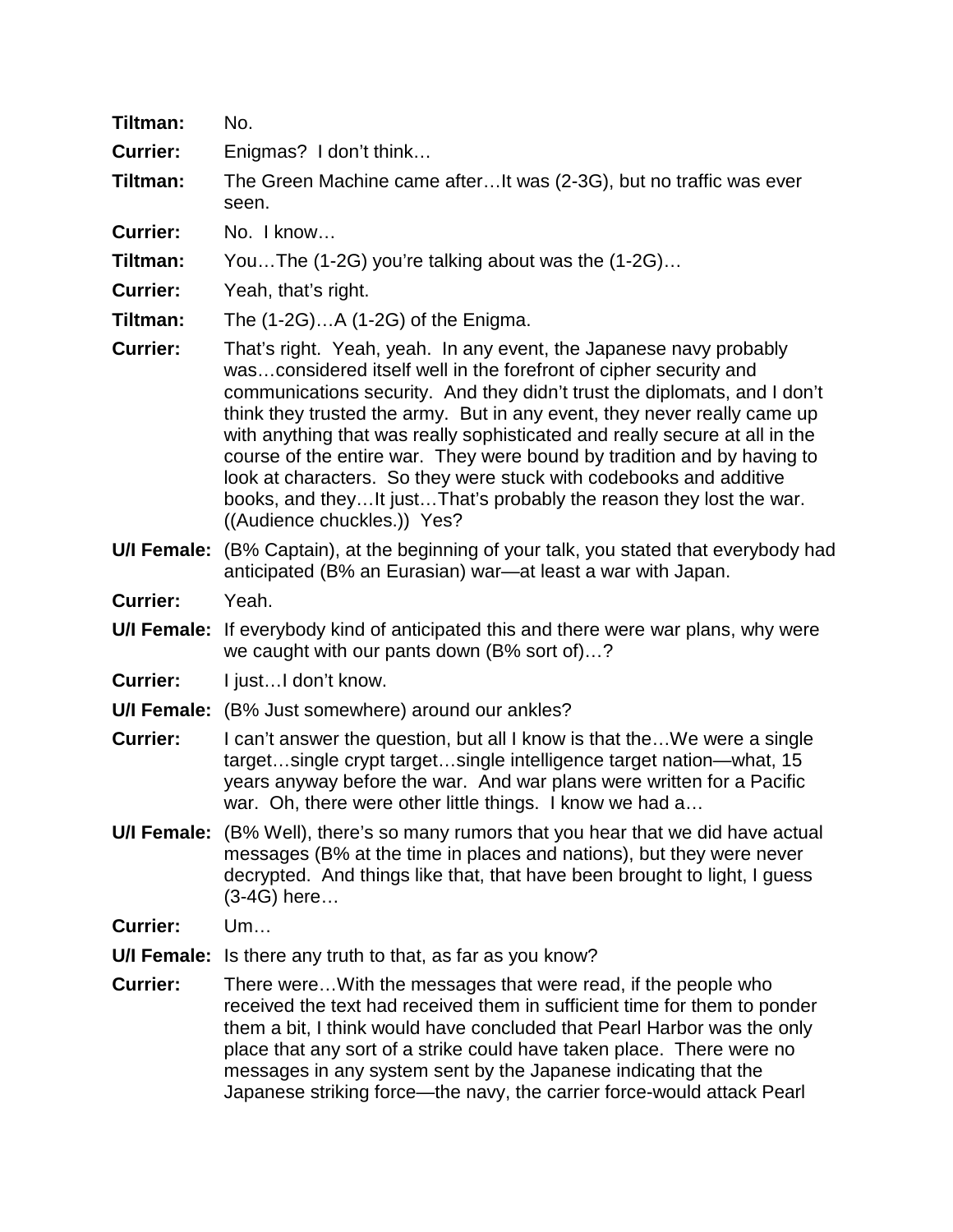Harbor at a particular time. There were several dozen messages that were sent to and from the Japanese Consulate General in Honolulu that would have indicated that something was going to happen—and it had to be there. The…There were two or three young Japanese naval intelligence officers who were attached undercover to the Consulate General who spent a great deal of time roaming around the hillsides above Pearl. And in retrospect, I don't quite see why we really missed it all—and we really did. We really did. There were…The messages in the Purple Machine, for instance, that were sent right up to the time that the…while the negotiations…numerous negotiations were taking place with this country, should have, really, given it away. But they didn't. They weren't specific, but they were close enough to it so that we should have known, 1) that the  $7<sup>th</sup>$  of December was the day. We should have been able to determine from the material that was sent from the Japanese Consulate General in Honolulu that the odds were better than even that it was to be somewhere in the Hawaiian Islands. This, we should have been able to do. We did not do it. Now, don't ask me why. I wasn't in the decision-making capacity at the time. But looking back on it, this, I think, is probably true. It's also true, by the way, that right toward the end of the war, when Truman and others had to make a decision as to whether or not to drop the first atomic bomb on Hiroshima, I thought at the time that if he had only asked me, I could have told him that there was absolutely no need to do it. There was…There were literally dozens of messages…naval messages from a lot of the shore installations, particularly the air stations—those that were running the…you know, the Kamikaze business; one just not far from Yokohama (B% in Atsui)—where the reports back to headquarters, "We have no fuel. We are out of gas completely." They always came back, "Mobilize the people in the villages. Send them up to the countryside to dig up pine roots. You will distill pine roots and produce enough fuel to get your planes off the ground." That's how bad it was. It was at this time and not long after that, that the decision was made in order to, quote, "save two million lives" that the atomic bomb was dropped on Hiroshima. That is two million American lives, see?

- **U/I Female:** And I've seen some of the devastation that they (4-5G), and it is the same devastation, too.
- **Currier:** Yeah. I'm…Yeah, so have I. Yeah. The…Well, all…You see in retrospect, it's easy to say this sort of thing. But it's just like Pearl Harbor. The…While the information was there for those who wanted to see, those who did see didn't construe it in the way that it should have been. And, as I say, I have no other…I have no answer to it. It's something that goes on. Yeah?
- **U/I Male:** The Japanese that attacked Pearl Harbor: were they aware of the damage that they did do? And if they were, then went into the United States, would we have been ready for them?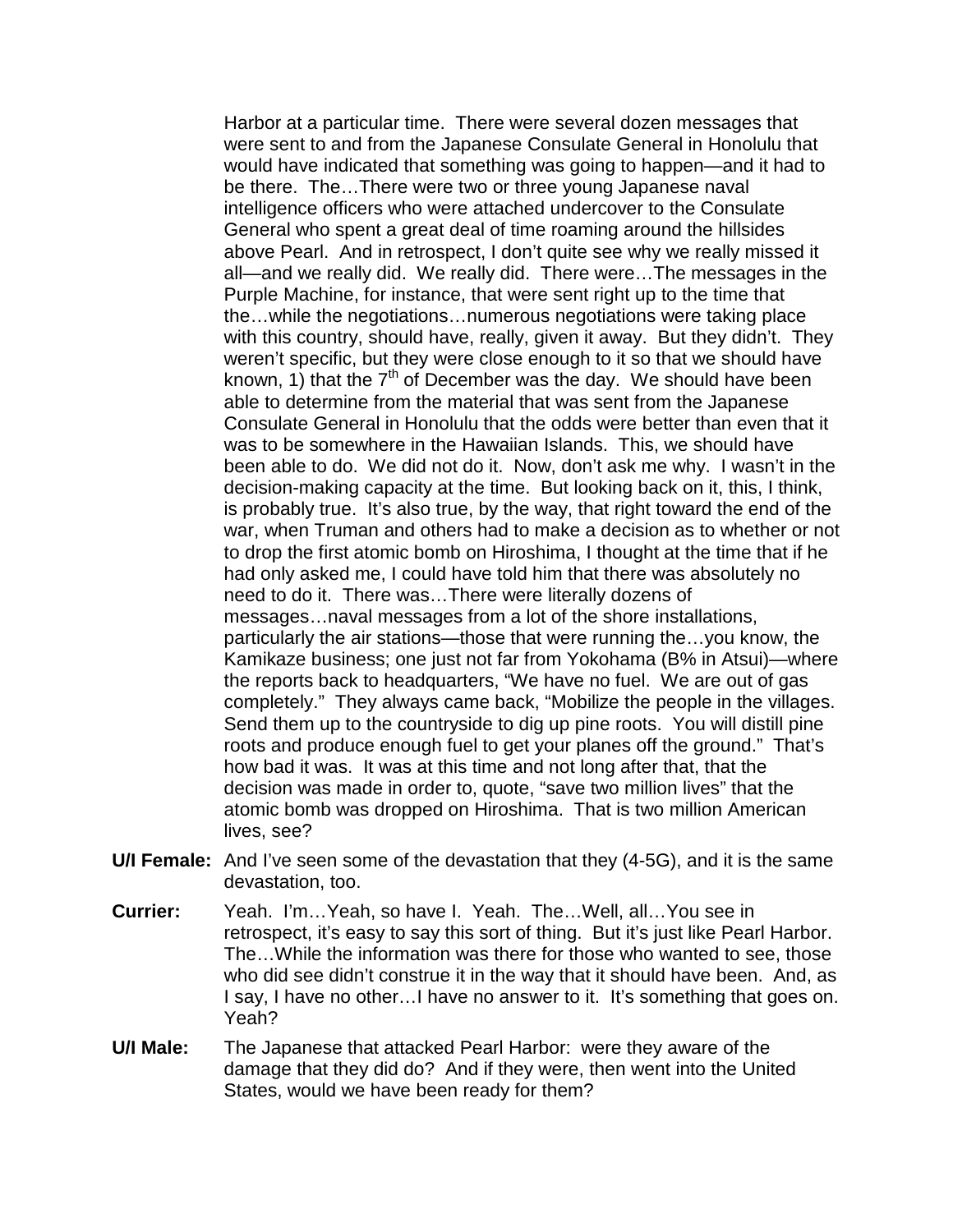- **Currier:** They did know what they did. They had a complete report on the destruction. I think they perhaps thought they did a little bit more than actually happened, but they knew how many battleships they'd put out of action. They were disappointed that the carriers weren't there. Our carriers were out at sea, by the way. And many destroyers got out. It was the battleships that really hurt. But the point really is, at that time, they were not in a position to be able to do anything except go back to Japan. They couldn't have gone on. They'd run out of gas, too. They (B% were all out of fuel oil), you see. And they were not equipped to do anything other than make a strike. It was a hit-and-run raid. They weren't set to make a raid on the west coast of the United States and occupy San Francisco. (B% I mean, that's…) No, they wouldn't…Nothing else could have been done by them at the time. And the fact that we lost a lot of old battleships was somewhat of a blow to our "prestige", if you will. It didn't honestly turn out to be all that devastating. We didn't…We needed aircraft carriers and submarines and cruisers and destroyers much more than we needed battleships. So that while it was a blow alright—there's no doubt about it…And the Navy felt pretty downcast for the next year or so. And I know that there were prophets of doom who said, "Now, well…" (B% There…) It's a pretty touchy period. But it never really was. And if you just think back, what the Japanese had to work with, what their sources of supply were and the width of the Pacific, it should have been fairly obvious that at no time was there any danger of attack…of the Japanese attacking and occupying U.S. territory. Oh, they sent over some balloons and set fire to the forests in Washington and in Alaska and…Hot air balloons that they sent across the Pacific with a prevailing wind. And one or two of their submarines actually shelled an oil refinery in L.A., I think. But that's all. They never learned how to use submarines. And they were never able, ever, to do anything other than set a limit to their area of conquest and try to maintain it. And that was from Japan to Wake, down to the Marshalls, over to the Philippines, Indonesia and around the coast of China. They could never get us down. Does anyone…? Well, gee, it's after 11!
- **U/I Male 1:** We should have a…
- **Currier:** Yeah.
- **U/I Male 2:** (B% Pardon me), (3-4G; very faint).
- **U/I Male 3:** Could you give us a brief picture as to what was happening as far as Germany was concerned? Was there no effort against that country at all?
- **Currier:** Oh, no! We…
- **U/I Male:** Were (B% you) (XG)?
- **Currier:** No, no, no. Well, I…As I say, I was not in the Atlantic war, although I did know what was going on and I did go down there. And I…But most of my war was in the Pacific. Yes, there was a great deal of effort. The point really was that the…The cooperation between the British and us in the Atlantic war was—operationally, perhaps—was closer and more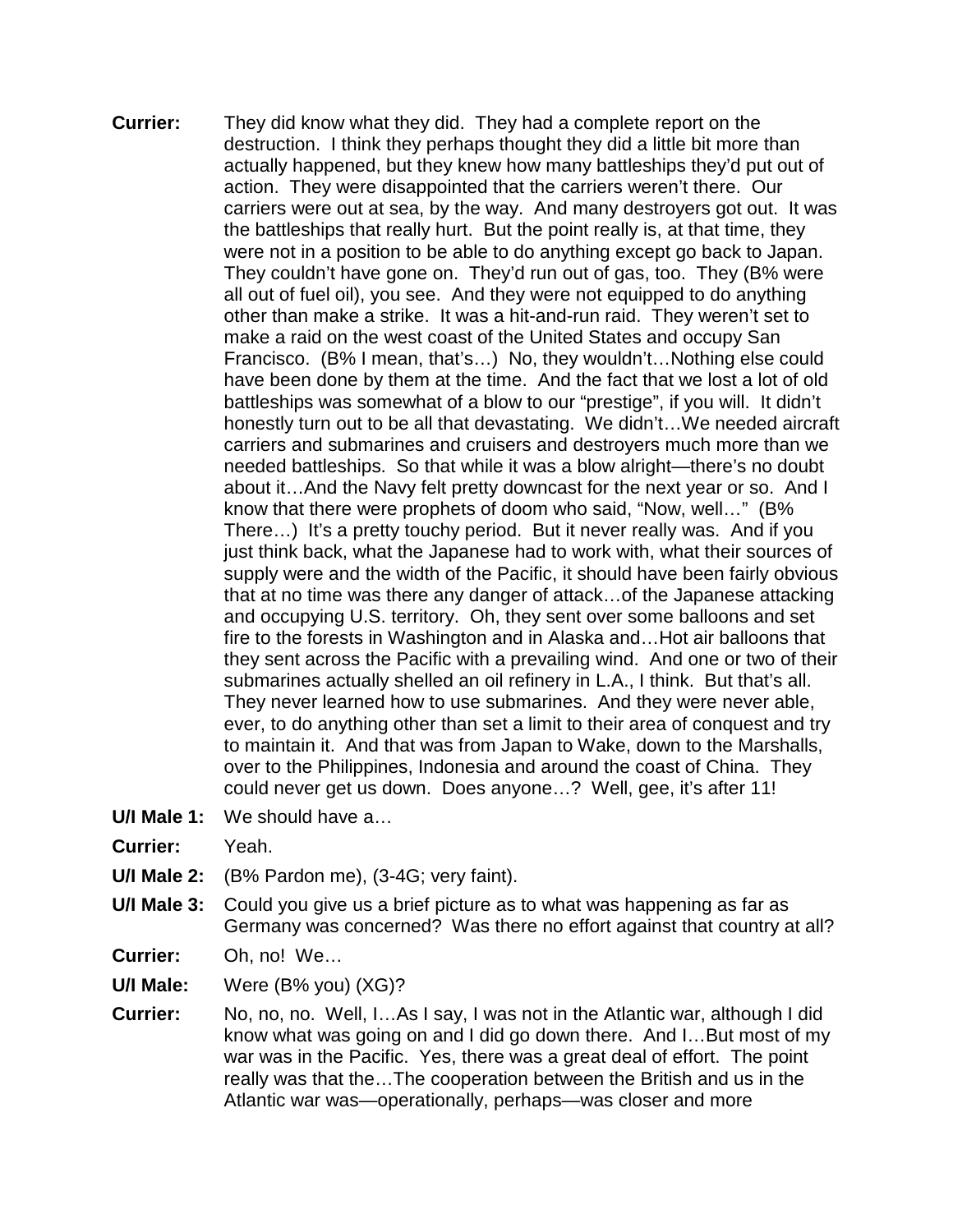productive than it was in the Pacific. We were both working together. The British intercept service and us exchanged material and exchanged results, but it was in the submarine war in the North Atlantic where the really astounding results were produced. This was primarily in the beginning: the British GC&CS…((TR NOTE: British Government Code and Cypher School)). And John Tiltman…You can ask him about that. Ah, this was principally the…They developed the devices for reading the Enigmas. They got the few (B% pinches) that were available. They did all of the initial work. They developed what was known as the "Bombe." You know what the Bombe is? B-O-M-B-E? Anyway, it's an Enigma analog that runs as fast as we could run things in those days—to try everything, once you had a little menu that you could put into it. But, again, I think maybe John... You ask him; he'll tell you about it. We eventually... When we first went over there, there were some questions as to whether or not we should be allowed to be told all about the Enigma and the success at Bletchley. I was easy to fool because I didn't know anything about an Enigma—not very…I wouldn't say nothing, but I didn't know very much. I was interested in other things. We did spend quite a bit of time with the people who were working on it. And we…As far as I could see, everything was absolutely free and open and above board. And we sat there and chatted with the people operating the devices, and sat there when they all said, "Hurrah! We've broken it today," and so on. But we didn't really bring back everything that some of the people here thought we might have. So eventually, they sorted things out—and maybe John Tiltman can tell you about that, too. ((Audience chuckles.)) But in any event, it was a GC&CS, or a British achievement. And as the war progressed…When we built our own Bombes and ran them at Nebraska Avenue, and the results were exchanged, we eventually did have sort of an assignment of tasks. And I can't remember what they were precisely. But this was, again, the deciding factor in the submarine war in the North Atlantic. There were something on the order of—and I think I'm right; John may remember better than I—seven hundred and something…or 590 submarines that were sunk in the North Atlantic from 1942 through 1945. Nine-tenths of those were…came as a direct result of COMINT information on their positions and operational activities. Ninety percent…

- **Tiltman:** That's from the naval Enigma.
- **Currier:** Yeah, from the naval Enigma only. The Germans, up until very recently…Well, they know now. But up until, say—I don't know—ten years ago, would never really accept the fact that all of this was not done through DF and other things—(1-2G) and stuff. They never would…never believed, honestly, that we were able to read the bulk of their submarine Enigma traffic—or enough of it so that we were able to get the material that allowed us to be where the submarines were and do something about it. So, again, if it hadn't been for the work on the naval Enigma during the war, the North Atlantic submarine…the North Atlantic war might well have gone the other way; might well have gone the other way. So I think it was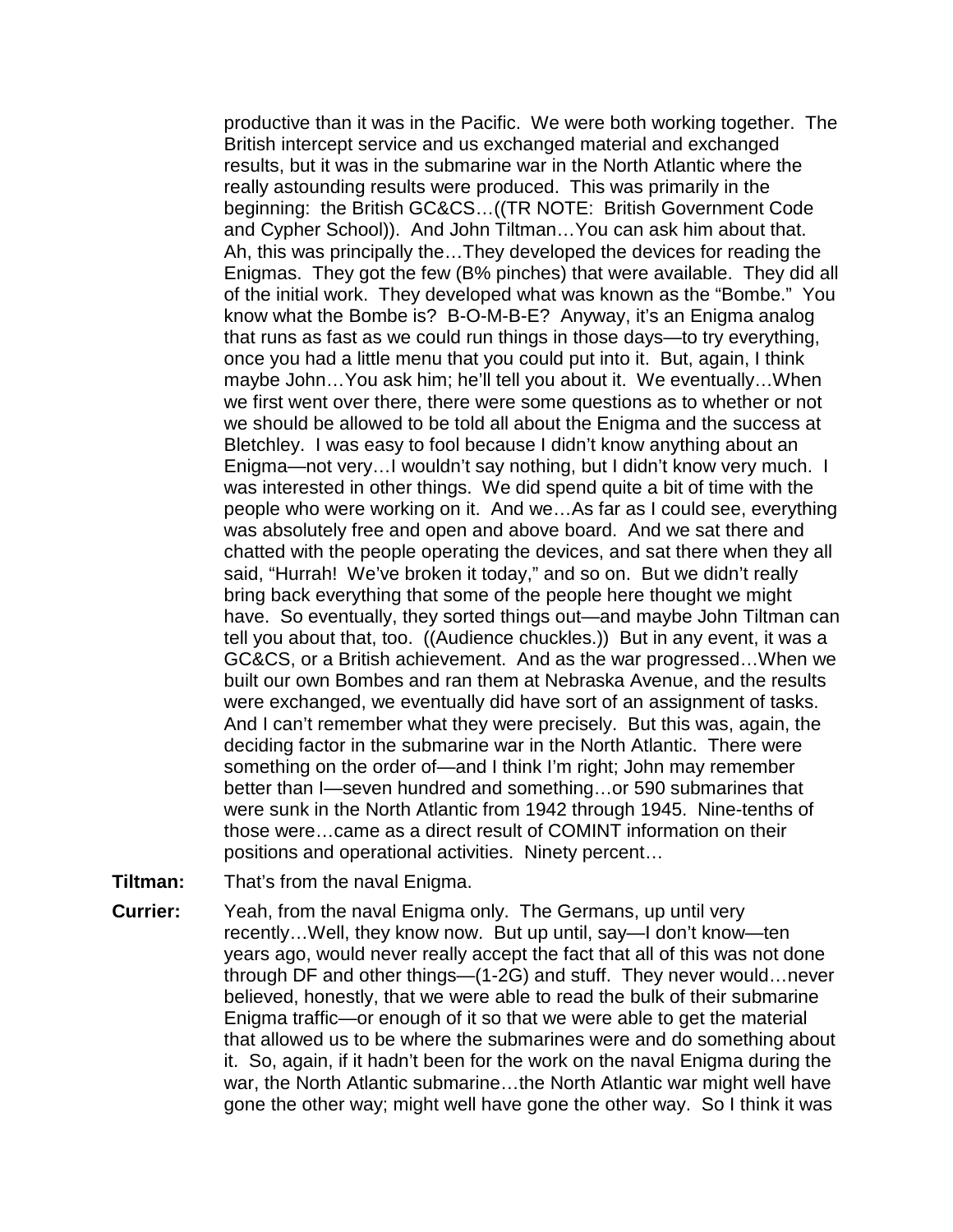a deciding factor beyond…almost beyond a doubt. So…Yes?

- **U/I Male:** Do you have any information as to how vulnerable we were to cryptologic attack by…(1-2B)?
- **Currier:** Oh, sure.
- **U/I Male:** Which we didn't (4-5B)?
- **Currier:** Yeah, yeah, yeah. The…In the Pacific, the Japanese were never really able to do very much except on our tactical systems, operational systems—which I don't think we really cared very much about anyway. But they were able to do a pretty fair…In the first year of the war, they were able to do a pretty fair TA job on a lot of our callsigns. But they were never able to read our major systems. They never touched the ECM. Never, all during the war. And I've talked with…since the war…In fact, right after the war, and several times since then, I've talked with both Japanese army and navy cryptanalysts who went…gave me in some detail precisely what they were doing and what successes they had and who they were working against and so on. And, no. And of course, the TICOM mission turned up all of their files. No, they never did anything against ECM at all. And the…As far as I know, the Germans didn't either.  $(1G)$ …
- **Tiltman:** (2-3G)…
- **Currier:** Yes, John.
- **Tiltman:** (B% See), the Japs read 209 and the Germans probably (B% read strips), in codes.
- **Currier:** Yeah, that's right.
- **Tiltman:** And the Germans never touched anything above 209, (B% above)…except for speech, (B% that kind of stuff).
- **Currier:** Right, yeah.
- **Tiltman:** (1G)ing the telegrams.
- **Currier:** Yeah, that's right, they (1-2G) telegram. The Japanese never had any telegraph systems of any sort. Did the army…Japanese army?
- **Tiltman:** No, not (2-3G: very faint).
- **Currier:** I never...I certainly...I know the navy didn't. Well, you want to rest for a bit? And stay there (2-3G) and talk with you for a bit, if you want to. ((Audience applauds.))
- **Marlow:** ((TR NOTE: After the break.)) May I have your attention? ((He pauses.)) Your attention, please! ((Chatting heard in the background.))
- **Filby:** I think we better get back.
- **Marlow:** I think we're ready to start. For the second half of the presentation, rather than do what we had originally planned and put Brigadier Tiltman on the spot, we're going to have him join Captain Currier and kind of pick up the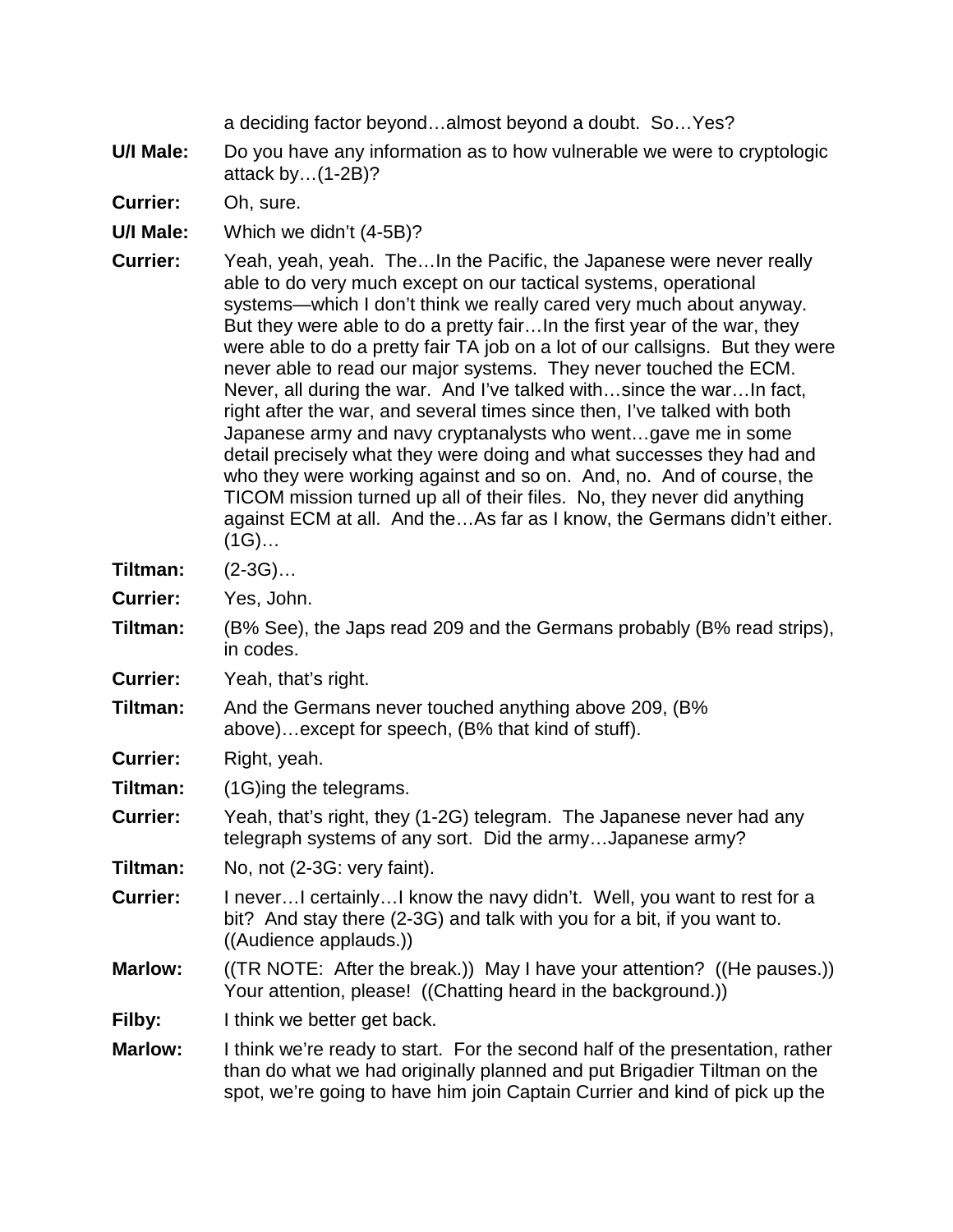train of thought where it was left off before the break—as Brigadier Tiltman saw many of the same things, or some of the same things, from the British side of the fence. And they both were involved in the liaison effort…the initial liaison effort between the United Kingdom and the U.S. at the beginning of the war…or previous to the war, December of '40. And we're going to let them work it out their own way. And I think the Brigadier would like to bring…ah, begin with a comment having to do with Captain Currier's statements. Okay?

**Tiltman:** I was very interested in Captain Currier's talk. I've known him very well indeed in and out of the office for over 30 years. And there was a lot of it I'd never heard before. So you're privileged. I wanted to say something about the first visit we had from the American services. We had very little warning and we were not consulted. Right at the end of 1940, we merely had an instruction from our Chiefs of Staff that they had arranged with the corresponding American numbers for a complete exchange of everything. Well, this was…caught us completely by surprise. We had our own quite serious security troubles of one kind or another, and we had to adapt ourselves to this thought that four completely unknown Americans were going to be shown everything. This was made very much easier for us by the fact that the four Americans—Captain Currier and…who was then a lieutenant and another Navy lieutenant named Weeks, and Dr. Sinkov and Leo Rosen from the Army side—arrived. And they brought with them a…an analog of the Japanese Purple Machine which we hadn't succeeded in breaking. This was a tremendous gesture which (B% started off)…us off on the right relationship. And we've never forgotten it. This was a…Somebody had to make the first step, and the Americans made it. We had in, I suppose, April 1940, without warning suddenly found ourselves able to read a certain amount of German air Enigma traffic during the German occupation of Norway and Denmark. And this posed a tremendous problem in security. The first solution of it was rather amusing. The information that came out of it had to be distributed to a number of people. And our great (1G) chief in London was not satisfied that they were all worthy to receive it. So he invented this spy named Boniface who was supposed to produce all this priceless information. This immediately divided the recipients into three classes. The first class were the people who knew where it came from and they were all right. The second class were the people who didn't know where it came from and assumed that this spy, Boniface, was true; assumed that everything that came from the Secret Service was absolutely without foundation; and put it straight in the wastepaper basket. But the third one, the really dangerous people: they were the people who guessed where it came from and weren't restricted in any way. So we were really in the stage of getting over this when the Americans arrived. And we did…It took us a little time, but we did eventually come clean and show them everything we had, including all the Enigma results and so on. But we put rather restrictive conditions on how far this information should be disseminated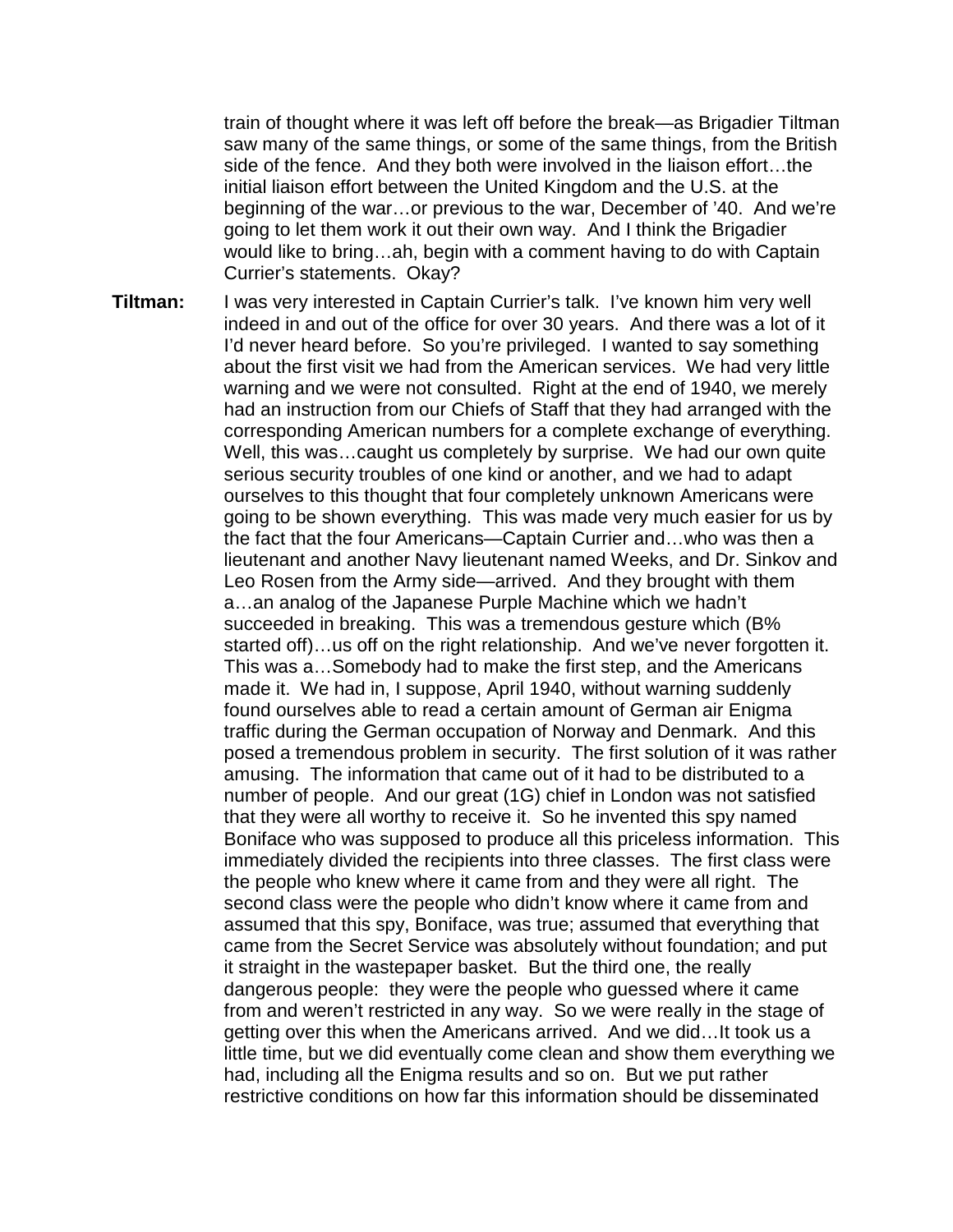when they come…came back to the States. And this is what caused a good deal of trouble during the next few months. We go…got over it eventually, and our cooperation was very complete. But I did want to say that it was the American gesture that started it off on the right footing. I don't want to take over the floor altogether because you won't see Captain Currier again after today.

**Currier:** Come now! I'm not going to disobey. ((Audience laughs.))

- **Tiltman:** I know, unfortunately, very little about the Enigma solution. I was in the position—certainly from, I think I would say, from the beginning of the war—that I was the leading cryptanalyst diagnostician, if you like to put it so, in GCHQ. And from early in 1941, I was called chief cryptographer and I was actually personally responsible for the attack on anything we weren't reading or anything that was undiagnosed. This was, of course, a quite impossible responsibility to carry, but we did our best. I had a very small research section of about twelve. And we also thought it was our war ((audience laughs))—whether it was under the same justification, I'm not quite sure. But we didn't have anything, really, anything to do with the Enigma machine at all because this was a known machine. And although a tremendous effort…a great deal of ingenuity and enormous machine resources had to go into its solution, it wasn't really within my responsibility at all; and I didn't have anything to do with it. I didn't have anything to do with the naval Enigma either.
- **Currier:** John, were the Enigmas that they got off the back of that truck in Holland somewhere, was that before the air solution, or was it after? Do you remember?
- **Tiltman:** I don't know that story. I'm not…Or I've forgotten. ((Audience laughs.))
- **Currier:** Well, no, the story…It is the British story.
- **Tiltman:** The earlier ((audience laughs))...The earliest story is this: we had, in our office, started the commercial Enigma, which wasn't…which didn't have the security features of the service Enigmas.
- **Currier:** Yeah.
- **Tiltman:** But what happened to us was that from sometime in, I suppose, early 1938, we had made contact with the French. And the French had been in contact with the Poles. And young Polish mathematicians had studied the German Enigma communications, and had come up with the idea of what was called the "Bombe." This was a…an analog of the machine. They acquired the old wheel wirings through spy activities with the French. And then they developed this analog that could go through all the movements of the wheels and all combinations of the wheels in fairly rapid time to test a particular menu, as Captain Currier has called it. This is something I didn't have anything to do with at all. But we got the wirings from the French, and originally from the Poles. Three or four people went from our office in about May 1939; actually went to Warsaw and made contact with these young Poles—who afterwards were evacuated to France where I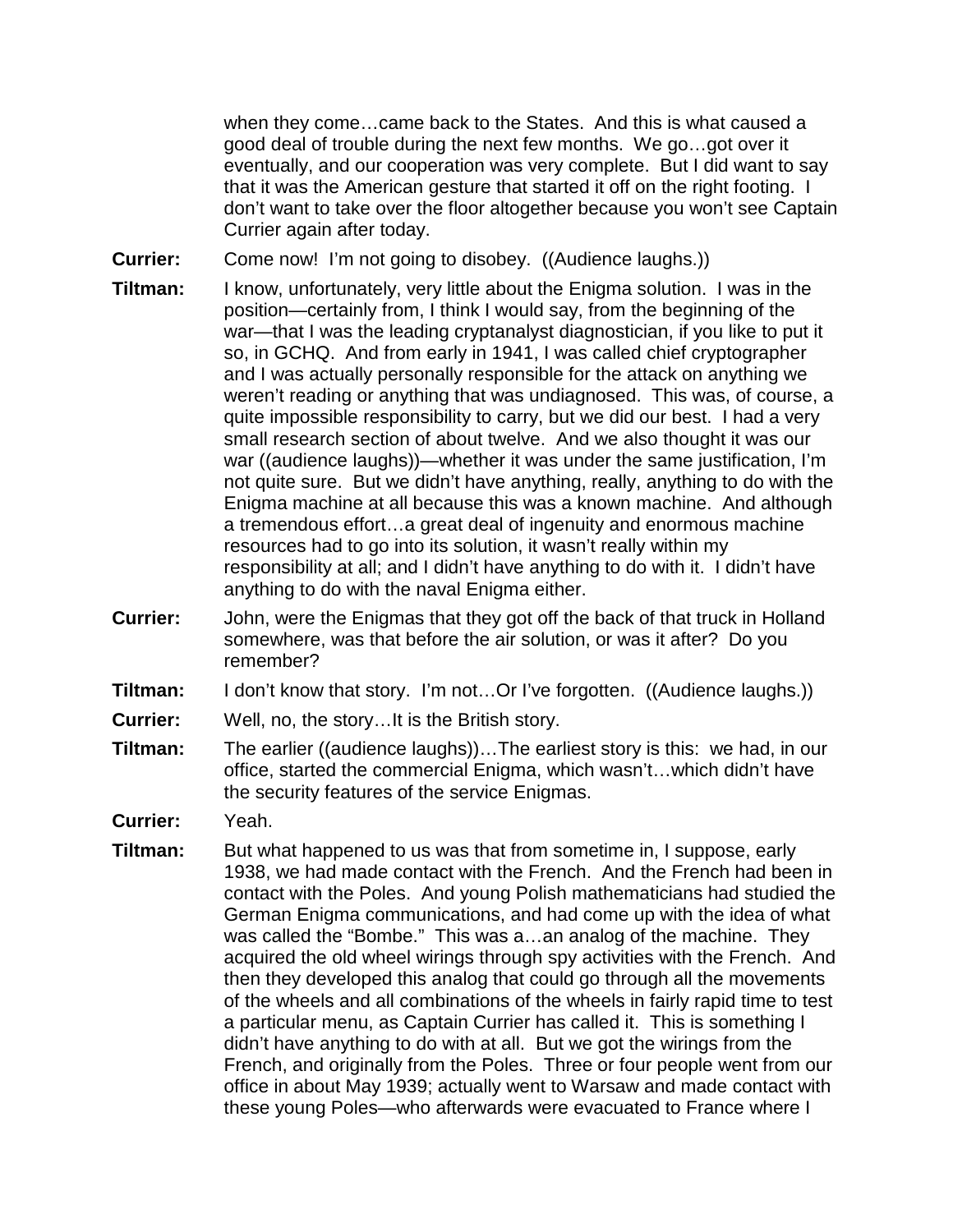saw them. This was really the origin of our success. We knew…I haven't got the story in my head at the moment, but we did know rotor wirings when the war broke out.

- **Currier:** Was it the…? Of the army Enigma only?
- **Tiltman:** Army and air.
- **Currier:** Army and air?
- **Tiltman:** Yes. The navy was a much bigger problem. They didn't break into the naval, I don't think, until…They hadn't broken in when you were there, not really.
- **Currier:** Yeah, they just…They were doing…
- **Tiltman:** Just about.
- **Currier:** They were doing…They were doing, John, then on the basis of the weather broadcasts (B% in Brighston).
- **Tiltman:** Yes.
- **Currier:** And everyday they'd send the same sort of a message with about the same length, starting out the same way. And the first "X" letters—42 or 21 or something or other—were always the same. And using that and the information…I think, by the way…I may be wrong, but I think that the Enigma that they got off the back of a truck—it either fell off or somebody pinched it or something—in Holland was a naval Enigma. I may be wrong on that, but I know that the…
- **Tiltman:** I'm afraid I don't...
- **Currier:** Yeah. I know that they got one. And I think that they got the standard set of naval wheels. And I think they got the wiring from that. But I could have things slightly mixed since I wasn't there and I…The story is secondhand. But in any event, they were beginning to read the naval Enigma in...Began in '41…It began in February '41.
- **Tiltman:** (2-3B), (2-3G) remember.
- **Currier:** Yeah.
- **Tiltman:** But, ah…
- **Currier:** (B% There were)…Remember the (B% bam burses) they had? The…
- **Tiltman:** Yes.
- **Currier:** The hand machines that they had—these great, long sheets of paper with holes punched in them?
- **Tiltman:** Yeah. Then there was a thing called a (B% fahs) sheet…
- **Currier:** Yeah, yeah.
- **Tiltman:** Which had punched holes. And they used to lay it on a…
- **Currier:** Yes.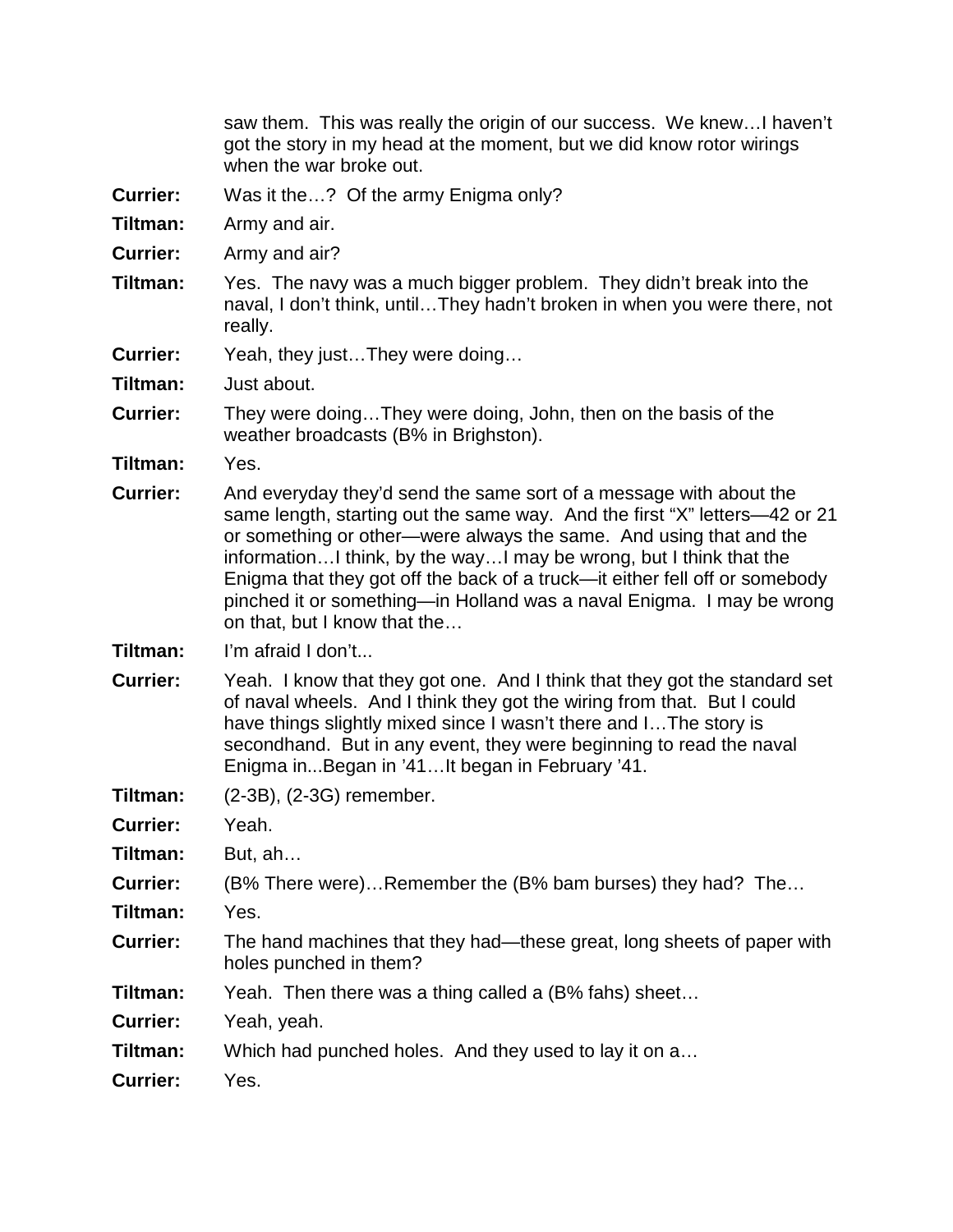- **Tiltman:** Transparent table with a light underneath.
- **Currier:** Yes, right. Yeah.
- **Tiltman:** Do various jobs. I didn't…I had absolutely nothing to do with it. ((Audience laughs.))
- **Currier:** It wasn't yours.
- **Tiltman:** It wasn't mine and...But they did a magnificent job.
- **Currier:** Yeah.
- **Tiltman:** My…I think my chief job on the German side of it during the war was the initial reconstruction of the "Tunno" machine—TUNNY; what we call the TUNNY machine, which was the German teleprinter online machine used for high-level communications. I didn't reconstruct the machine. It was done in my research section. But I produced the…I worked on the bust, which let us into the machine. And if I'm allowed, I'll talk about that another time. In fact, (B% I know I've) talked to you on it, but…But, ah, I don't want to get into that today because I hope to have an opportunity of talking to you another time.
- **Currier:** John, do you remember…? Do you remember when the U.S. Navy first set up its Bombe operation in Nebraska Avenue? Was it as much as a year? See, we didn't have it when we were down on Constitution Avenue. We didn't have anything until we got out to Nebraska Avenue. We didn't move out there 'til February of '43…
- **Tiltman:** No.
- **Currier:** And we set up about that time. But I…
- **Tiltman:** I remember…
- **Currier:** Because I didn't have anything to do with it. I (2-3B)…
- **Tiltman:** I remember seeing…Surely I saw some Bombes in ((he pauses))…No, I think right until you got into ((he pauses)) Arlington Hall, I don't think you had any Bombes set up. Would you remember? ((TR NOTE: Said to someone other than Captain Currier.))
- **U/I Male:** Before the Hall? No, at the Hall.
- **Currier:** No. You didn't have any...?
- **Tiltman:** Quite earlier at the Hall. Before the (B% move)…
- **U/I Male:** At the Hall? (2-3B)…
- **Tiltman:** Oh, yes!
- **U/I Male:** My gosh! Well, there's a little service, sir—the Army!
- **Currier**: Oh, so it is! ((Audience laughs.)) Ah, did…?
- **U/I Male:** Your Bombes are different from ours.
- **Currier:** Yeah. Yeah, right. Anyway, if anybody wants to hear about…Howie Campaigne can tell you all about it.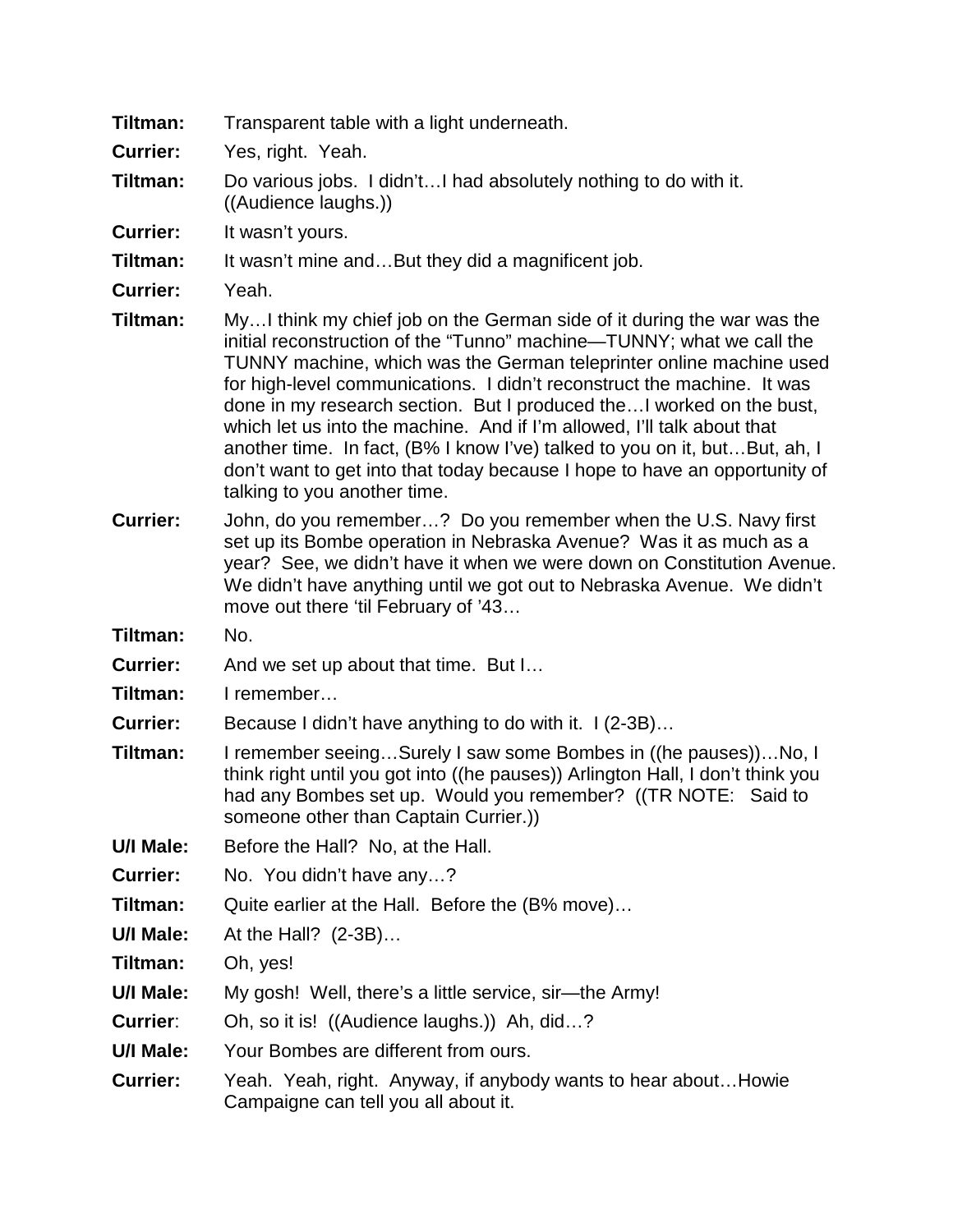- **Tiltman:** Oh, yeah—(B% about) the Navy Bombes.
- **Currier:** About the Navy, (B% yeah).
- **Tiltman:** I had another comment on the (B% chapter)…on what Captain Currier said. He was talking about the distribution of cryptographic material by the Japanese in the Pacific. And I know very well what the problem was with us because we had a fleet general naval cipher—general fleet cipher. And there had to be 1700 holders of that, and we found this was being…our cipher there was being extensively read by the Germans. And I had to solve the problem; took me a long time to do it. But I reckon that I did provide them with a cipher which was reasonably safe. Now, you can see what some of these distribution problems were. Again, I'll leave that to another time. Has nobody got any questions they'd like to ask?
- **U/I Female:** Captain Currier?
- **Tiltman?:** Yes, go on.
- **U/I Female:** On the taking of the cryptographic materials (3-4G)…
- **Currier:** Yeah.
- **U/I Female:** (3-4G) Cheltenham (B% is)…
- **Currier:** Yeah.
- **U/I Female:** Was a great gift. Was that, from our point of view, a very big carrot?
- **Currier:** Yeah. It…
- **U/I Female:** Or…(XG)?
- **Currier:** See, actually I don't think the…I don't think they act…The people in either one of the two crypt sections were, in fact, consulted about this. I know that…And I didn't know until after the fact. All of the infighting and squabbling about this proposed visit...It was cancelled once, and I never knew why and I never asked, and I wasn't in a position to ask. I had a job to do and I continued to do it until somebody said, "Well, you're leaving tomorrow." Ah, and the…Yeah, it was. We…The Army and the Navy put together everything that they had of any importance—and this included the Purple analog, which, of course, was really the biggest. But we also had a lot of Japanese naval material. We had write-ups on all the systems with an enormous number of books in one sort or another. The total, by the way…The total weight of the material that we brought with us was something over a ton. And we…This presented a real problem when we got…We went to the (B% Orkneys) on the British battleship *King George V* right after…He brought…They brought Hal…Lord Halifax over here as the first…as the first wartime ambassador. And we left from Annapolis, and went south and picked up a beef convey coming up from Argentina, and then went up to the Orkneys. And when we arrived at Scapa, the…It had been proposed that we fly down in the (B% short) flying boat so that they…They sent one up. And come to find out, the hatch was so small, we couldn't get any of the gear into the flying boat. So we were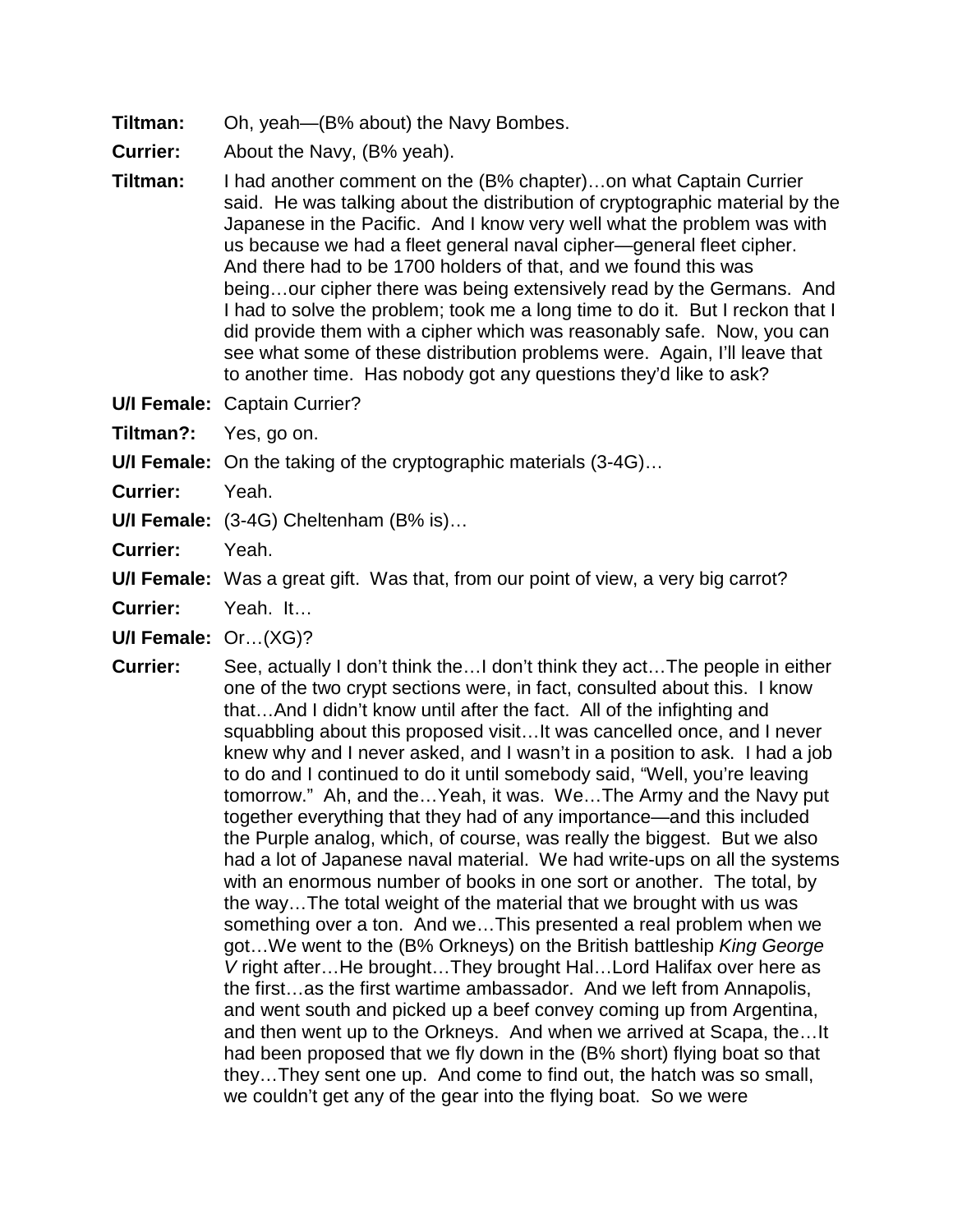left…actually just left stranded up in the middle of Scapa Flow. It wasn't an un…Well, it was raining, but…It was kind of unpleasant, but it wasn't...It wasn't dangerous or anything of that sort. So we just sat there. And finally…And I can't quite remember how this happened. Somebody got in touch with the cruiser *Neptune* that came in from the Med, and she was rather a mess. She hadn't been home for four years, and rather badly scarred and knocked about and…Although it was still afloat. ((Audience laughs.)) And we talked a trawler captain into taking us and all our gear from the KGV ((TR NOTE: *King George V*)) over to the *Neptune*. And I…For the life of me, I can't figure out how we did it or who did it. But anyway, we did it. And we loaded all our gear on deck on the *Neptune*. She was on her way down to Sheerness for a refit. And the…We left the following day, and as we pr…We were alone, and we were proceeding down the (1G) channel along the east coast of the British Islands—from Scapa down to Sheerness which is at the mouth of the Thames (3-4G). And about halfway down, we passed a convoy. And as we passed the convoy, there was a German reconnaissance…naval reconnaissance plane sort of flying along, counting the ships and so on. And, of course, we were one of the ones that they counted. And they thought, "Well, there's…Here's an important convoy because it has a cruiser as one of its escorts." So they buzzed off a message. And the first thing…You know, we were down eating and the bow just (B% lifted over) and went over here this way. And the bomb landed here and another one on this side. And, God! I thought, "All that gear is stacked on deck unprotected…absolutely unprotected." ((Audience chuckles.)) And I was so scared I couldn't go up and do anything about it anyway. ((Audience laughs.)) But…And then, they made a half a dozen strafing runs up and down the ship. And I said, "Well, that's…The Purple analog is gone. This is (B% quite) useless." After the attack, we went up on deck, and contrary to the Geneva Conventions, the Germans had been using copper-jacketed explosive bullets in their machine guns. So that rather than penetrate our crates…It was all crated in fairly heavy, wooden crates. Rather than penetrate the crates, they hit the wood and exploded. And all they did was blow little pieces of wood out of the crate, and not one single bullet ever penetrated any of the crates. And the deck was just strewn with spent bullets all over the deck like so much sand. In fact, when I first heard it, I thought it was someone dragging a chain across the deck.

**Tiltman:** Believe it or not, this is a new story. ((Audience laughs.))

**Currier:** Yeah, and the…The officers of the *Neptune* were not all that happy about having us, although they seemed to be. They were good enough. But then…And I say the *Neptune* had been knocked about a bit. And their ward room facilities were limited. She'd taken a couple of hits somewhere nearby in the galley and there wasn't much food and…The officers were all…I've never seen anyone who looked as if they needed a rest more than those people. She was commanded by (B% Rory O'Connor). Do you remember Rory O'Connor?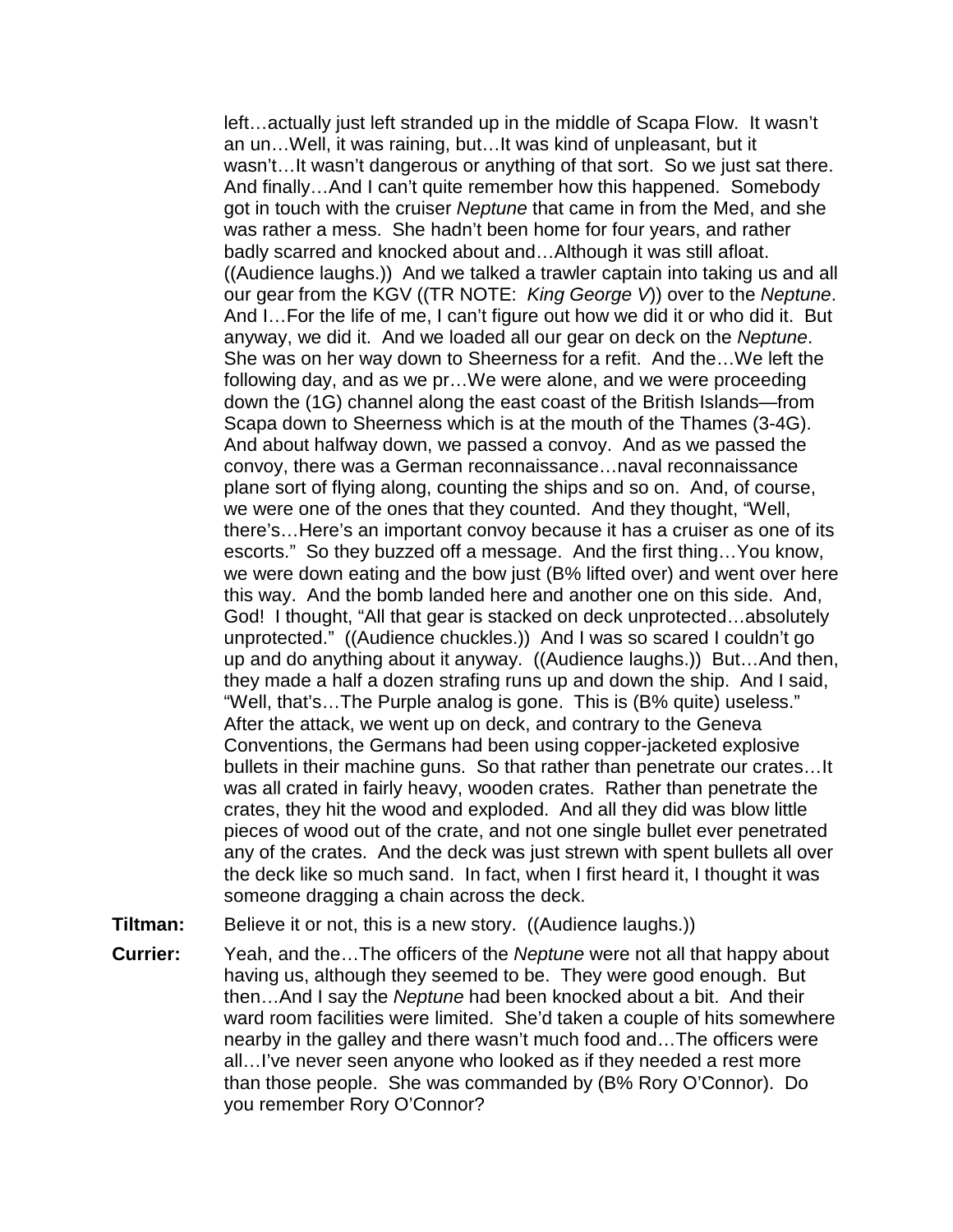| Tiltman:        | $(2-3B)$                                                                                                                                                                                                                                                                                                                                                                                                                                                                                                                                                                                                                                                                 |
|-----------------|--------------------------------------------------------------------------------------------------------------------------------------------------------------------------------------------------------------------------------------------------------------------------------------------------------------------------------------------------------------------------------------------------------------------------------------------------------------------------------------------------------------------------------------------------------------------------------------------------------------------------------------------------------------------------|
| <b>Currier:</b> | He was a very famous Royal Navy captain.                                                                                                                                                                                                                                                                                                                                                                                                                                                                                                                                                                                                                                 |
| Tiltman:        | Yes.                                                                                                                                                                                                                                                                                                                                                                                                                                                                                                                                                                                                                                                                     |
| <b>Currier:</b> | And he hadHe wore sea boots above his knees like this, flared out; and<br>an enormous cape with a brilliant red lining. And he wrote poetry.<br>((Audience laughs.)) He was terrific.                                                                                                                                                                                                                                                                                                                                                                                                                                                                                    |
| U/I Male:       | May I ask, where was the Purple Machine solved?                                                                                                                                                                                                                                                                                                                                                                                                                                                                                                                                                                                                                          |
| <b>Currier:</b> | Ah, it was solved jointly, oddly enough. Ah, yeah. In spite of the fact that I<br>think that in one story that I read, Larry Clark got credit for it. Do you<br>remember that story? It was solved mainly over on your side.                                                                                                                                                                                                                                                                                                                                                                                                                                             |
| U/I Male:       | In $(2-G)$ , yes. I just want to get in a reference $(B\%$ to the Army).                                                                                                                                                                                                                                                                                                                                                                                                                                                                                                                                                                                                 |
| Tiltman?:       | That's alright. ((Audience laughs.))                                                                                                                                                                                                                                                                                                                                                                                                                                                                                                                                                                                                                                     |
| <b>Currier:</b> | You hadYou're going to have to get Lambros up here to talk to you.                                                                                                                                                                                                                                                                                                                                                                                                                                                                                                                                                                                                       |
| Tiltman:        | Yeah.                                                                                                                                                                                                                                                                                                                                                                                                                                                                                                                                                                                                                                                                    |
| <b>Currier:</b> | HeFor rebuttal, because I don't consciously avoid talking about the<br>Army. I just don't know anything about it. ((Audience chuckles.)) But in<br>any event, thewe got to Sheerness all right and got the gear unloaded.<br>And were metI've forgotten who met us, by the way. Can't remember<br>now. Some Navy type((Audience laughs.))                                                                                                                                                                                                                                                                                                                                |
| U/I Female:     | He (4-5B).                                                                                                                                                                                                                                                                                                                                                                                                                                                                                                                                                                                                                                                               |
| Tiltman:        | (XG)?                                                                                                                                                                                                                                                                                                                                                                                                                                                                                                                                                                                                                                                                    |
| <b>Currier:</b> | HeNo, we met him in London.                                                                                                                                                                                                                                                                                                                                                                                                                                                                                                                                                                                                                                              |
| Tiltman:        | Oh!                                                                                                                                                                                                                                                                                                                                                                                                                                                                                                                                                                                                                                                                      |
| <b>Currier:</b> | We got all our gear loaded on a something or other. I've forgotten now.<br>Well, anyway, we went to London. And Humphrey Sanders, who was the<br>equivalent of COMNAVSEC or whatever they areI've forgotten. He was<br>NINIS-9, hmm?                                                                                                                                                                                                                                                                                                                                                                                                                                     |
| Tiltman?:       | $(1-2G)$ .                                                                                                                                                                                                                                                                                                                                                                                                                                                                                                                                                                                                                                                               |
| <b>Currier:</b> | And (B% Joe Longis) was his deputy.                                                                                                                                                                                                                                                                                                                                                                                                                                                                                                                                                                                                                                      |
| Tiltman:        | Yes.                                                                                                                                                                                                                                                                                                                                                                                                                                                                                                                                                                                                                                                                     |
| <b>Currier:</b> | Who is one of the recently retired directors of GCHQ. The problem that<br>was presented to us was that we were driven from Sheerness to London<br>briefly and then on out to Bletchley. And we didn't return to London for<br>three days. Now, Bob Weeks and I were classified as naval observers.<br>And as such, theoretically, we should have reported in to our naval<br>attaché, who was Admiral Kirk in London. Ah, we did not do this—obvious<br>reasons that he wasn't supposed to know where we were going or<br>anything about us. We were just naval observers because that was The<br>Navy just thought that was a good idea, I guess. We went to Bletchley. |

We stayed there three days or four. Came back to London to pay our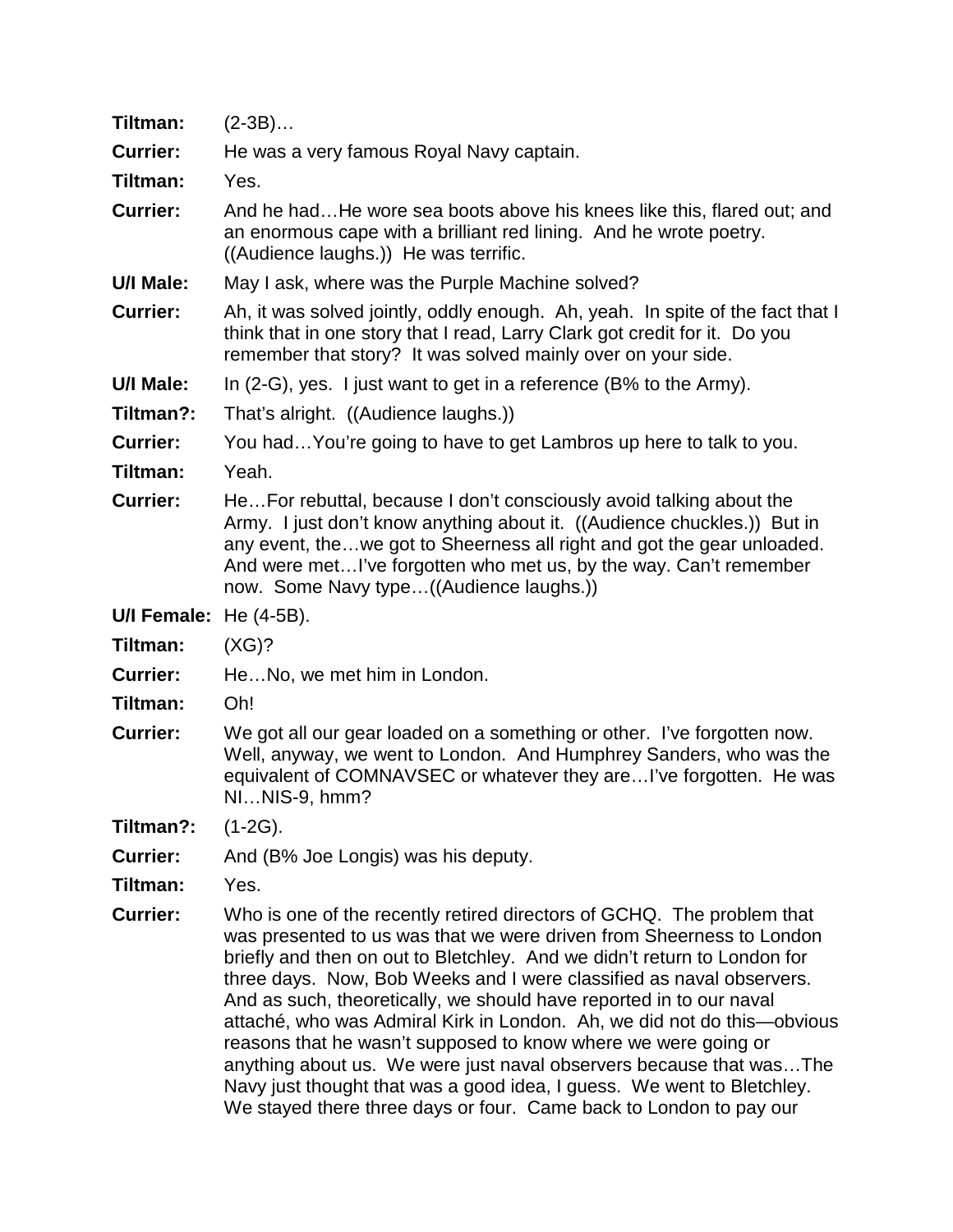respects to the ambassador and to the naval attaché. Well, the introduction to the naval attaché was terrific. He was so mad that we hadn't actually touched base with him first, that he almost on the spot ordered us court-martialed. And it took a lot of talking to get out of it. But eventually, he came around and agreed that we could do what we were told to do. And we didn't have to tell him anything, but he'd like to know if he could. So we fed him ridiculous ((audience laughs))…But we spent…Gee, we were there, oh, two and a half months, wasn't it? Yeah, we came back on the  $15<sup>th</sup>$  of April. But the trip in itself was of considerable interest and sort of fun, except for occasions here and there. But when we arrived in Bletchley, my first introduction to Brigadier Tiltman was…We arrived, I think, sometime in the evening, as I recall. It was dark, I know, and everything was blacked out. And we walked in the front door, and then through some blackout curtains. And there was Brigadier Tiltman standing in his full regimental with his legs spread apart and his hands behind his back, sort of standing like this. And that's my first view of John. ((Audience chuckles.)) Um, we were given…At that time, we were given a room and three pencils and a pad of paper and said, "This is where you sit." And from thereon we were treated royally. We had…I know I'm…This isn't really cryptanalytic, is it? ((Chuckling heard.)) But we had two cars, two…a driver a piece; the army had their car and Bob Weeks and I had our car, and never the twain should meet. We always had two cars. ((Laughter heard.)) We weren't really operating together that much. And we had a young Scots driver who was very much impressed with his assignment. He thought that driving us around England, being free to come and go, was just absolutely the top ((audience laughs)). So he took it upon himself whenever we had to go through a roadblock, or deal with the local police or the MPs, I can not introdu…I can not imitate his Scots brogue. But he never failed, when the opportunity presented itself, from saying that these were two American officers on a secret mission and you're not to stop them! ((Audience laughs.))

- **Tiltman:** Were those the two drivers that took us up in the...?
- **Currier:** Took us up to Sterling.
- **Tiltman:** Two cars when we went up to…
- **Currier:** Yeah, that's right. To Carlisle Sterling. Carlisle.
- **Tiltman:** And to Greenock.
- **Currier:** And Greenock, yeah—when we…on our way back, when we came back on the *Revenge*. Yeah, the return trip was something, too, because about two weeks before we left, after we had finished up at Bletchley, we went to Chelmsford to the Marconi place to pick up one of the newest DF sets the navy did; Bob Weeks and I did. And we spent a day at…out at Chelmsford. And got a complete set all crated up and ready to go, including antennas and masts—everything. And we didn't know precisely what was going to happen to it, but we were told that it would be shipped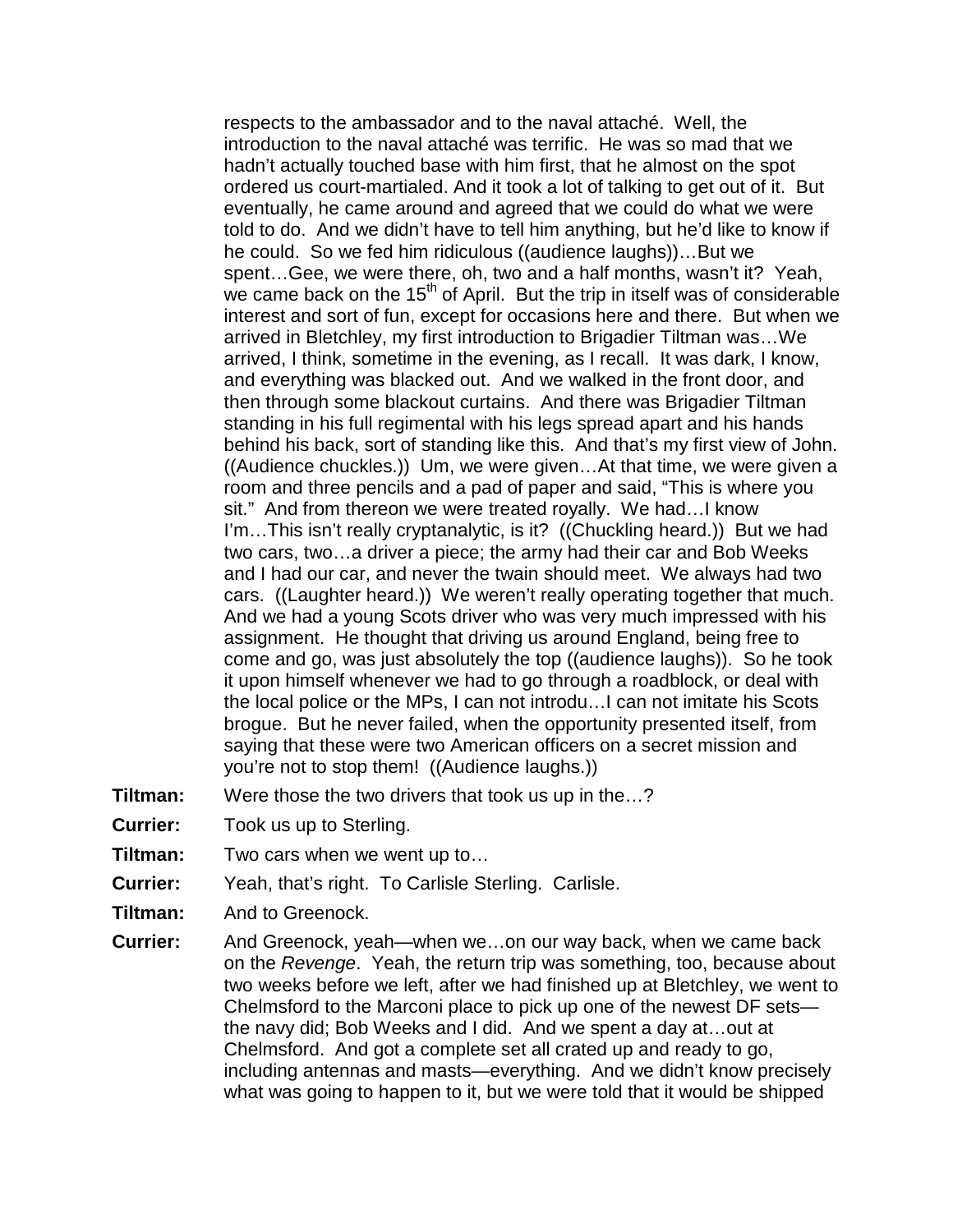up. And we had then arranged to leave from Greenock on the *Revenge*, a very old battleship. But this was an enormous convoy going back across the North Atlantic. So we…When we got up to Greenock, we asked whether or not all our material was there, and there wasn't any of it there! None of it! ((Audience laughs.)) So Bob Weeks and I walked…or drove up and down the Clyde side, checking every warehouse until we eventually found it. And if we hadn't done that, it would probably still have been there—because the people who got it didn't know what to do with it. It wasn't addressed particularly to anybody. I've forgotten what it said on the crate. But I can't blame them; they didn't know where it went. So then we had to get a lighter to haul…This was about two tons' worth of gear. We had to get a lighter and some authorization to get a truck to go up and get the gear, bring it down to the dock, load it on a lighter; and carry it out to the *Revenge*. But when we got it to the *Revenge*, they didn't want to take it because it took up too much room. They didn't…They weren't told that there was going to be anything like this. But eventually we saw the captain and got it squared away; and we eventually got all our gear on the *Revenge*. But coming back with us, well, we had a very interesting crew. We had the three French...two or three...three French people; the entire Polish Government in exile ((audience laughs)); the new Governor General to Canada, Malcolm McDonald; a Major Somebody-or-other who was a concert pianist. And he was going along as sort of an aide to the Polish premier. What the heck was his name? And a couple of spare chaplains, both of whom were (B% proselytizing) (2-3G) ((audience laughs)). It was quite a crew. So…And we had a long trip back. And in the course of it, one morning about three or four days after we left Greenock, the skipper said that he had just gotten word that the *Hipper* was lo. *Hipper* was a German cruiser, (B% Komesreder). That she was up around Iceland. So we detached ourselves and went up to Iceland to look for the *Hipper*. Well, it was a stupid thing to do because the *Revenge* was a 1909 battleship, and the *Hipper* was a brand new battle cruiser with twice the range of the *Revenge*. But at any rate, we didn't find it, thank God! ((Audience laughs.)) We rejoined this enor…the biggest troop convoy up to that time that had ever left the Greenock area. There were 40 ships all over 20,000 tons, an escort of the *Revenge*, five cruisers of the Edinburgh class, and 20 destroyers. This was some fleet! These were all big liners carrying troops. The troops were all bound for North Africa, by the way. We didn't know it at the time, but that's where they were going. And the *Queen Elizabeth* and *George*—all the big liners—all converted to troop carriers. And we left them at mid-Atlantic, and we went on to Halifax with one ship, the *George V* ((the 5<sup>th</sup>)) and one other destroyer. The rest of them all went down and they (B% delivered) them safely. I've forgotten exactly when. This was in about April '41. They were bound for the Med. But the…We still had all this gear on the *Revenge*, of course. And he was more concerned about it; but they didn't worry, so we didn't worry. We got to Halifax and we didn't…Nobody met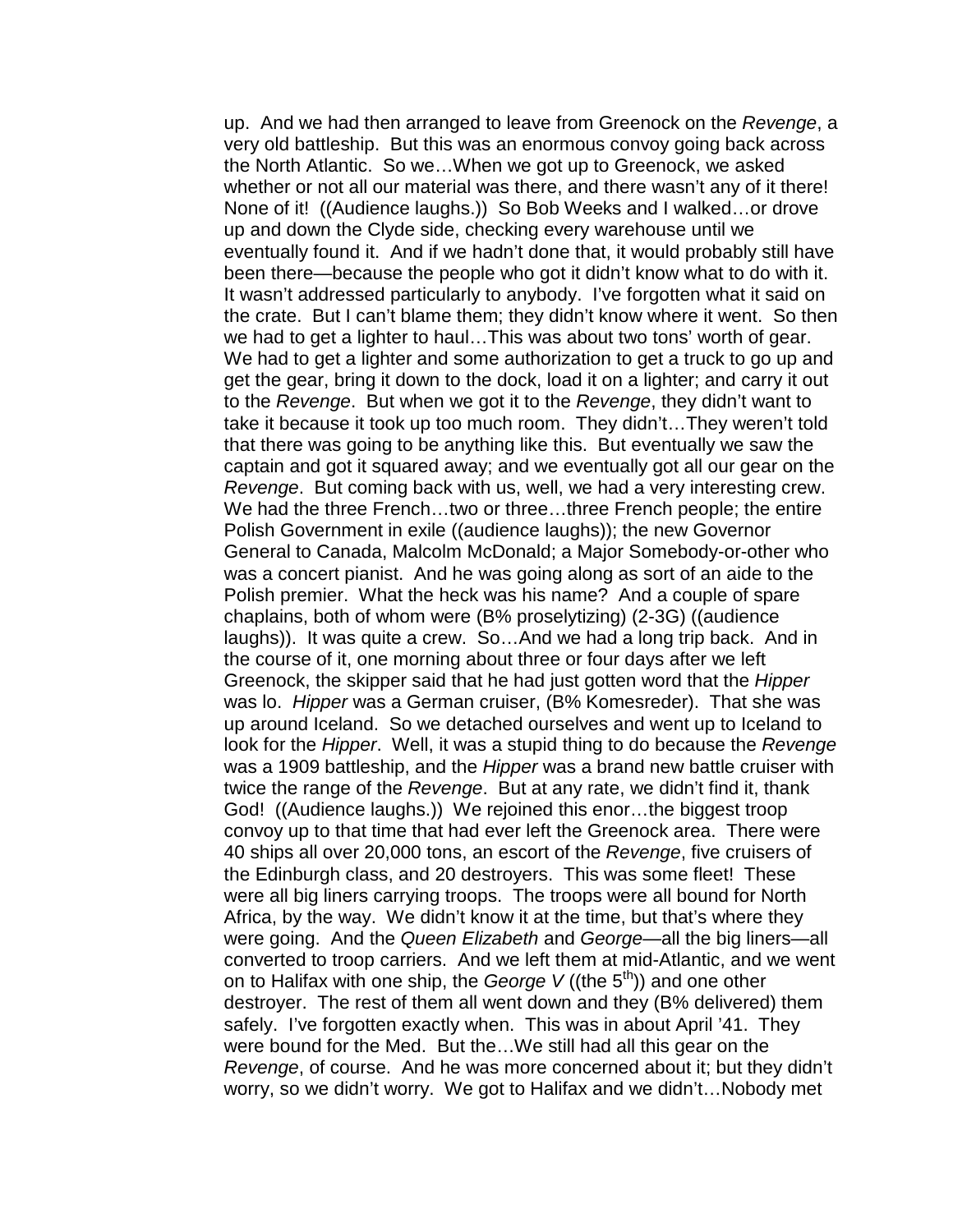us, and we didn't know how we were going to get from Halifax back to Washington with all this gear. We couldn't put it on a train, and we had no transport or anything. And while we were tied up there, we…Just by chance, a U.S. destroyer, the (B% Overton), came in. And lo and behold, old (B% Stefanick) was commanding officer, and I had known before. So I asked him if we could hook a ride back to…Where was he going? He said, well, it just so happened that he was going back to the Washington Navy Yard. So I said, "Well, can you take four of us and about two tons of gear, all classified?" He said, "Sure." So we stored it all in the ward room. Got rid of everybody, all the bunks and everything. And stored all the gear in the wardroom. Locked it. And nobody could eat all the way down. ((Audience laughs.)) I don't know whether any of you have ever read…What's it…? ((Ladislas)) Farago's…

- **U/I Male:** *The Tenth Fleet*.
- **Currier:** No, *Broken S…*
- **Several:** *Broken Seal. Broken Seal,* yeah.
- **Currier:** *Broken Seal.* In it, he makes a comment about this particular mission of ours and the fact that when we returned, we…What was his expression? "Looked like whipped dogs." We didn't…Yeah. While we just…We may have, but it was just because we were tired. It was a rough trip from Halifax. It was rough all the way, and we…They…An old (1G) 4-piper with…in rough seas with…trying to keep the gear from smashing everything in the ward room. It was a rough trip. But that was the only reason we looked tired. Anyway, that was the be…That was the beginning of our, quote, "special relationship," which has existed from that time to this—and probably the most valuable one ever in the intelligence field between any two countries in the world. And it continues; it's still on a friendly, personal basis without regard to what the politics of the moment may be. It doesn't seem to make any difference at all. We've never faltered and we've never lost out, and we've never become very disenchanted with one another. And it's something which will probably continue indefinitely, as something you can remember. You can probably tell *your* children about it. Anybody hungry? It's 12 o'clock. ((Audience laughs.))
- **U/I Male:** Can I…? I'd like to ask you (B% just) one more question?
- **Currier:** Yeah, sure.
- **U/I Male:** I wonder if you could each tell us how you first became involved in the field.
- **Currier:** ((He laughs.)) (B% Oh, boy!) ((Audience laughs.)) You do it first, John. ((He laughs.))
- **Tiltman:** How far back do you want to go? ((Audience laughs.))
- **U/I Female:** Yes, the very first...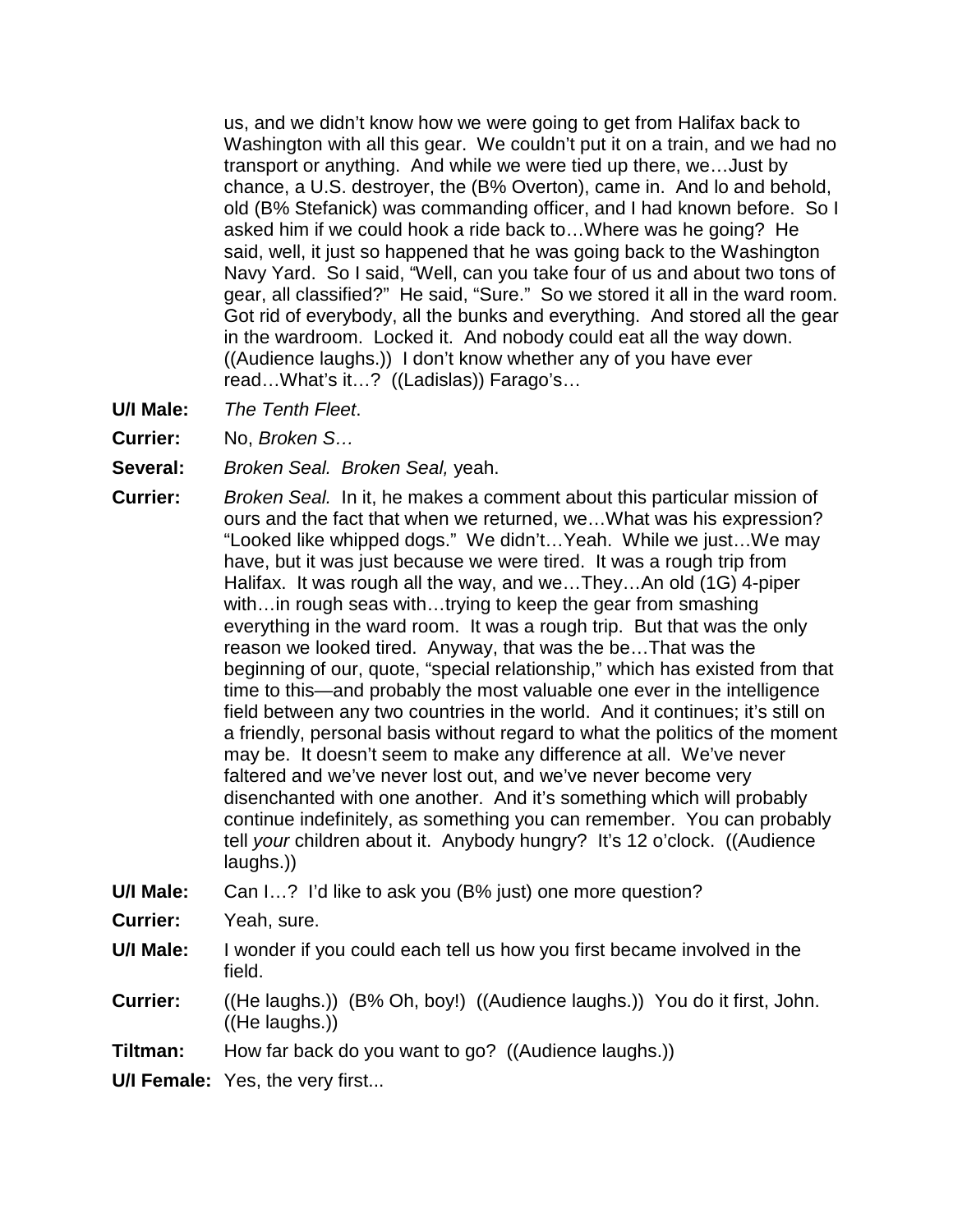**U/I Male:** All the way.

**U/I Female:** All the way.

**U/I Female2:**All the way.

- **Tiltman:** Well, ah…
- **U/I Male:** It'll be in the *NSA Technical Journal* in a couple of weeks! ((Audience laughs.))
- **Tiltman:** (B% Alright, yes I'll try.) Yes, I won't go back any further than that. During World War I, like everybody in my generation, I just went and joined the army. And as it happens, I was in the infantry. I knew nothing whatever about this work. I never came into contact with it. During the process of the war, I got a regular commission in my regiment. And after the war…I was wounded…badly wounded and at the end of the war, I was teaching in a War Office in an officer's cadet battalion. And just about the time of the Armistice in November '18, there was a request for volunteers to go to various parts of Russia where we were supposed to support the White Russian resistance against the Bolsheviks. And I was accepted and sent to Siberia. ((Audience laughs.)) I didn't…We didn't actually know when we left Liverpool what part of Russia we were going to. We did go to Siberia; I was there for a very short time. I had known…I had learnt a little Russian before I went there. I had learnt it a little before the war—taught myself. And I was only in Siberia two and a half months. I was in Irkutsk for a bit, and I was in hospital in Vladivostok before being shipped home. When I got back eventually, when I was past...fit enough, I joined a regular battalion. And I don't think I realized 'til then how unsuited I was to peacetime army service. I survived about six months of it and…But then, I took the opportunity offered and went on a Russian course to London. At the end of that course…This was a fairly elementary course, and none of the other army officers who went on the course knew any Russian to start with. And they passed the preliminary examination, and I just scraped through the inte…second-class interpreter degree. And I was in the quite by chance—in the War Office when they were looking for interpreters. I was borrowed for two weeks before going back to my regiment and was taken over to the Government Code and Cypher School in London. This was the  $1<sup>st</sup>$  of August 1920. I didn't even know what the office did until I went into the director's office. As I say, I was borrowed for two weeks, August the  $1<sup>st</sup>$ , 1940, and I've never gone back to my regiment. ((Audience laughs.))
- **Currier:** Not August the 1<sup>st</sup>, 1940. It was earlier than that.
- **Tiltman:** When? Ah, 1920. Sorry!
- **Currier:** '20. 1920, yeah.
- **Tiltman:** (2-3G) muddled. And now, I was a year there then, and then I went to India for nine years. We had a small unit in Simla. I may tell you about that another time. And then, they formed a military section of the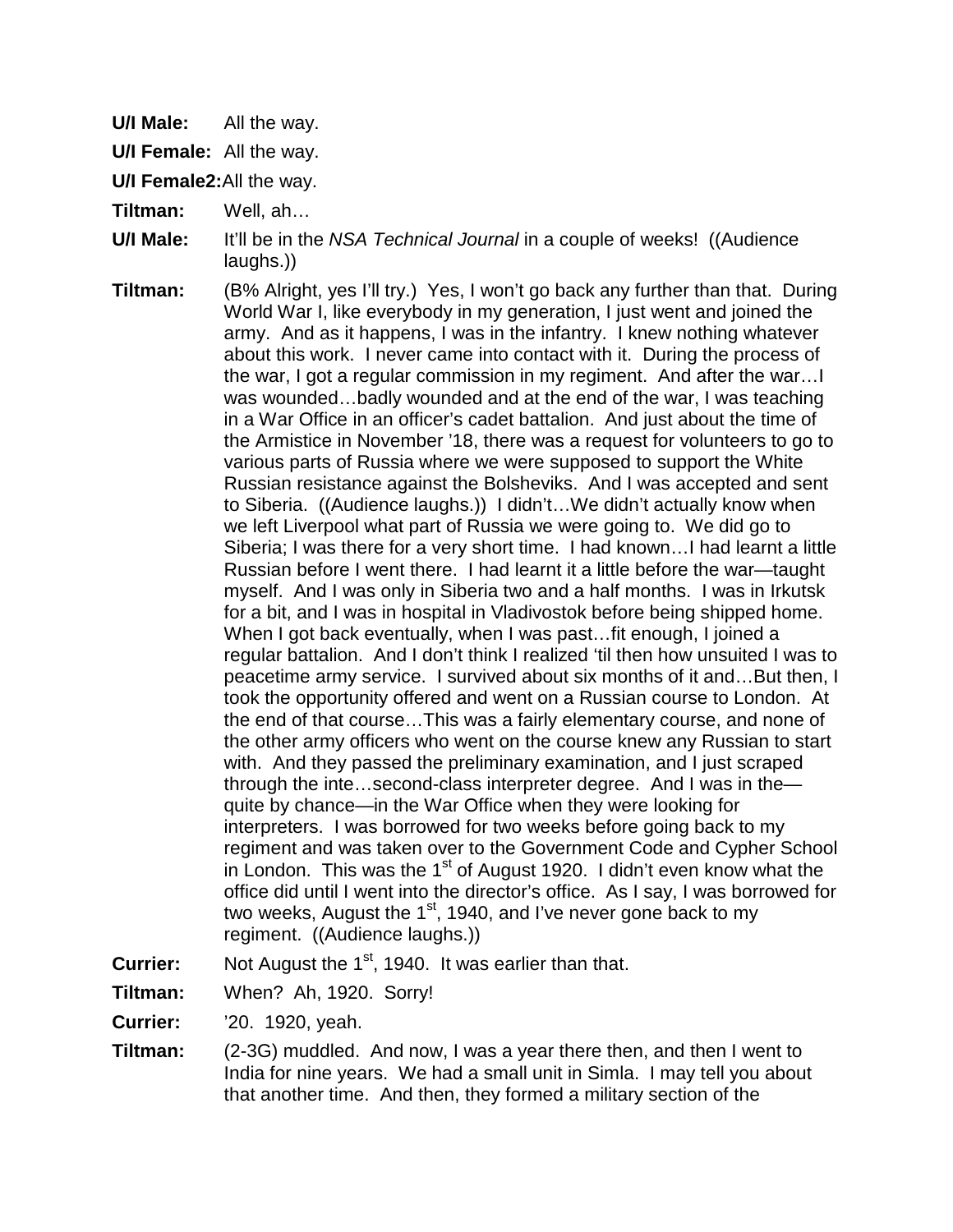Government Code and Cypher School and I came back in charge of it. And that was in March 1930. (1-2G)...((Chuckling heard.))

- **Currier:** Well, mine isn't anything like (B% yours) or as good as that. And the only reason I got in it was because nobody else wanted me. ((Audience laughs.)) No, I…Serious. Yeah, I (B% dozed) out of the Naval Academy—the Naval Academy Preparatory Class. I was…I always like to say that it was because I was underweight, but that wasn't the real reason. Actually, I was under…I was 15 pounds underweight. I weighed something like 105 pounds. The…This was one of the reasons that they gave for refusing me admission. But I was in the preparatory class for about a year. I had enlisted in order to go to the Naval Academy, which my cousin did, and I thought it would be wonderful—easy way of getting in—and I wouldn't have to fuss with a Congressional appointment. So I went to the Academy preparatory class, which they held in Norfolk. It was sort of a cram course for those entering the Academy, and something like boys' school, by the way. And after I finished there, I took the examination, which I did pass. But then, I took a physical examination after that, and they turned me down. There may have been a…It may have been an excuse. I like to accept that (B% statement). And then, I had a couple of years to do…I had to do something. And eventually, I ended up by being an intercept operator for a year, and then I quit and went to Dartmouth. And then, I got a letter from Joe Wenger saying how about coming to work for the Navy? Oh, I had picked up Japanese, and I had done some cryptanalysis, and I wrote some reports. The…Then I got in serious trouble by doing it because about, oh, a year after I got out and started working seriously—I (B% hadn't) on my own—I was ordered to be placed under surveillance. Said I couldn't possibly…"Nobody can learn Japanese in less than a year and be a cryptanalyst in less than six months, and break and read and translate and write reports all on his own. This is impossible! It can't be done! Nobody does this." So they placed me under surveillance and tried to find out where I was getting all my information. ((Audience laughs.)) Ah, and eventually, it all came out; and they had to rescind. I've still got a copy of…I think I've got it around, a copy of a letter telling…from ONI who had been the recipient of all of this work that I was doing. And they wouldn't...they just didn't believe it. "It's impossible." So in any event, as a result of that, I…When I got out, I went to Dartmouth, and then I got a letter from Joe Wenger saying, "How about coming to work for us" And I did. And so…But it all started because I dozed out of the Academy preparatory class. So they didn't want me. ((He pauses.)) Yes?
- **U/I Female:** Um, yeah, I have a question. You know, something that's always bugs me is: when did they ever start using (B% signals in reoccurring squares)?
- **Currier:** Oh, I never heard the word…Let me see. I think I…The Army was way ahead of us on that. They ((audience laughs and applauds))…They…

**U/I Female:** (XG)? (4-5G) (B% involve)?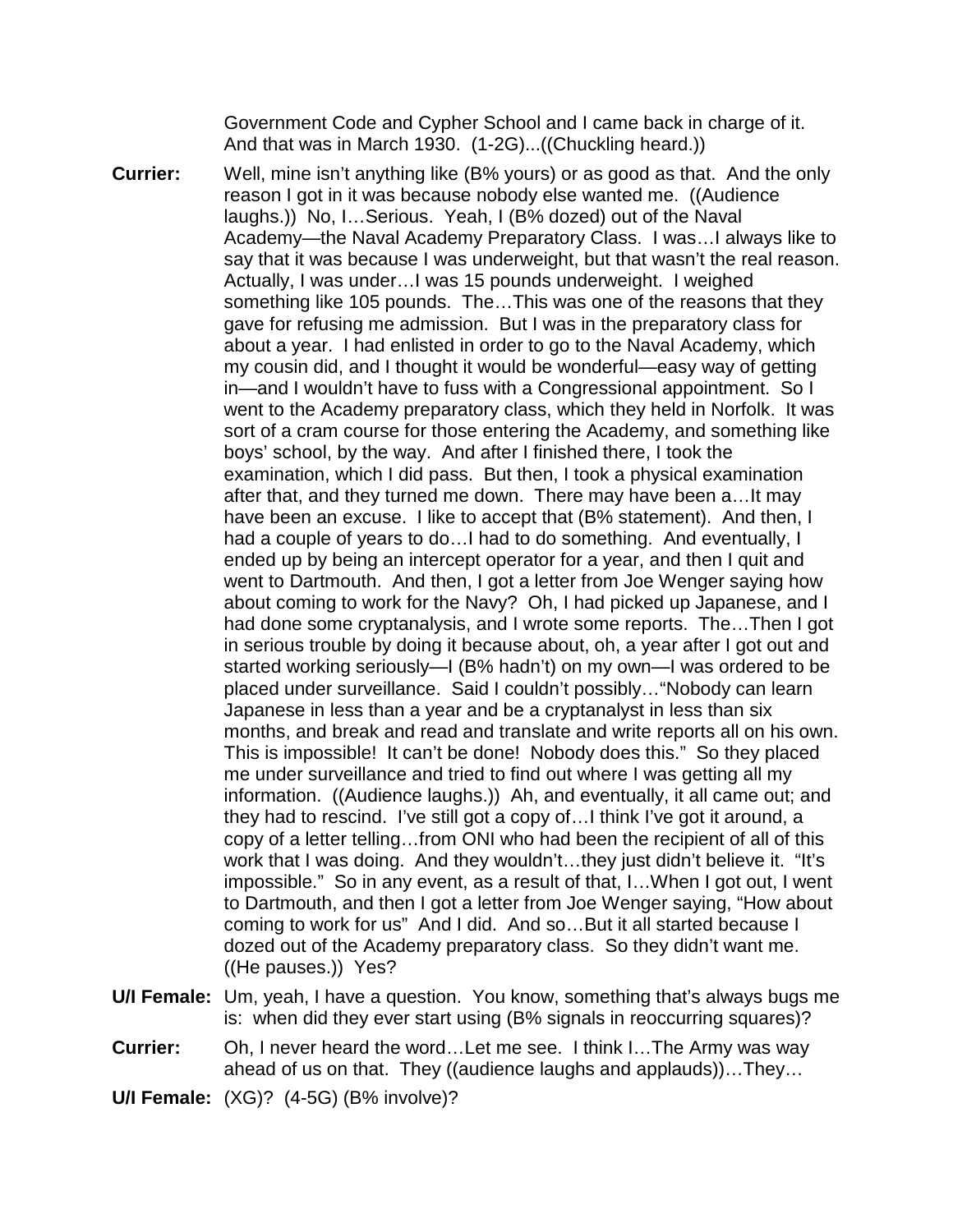| Tiltman:                       | Kullback was (B% right in that)                                                                                                                                                                                                                                                                                                                                                                                                                                                                                                                                                                                   |
|--------------------------------|-------------------------------------------------------------------------------------------------------------------------------------------------------------------------------------------------------------------------------------------------------------------------------------------------------------------------------------------------------------------------------------------------------------------------------------------------------------------------------------------------------------------------------------------------------------------------------------------------------------------|
| <b>Currier:</b>                | Yeah, Kullback and Sinkov, the two mathematicians, see, in the<br>ArmyWe didn't have any mathematicians. As a matter of fact, we didn't<br>care about mathematics. We just went ahead and solved the systems<br>(XB). ((Audience laughs.))                                                                                                                                                                                                                                                                                                                                                                        |
| <b>U/I Female: Oh! (2-3G)!</b> |                                                                                                                                                                                                                                                                                                                                                                                                                                                                                                                                                                                                                   |
| <b>Currier:</b>                | Ah, that's right. Yeah. I said, seriously Yeah. It didn't                                                                                                                                                                                                                                                                                                                                                                                                                                                                                                                                                         |
|                                | <b>U/I Female:</b> Well, how about the British? Did you use anythinganyWell, you said<br>you were (B% an intercept operator).                                                                                                                                                                                                                                                                                                                                                                                                                                                                                     |
| U/I Male:                      | Well, (1G) (B% square at the top)                                                                                                                                                                                                                                                                                                                                                                                                                                                                                                                                                                                 |
| Tiltman:                       | I have one horrible confession to make. Back in, I think, about 1932 or<br>1933, I was taken and given a demonstration of (B% Horace) machinery-<br>Horace sorting machinery. And I didn't think it would help us. And, of<br>course, we had to take to it as soon as the war broke out. But theAh,<br>we didn't have any at all before the war. We worked entirely without<br>anyWe didn't have any mathematicians either.                                                                                                                                                                                       |
| <b>Currier:</b>                | Yeah.                                                                                                                                                                                                                                                                                                                                                                                                                                                                                                                                                                                                             |
| Tiltman:                       | But, of course, the U.S. Army—Mr. Friedman and Rowlett and Sinkov and<br>Kullback were all brought up working sorting machinery from years before<br>the war. We just let it pass by; and I was the culprit, I think, then.                                                                                                                                                                                                                                                                                                                                                                                       |
| <b>Currier:</b>                | Yeah, I can remember a time whenWhen was it? Yeah, I guess when<br>Raven firstwhen Raven first arrived sometime in about October 1940.<br>Or maybe it was one of his earlier trips when he came down on (B% active<br>duty), and we were working on the Red Machine. And as I told you, it was<br>an extremely simple machine. There was actually nothing to it. It<br>wasUm, I mean, it was one wheel of 20 letters and one wheel of 6<br>letters on the same axis turning together with a interruptive stepping<br>device and a (B% Possible) to set up a sequence on both wheels.<br>That's all it was. So the |
| Tiltman:                       | (B% What was) the other wheel? Forty-seven, wasn't it?                                                                                                                                                                                                                                                                                                                                                                                                                                                                                                                                                            |
| <b>Currier:</b>                | The stepping wheel was 47.                                                                                                                                                                                                                                                                                                                                                                                                                                                                                                                                                                                        |
| Tiltman:                       | Yes, yeah.                                                                                                                                                                                                                                                                                                                                                                                                                                                                                                                                                                                                        |
| <b>Currier:</b>                | AndI mean, that's all there was. And so, I couldn't—nor could anybody<br>else—see any sense in using mathematics on anything of this sort.                                                                                                                                                                                                                                                                                                                                                                                                                                                                        |
| Tiltman:                       | $(3-4B.)$                                                                                                                                                                                                                                                                                                                                                                                                                                                                                                                                                                                                         |
| <b>Currier:</b>                | So all actually that we had to do, really, was I mean, for instance, you<br>((TR NOTE: Captain Currier using marker to write))We just, say,<br>ahSo you wrote the text out something like that on a cross-section<br>sheet. And we did it this way to take upIt always stepped at least<br>once—that is once, twice, or three times. So if you did this, you could<br>make your stepping diagram much easier by counting on at least one step                                                                                                                                                                     |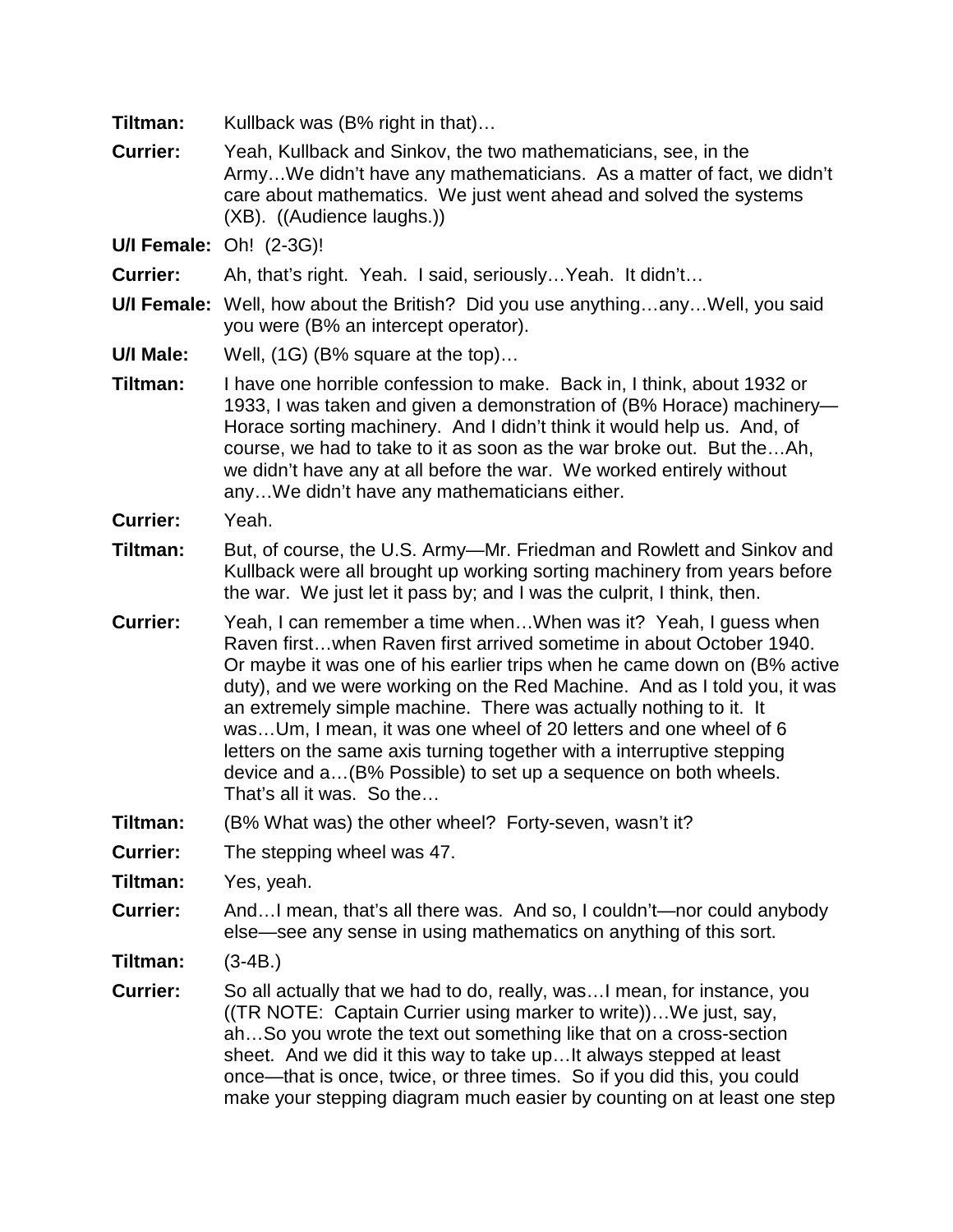all the time. This is a piece of cross-section paper. And then, since we knew that the key started a particular distance from the first letter, and it proceeded in a fairly orderly fashion, say, roughly like that. The slope was easy to calculate because of the 47 positions; and it was something on the order of, maybe, half steps. So it would be about…something on that order. So it would proceed more or less like that. And we also knew that there were two alphabets involved. And if it happened that one…the smaller alphabet contained most of the frequent letters, then they would stand out immediately. ((TR NOTE: More writing sounds heard.)) So then, it was simply a matter of determining, say, which were the letters on the sixth wheel; which could be done if they were high or low; ringing those in blue or red or something; making (B% the counts) this way; and you'd get a rough order of the sixth wheel. Then eventually, as you proceeded you could adjust it so that you did, in fact, produce the exact order of the letters on the sixth wheel. Then go back and rearrange all the places where the sixth wheel hit, and you could get exact key stepping. And since it was 47 long, you'd put this one here and then you went on 47, and counted the number of steps, put it in again with the exact distance between the letter involved and that particular step. Then go back and make counts on the other letters, and you could then produce a sequence that would, say 75 percent, correct. Lay it out; run the plaintext up here, giving yourself a little range like this of letters on either side; and then just read off the text. And you could just pick it out, and it was very simple. That's all there was to it. And nobody could ever see any sense in being mathematical to do anything that simple. So, as I say, ((he laughs)), there wasn't any need for mathematics. Let's not go into it. ((Audience chuckles.)) Comes pretty close (B% to it).

- **Tiltman:** Two or three other people here know how much mathematics I know. (2- 3B)…
- **Currier:** Well, it's…And they don't know how little I know either.

**Tiltman:** (3-4B)…((He chuckles.))

- **Currier:** I can fool some people, but not a mathematician. Oh, I believe in statistics. I think it's a good thing. I don't…I do, seriously—particularly nowadays. It's absolutely necessary. But it wasn't (1-2G) (B% then).
- **U/I Male:** You still do (B% tie) squares about as fast as I can do them on the machine.
- **Tiltman:** And that's another story. ((Audience laughs.))

**Currier:** Well, is anybody hungry now?

**Tiltman:** Yes…

**Filby:** (B% Are we running out of time?) (XG; very faint.) ((Long pause here.)) Well, I guess we were slated to give up the room 15 minutes ago…

**Currier:** Yeah.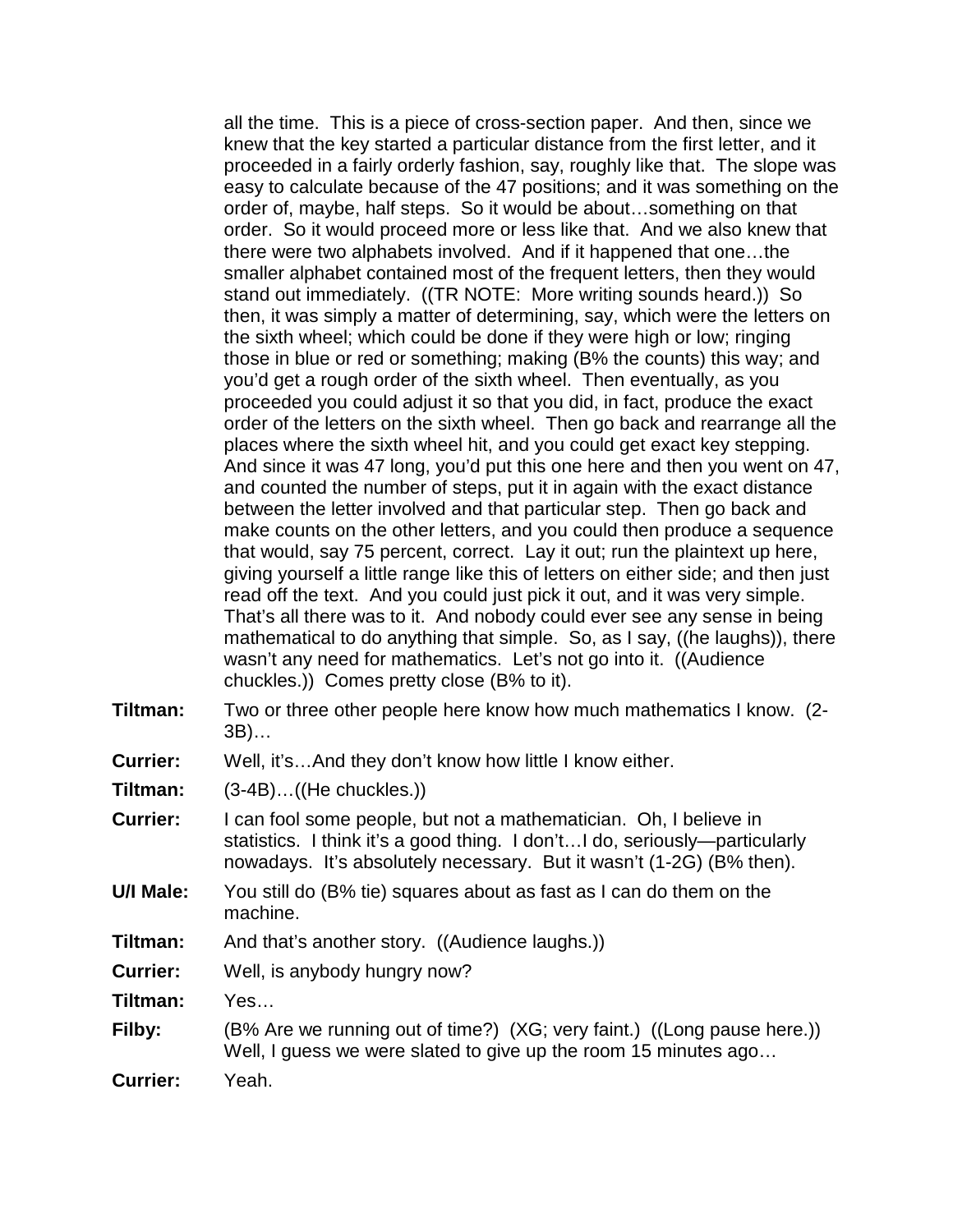| Filby:             | And there doesn't seemIs there anything that we can think of or you'd<br>like to go on with for a few minutes? I know everybody's starving, but I<br>don't think they're that hungry. ((Audience chuckles.)) Nobody looks (B%<br>starved).                                                                                                                                                                                                                                                                                                                                                                                                                                                                                                                                                                                                                                                                                                                                                                                                                                                                                                                                                                                                                                                                           |
|--------------------|----------------------------------------------------------------------------------------------------------------------------------------------------------------------------------------------------------------------------------------------------------------------------------------------------------------------------------------------------------------------------------------------------------------------------------------------------------------------------------------------------------------------------------------------------------------------------------------------------------------------------------------------------------------------------------------------------------------------------------------------------------------------------------------------------------------------------------------------------------------------------------------------------------------------------------------------------------------------------------------------------------------------------------------------------------------------------------------------------------------------------------------------------------------------------------------------------------------------------------------------------------------------------------------------------------------------|
| <b>Currier:</b>    | Well, withoutNo, there's nothing else special that I (2-3G) or (B% worth)<br>hearing about and spending just a few minutes on.                                                                                                                                                                                                                                                                                                                                                                                                                                                                                                                                                                                                                                                                                                                                                                                                                                                                                                                                                                                                                                                                                                                                                                                       |
| Filby:             | Mm hmm.                                                                                                                                                                                                                                                                                                                                                                                                                                                                                                                                                                                                                                                                                                                                                                                                                                                                                                                                                                                                                                                                                                                                                                                                                                                                                                              |
| <b>Currier:</b>    | WeYou knowYes, John, what do you think?                                                                                                                                                                                                                                                                                                                                                                                                                                                                                                                                                                                                                                                                                                                                                                                                                                                                                                                                                                                                                                                                                                                                                                                                                                                                              |
| <b>Marlow:</b>     | Well, you both were asked why youor how you entered the field.                                                                                                                                                                                                                                                                                                                                                                                                                                                                                                                                                                                                                                                                                                                                                                                                                                                                                                                                                                                                                                                                                                                                                                                                                                                       |
| <b>Currier:</b>    | Hmm.                                                                                                                                                                                                                                                                                                                                                                                                                                                                                                                                                                                                                                                                                                                                                                                                                                                                                                                                                                                                                                                                                                                                                                                                                                                                                                                 |
| <b>Marlow:</b>     | Perhaps why                                                                                                                                                                                                                                                                                                                                                                                                                                                                                                                                                                                                                                                                                                                                                                                                                                                                                                                                                                                                                                                                                                                                                                                                                                                                                                          |
| <b>Currier:</b>    | Gee, I haven't the foggiest notion why. ((Audience chuckles.))                                                                                                                                                                                                                                                                                                                                                                                                                                                                                                                                                                                                                                                                                                                                                                                                                                                                                                                                                                                                                                                                                                                                                                                                                                                       |
| <b>Marlow:</b>     | (B% No one asked why)                                                                                                                                                                                                                                                                                                                                                                                                                                                                                                                                                                                                                                                                                                                                                                                                                                                                                                                                                                                                                                                                                                                                                                                                                                                                                                |
| <b>U/I Female:</b> | $(2-3G)$ stop $(2-3G)$                                                                                                                                                                                                                                                                                                                                                                                                                                                                                                                                                                                                                                                                                                                                                                                                                                                                                                                                                                                                                                                                                                                                                                                                                                                                                               |
| <b>Currier:</b>    | Ah                                                                                                                                                                                                                                                                                                                                                                                                                                                                                                                                                                                                                                                                                                                                                                                                                                                                                                                                                                                                                                                                                                                                                                                                                                                                                                                   |
| <b>Marlow:</b>     | I mean, why did you?                                                                                                                                                                                                                                                                                                                                                                                                                                                                                                                                                                                                                                                                                                                                                                                                                                                                                                                                                                                                                                                                                                                                                                                                                                                                                                 |
| <b>Currier:</b>    | So I think probablyIAs I say, I went to Dartmouth, and I hadn't been<br>there very long when I got an offer to come down. And I just remembered<br>how much fun it was, and I said, "Sure!" That's Honestly, that's about it.                                                                                                                                                                                                                                                                                                                                                                                                                                                                                                                                                                                                                                                                                                                                                                                                                                                                                                                                                                                                                                                                                        |
| <b>Marlow:</b>     | Well, let me To be (3-4G), why did both of you stay? Brigadier Tiltman<br>has stayed for 52 years.                                                                                                                                                                                                                                                                                                                                                                                                                                                                                                                                                                                                                                                                                                                                                                                                                                                                                                                                                                                                                                                                                                                                                                                                                   |
| <b>Currier:</b>    | Right. And I've been in it for 37 or something or other like that. Ah,<br>because for the first Up until well after the war, it continued to be<br>intriguing and extremely interesting—and in many cases a lot of fun. Now,<br>there were many other things whichabout which I have not talked, and<br>which I probably shouldn't and wouldn't. But there were many other things<br>that happened in the course of these last 25 or 30 years that have really<br>made it worthwhile. And there were many other things that involved<br>cooperation with our friends across the river and with various<br>organizations about the world, which makes it even more interesting. But I<br>think there's probably one thing, honestly now, that you should remember.<br>And it's something that is periodically denied, I think, by a lot of people<br>around here. But you must remember that in spite of what you are told,<br>and in spite of the way you're treated, and in spite of what happens, that<br>the prime reason for NSA is to read other people's traffic. And the only<br>people that are going to cause this to happen are you and your<br>successors and your predecessors. And everyone else is simply an<br>adjunct to the (B% CAF). And I don't care what anybody says; that's<br>absolute truth. |

**U/I Female:** Yes, but we all have such a small chance to be as great as you all are. I mean, like you say, there will never be another cryptologic war. And so…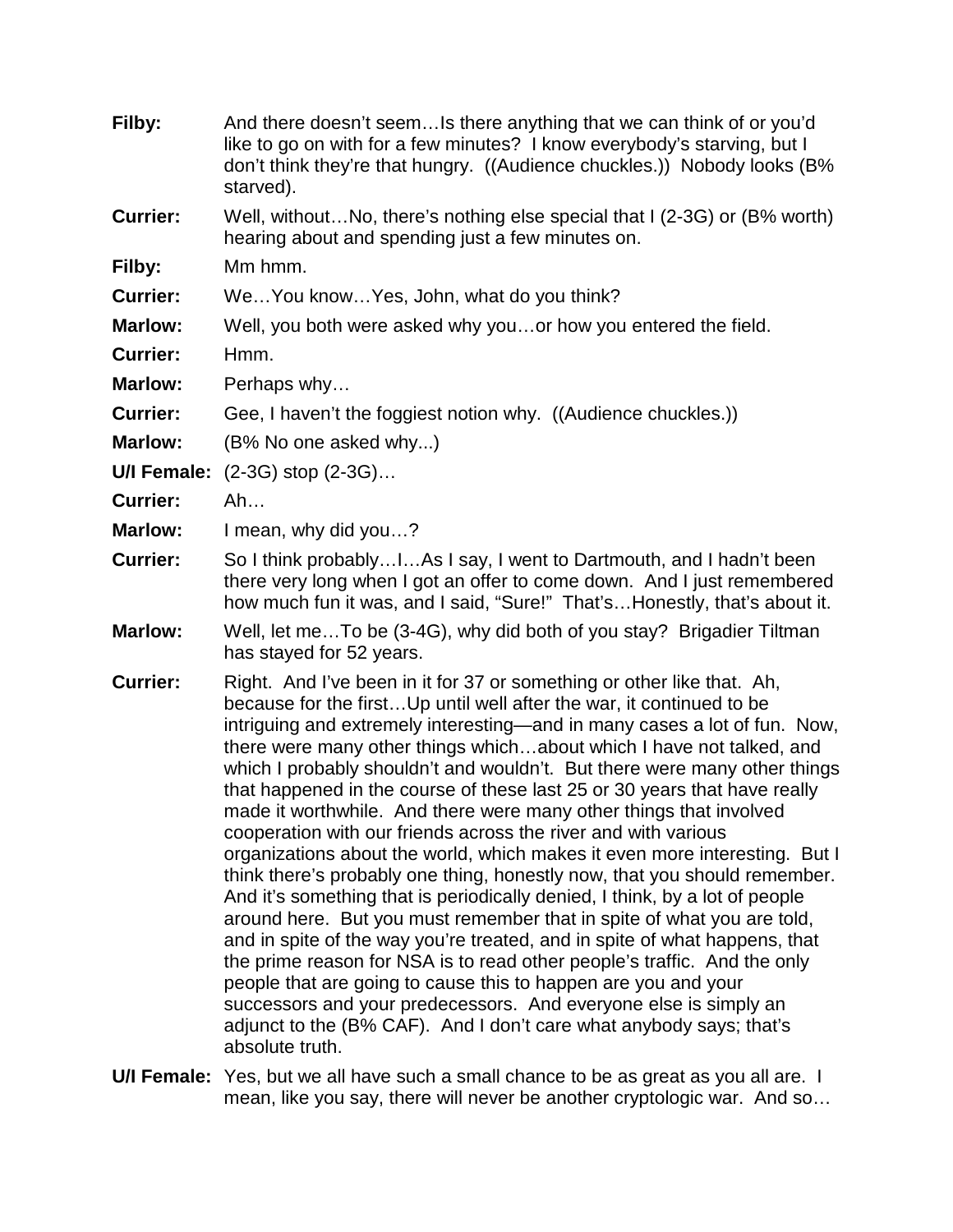- **Currier:** Well, you know, strangely enough, people have been saying that for a very long time, and I wouldn't place too much faith in it. I think that you'll find that while the problems are much more difficult and much more complex, there are things which *are* being done. My son, for instance, is a mathematician and he's working in G41, and he thinks it's fun.
- **U/I Female:** Well, I'm not doubting that. I'm only saying that the adrenaline doesn't seem to be flowing (B% as free and as extensive)…
- **Currier:** I…Yeah. Yeah, I…Then you have a point. You have a point. This, I think, is probably true. I have no panacea for this, but the things that need doing are more difficult, and it takes a…probably a different type of dedication nowadays than it did then. And more of it. I think this is true. But it is worth it. Mind you, it's worth it. ((He pauses.)) Yeah.
- **U/I Male:** Perhaps…I think you mis…misunderstood when you said, "There will never be another cryptologic war." You mean one in which we have the fortune, the miracles, the (B% hit leads).
- **Currier:** That's right.
- **U/I Male:** Yeah. We'll still have cryptologic wars, but…
- **Currier:** Oh, yeah!
- **Tiltman:** Oh, yes.
- **U/I Male:** Yeah, but…
- **Currier:** But this war was a war which was controlled by the cryptologists, not by the Army and the Navy. That's exaggeration. But the point really is that there was so much dependent on the results that were produced on both sides of the Atlantic and in the Pacific and Indian Ocean and everywhere else that the war was being fought, that was not appreciated by those that were actually running the war until, perhaps, sometime afterwards—or only by a very small percentage. That, in spite of all this, that it was obvious if you were on the inside and (B% didn't) know what was going on, that the outcome of the war in all areas would have been different had there not been the type of cryptologic effort that was (1-2G). ((TR NOTE: Audio fades here.)) This was very obvious. (B% John), yeah?
- **Marlow?:** A quick question. Ah, at this very early stage of cooperation through the British and the Americans, did you at that time start exchanging people for training purposes?
- **Currier:** Right away! Not for train...Well, not for training, no. We exchanged liaison officers and technical liaison officers right away within months and Brigadier Tiltman came over as one of the first visitors. I've forgotten who was...Was (B% Wadsworth) the first liaison officer with the Navy? I guess he was, wasn't he? Waddy?
- **Tiltman:** Waddy, yes.
- **Currier:** Yeah.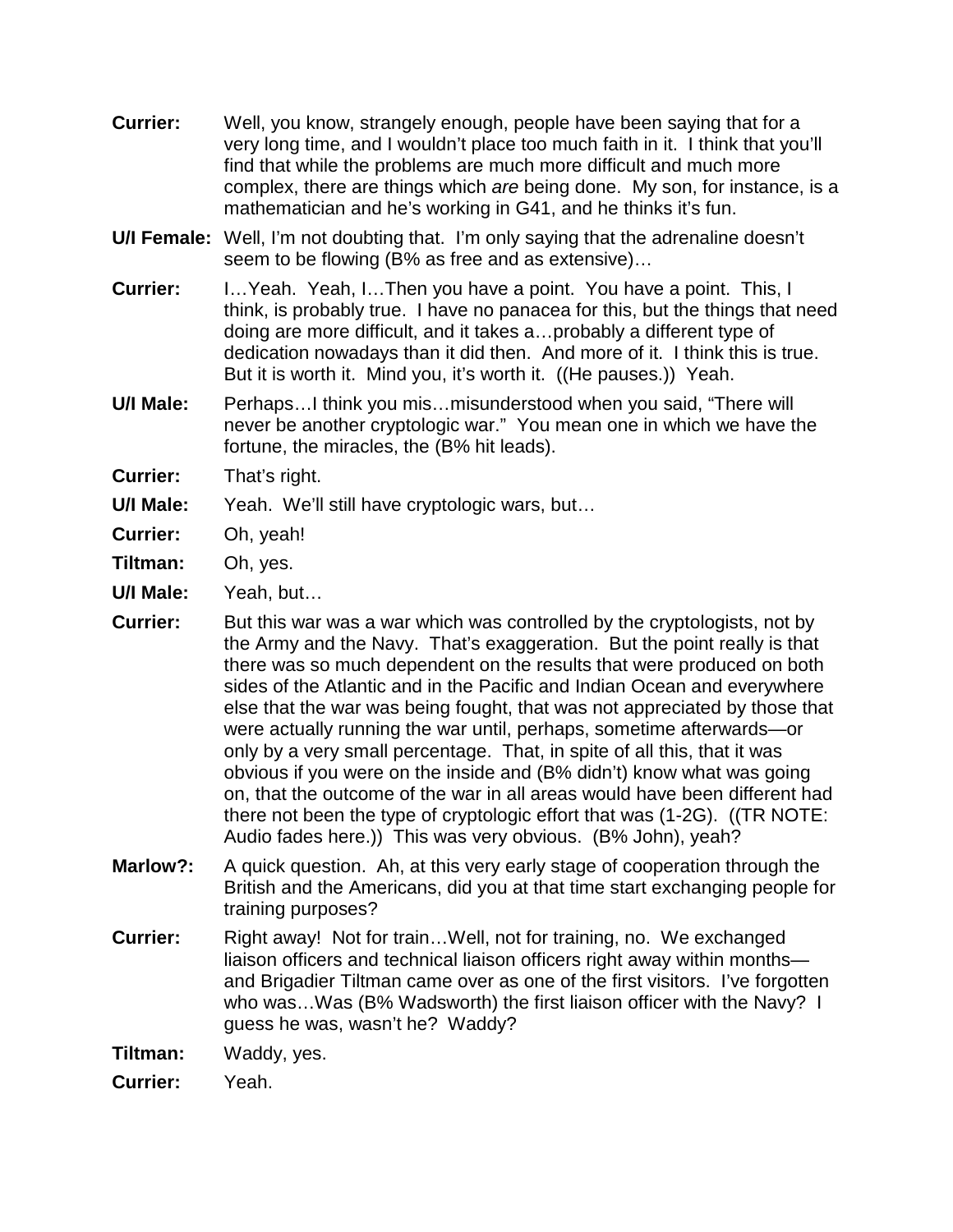| Tiltman:        | $(B\%$ Was your)                                                                                                                                                                                                                                                                                                                                                                                                                                                                                                                                                                                                                                                                                                                                                                                                                                                                                                                                                                                                                                                                                                                                                |
|-----------------|-----------------------------------------------------------------------------------------------------------------------------------------------------------------------------------------------------------------------------------------------------------------------------------------------------------------------------------------------------------------------------------------------------------------------------------------------------------------------------------------------------------------------------------------------------------------------------------------------------------------------------------------------------------------------------------------------------------------------------------------------------------------------------------------------------------------------------------------------------------------------------------------------------------------------------------------------------------------------------------------------------------------------------------------------------------------------------------------------------------------------------------------------------------------|
| <b>Currier:</b> | And in the course of the war, there were many visits, and there were<br>liaison officers attached to both sides; and large working parties, actually,<br>at Bletchley—U.S. So thatYeah, that was the beginning of thean<br>active technical exchange, yeah. And it's continued ever since.                                                                                                                                                                                                                                                                                                                                                                                                                                                                                                                                                                                                                                                                                                                                                                                                                                                                      |
| Filby?:         | Yes. Isn't, ahWasn't Mr. Levinson in a group that                                                                                                                                                                                                                                                                                                                                                                                                                                                                                                                                                                                                                                                                                                                                                                                                                                                                                                                                                                                                                                                                                                               |
| <b>Currier:</b> | Oh, yeah.                                                                                                                                                                                                                                                                                                                                                                                                                                                                                                                                                                                                                                                                                                                                                                                                                                                                                                                                                                                                                                                                                                                                                       |
| Filby?:         | They were at Bletchley                                                                                                                                                                                                                                                                                                                                                                                                                                                                                                                                                                                                                                                                                                                                                                                                                                                                                                                                                                                                                                                                                                                                          |
| Tiltman:        | There were about a hundred of them.                                                                                                                                                                                                                                                                                                                                                                                                                                                                                                                                                                                                                                                                                                                                                                                                                                                                                                                                                                                                                                                                                                                             |
| Filby?:         | $(B\% Bob)?$                                                                                                                                                                                                                                                                                                                                                                                                                                                                                                                                                                                                                                                                                                                                                                                                                                                                                                                                                                                                                                                                                                                                                    |
| <b>Currier:</b> | Levinson, Oliver Kirby, and George (B% Lugane).                                                                                                                                                                                                                                                                                                                                                                                                                                                                                                                                                                                                                                                                                                                                                                                                                                                                                                                                                                                                                                                                                                                 |
| Tiltman:        | They workedThey worked right in the                                                                                                                                                                                                                                                                                                                                                                                                                                                                                                                                                                                                                                                                                                                                                                                                                                                                                                                                                                                                                                                                                                                             |
| U/I Male:       | Bill Bundy (2-3G).                                                                                                                                                                                                                                                                                                                                                                                                                                                                                                                                                                                                                                                                                                                                                                                                                                                                                                                                                                                                                                                                                                                                              |
| Tiltman:        | As part of the Enigma (2-3B).                                                                                                                                                                                                                                                                                                                                                                                                                                                                                                                                                                                                                                                                                                                                                                                                                                                                                                                                                                                                                                                                                                                                   |
| <b>Currier:</b> | Yeah.                                                                                                                                                                                                                                                                                                                                                                                                                                                                                                                                                                                                                                                                                                                                                                                                                                                                                                                                                                                                                                                                                                                                                           |
| Tiltman:        | Yes, some of them filtered into other jobs eventually. But they were a<br>wonderful collection of people.                                                                                                                                                                                                                                                                                                                                                                                                                                                                                                                                                                                                                                                                                                                                                                                                                                                                                                                                                                                                                                                       |
| <b>Currier:</b> | Joe Eachus, I guess.                                                                                                                                                                                                                                                                                                                                                                                                                                                                                                                                                                                                                                                                                                                                                                                                                                                                                                                                                                                                                                                                                                                                            |
| Tiltman:        | Well, he Yes, your naval people were really a separate category.                                                                                                                                                                                                                                                                                                                                                                                                                                                                                                                                                                                                                                                                                                                                                                                                                                                                                                                                                                                                                                                                                                |
| <b>Currier:</b> | That's right, yeah.                                                                                                                                                                                                                                                                                                                                                                                                                                                                                                                                                                                                                                                                                                                                                                                                                                                                                                                                                                                                                                                                                                                                             |
| Tiltman:        | And, ahHe was around (1-2G). ((Audience laughs.)) You didn't have so<br>many then.                                                                                                                                                                                                                                                                                                                                                                                                                                                                                                                                                                                                                                                                                                                                                                                                                                                                                                                                                                                                                                                                              |
| <b>Currier:</b> | No, no, (B% we didn't.) ((He pauses.)) Yes?                                                                                                                                                                                                                                                                                                                                                                                                                                                                                                                                                                                                                                                                                                                                                                                                                                                                                                                                                                                                                                                                                                                     |
| U/I Female:     | How did the cooperation go between the French and the English in<br>comparison with (4-5G)?                                                                                                                                                                                                                                                                                                                                                                                                                                                                                                                                                                                                                                                                                                                                                                                                                                                                                                                                                                                                                                                                     |
| Tiltman:        | Do you want to forego your lunch? I can tell you more about this<br>((laughter heard)). I'll tell you another time. I've got a long story about the<br>French. I think I will say one thing, though. WeA lot ofThere have<br>been times since the war when people have been very critical of French<br>security and one thing or another. But I was in French GHQ in "La Ferté-<br>sous-Jouarre" about the 15 <sup>th</sup> of May, 1940 after the Germans were well<br>into France. And we had a small party there under a major of mine,<br>Jeffrey (B% Evans). And I had a conversation with my sort of opposite<br>number on the French—Major (B% Beltrand). And he said to me, "We<br>would like to keep your party, but we realize we can't. We're finished<br>here." They realized that. France was going to capitulate altogether even<br>as early as that. And he said, "You'd better We'd better get them out for<br>you as soon as we can." And then, he said, "I want to give you" I all<br>had to do this through an interpreter because my French is school French,<br>and he didn't have any at all. "I want to assure you of one thing. None of |